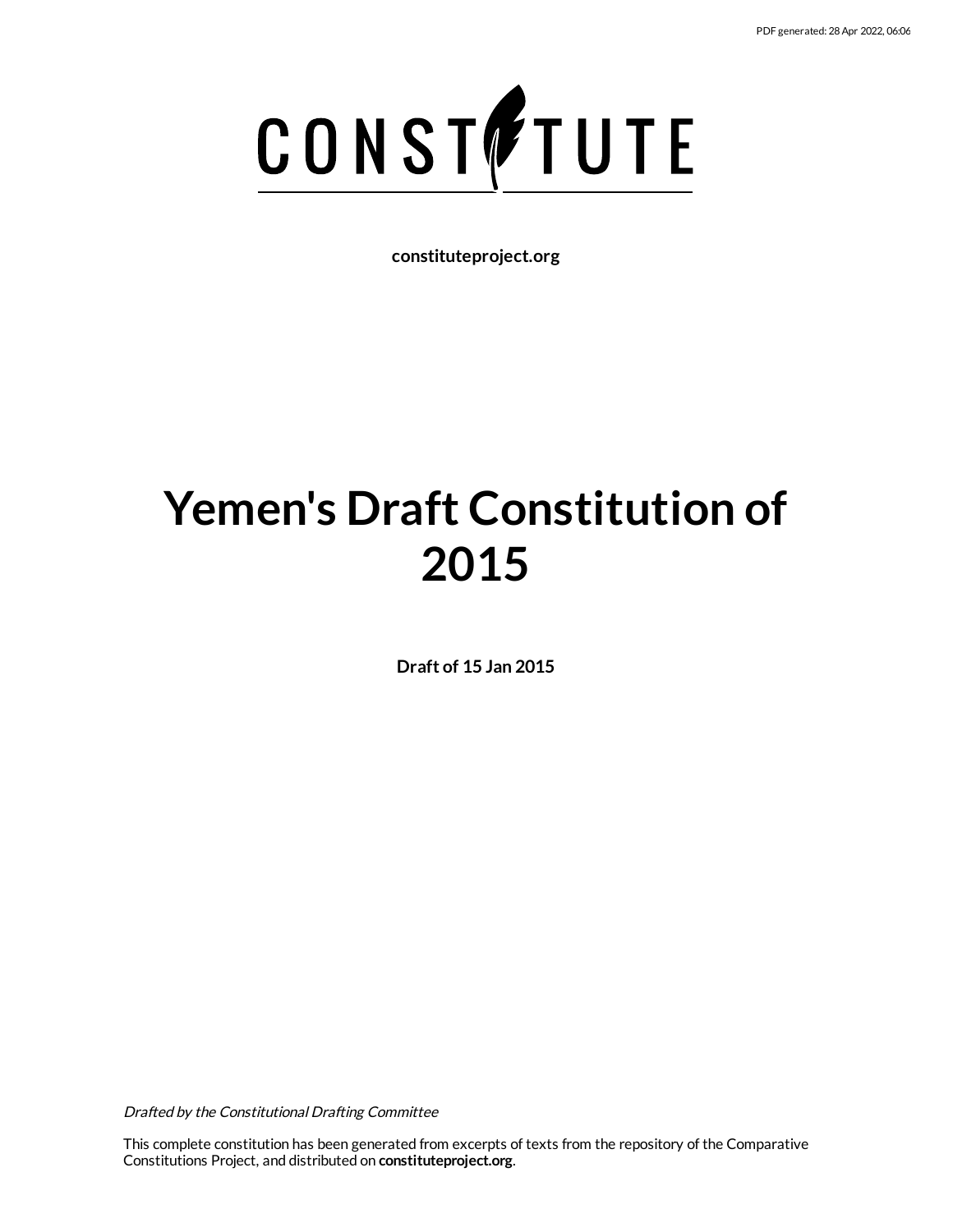# **Table of contents**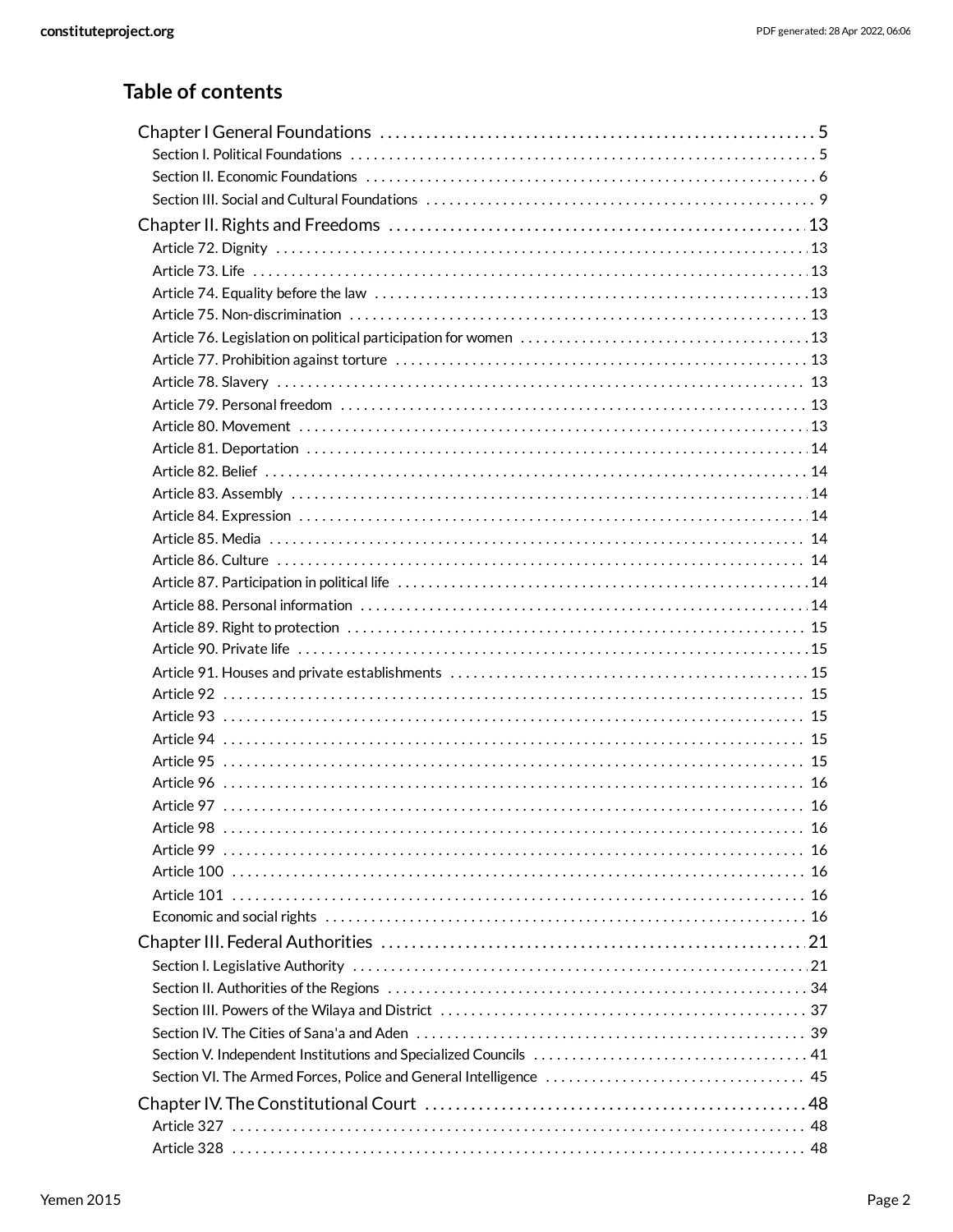| National Revenue Division Act (also continuous continuous continuous continuous continuous continuous continuo |  |
|----------------------------------------------------------------------------------------------------------------|--|
|                                                                                                                |  |
|                                                                                                                |  |
|                                                                                                                |  |
|                                                                                                                |  |
|                                                                                                                |  |
|                                                                                                                |  |
|                                                                                                                |  |
|                                                                                                                |  |
|                                                                                                                |  |
|                                                                                                                |  |
|                                                                                                                |  |
| Chapter VIII. Water, Environment and Natural Resources 59                                                      |  |
|                                                                                                                |  |
|                                                                                                                |  |
|                                                                                                                |  |
|                                                                                                                |  |
|                                                                                                                |  |
|                                                                                                                |  |
|                                                                                                                |  |
|                                                                                                                |  |
|                                                                                                                |  |
|                                                                                                                |  |
|                                                                                                                |  |
|                                                                                                                |  |
|                                                                                                                |  |
|                                                                                                                |  |
|                                                                                                                |  |
|                                                                                                                |  |
|                                                                                                                |  |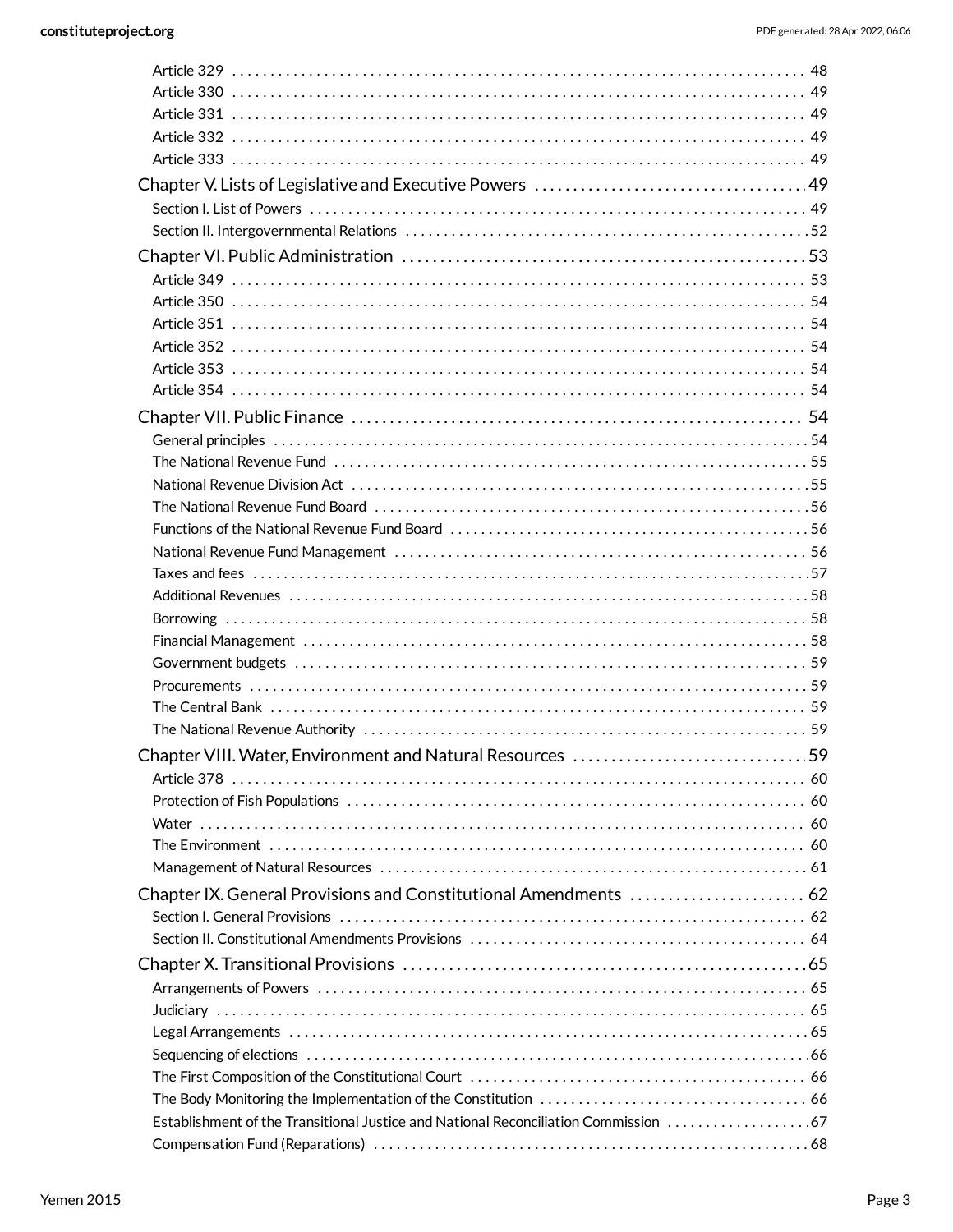|  | Establishment of Funds $\dots\dots\dots\dots\dots\dots\dots\dots\dots\dots\dots\dots\dots\dots\dots\dots\dots\dots$ |  |
|--|---------------------------------------------------------------------------------------------------------------------|--|
|--|---------------------------------------------------------------------------------------------------------------------|--|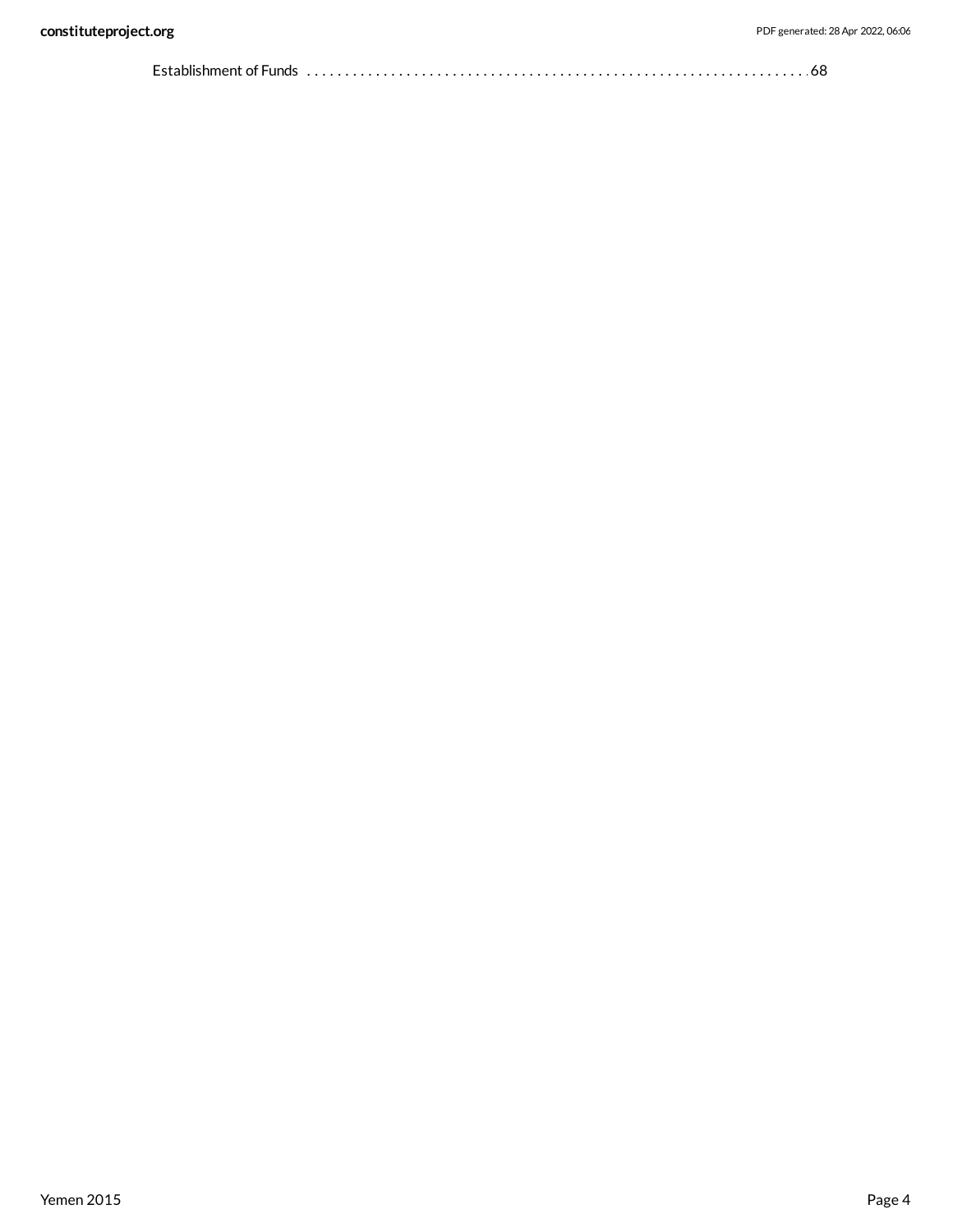Translated by the United Nations and reviewed by International IDEA

# <span id="page-4-1"></span><span id="page-4-0"></span>**Chapter I General Foundations**

|                                                                          | <b>Section I. Political Foundations</b>                                                                                                                                                                                                                                                                                                                                                                   |
|--------------------------------------------------------------------------|-----------------------------------------------------------------------------------------------------------------------------------------------------------------------------------------------------------------------------------------------------------------------------------------------------------------------------------------------------------------------------------------------------------|
| Regional group(s)<br>۰                                                   | <b>Article 1</b>                                                                                                                                                                                                                                                                                                                                                                                          |
|                                                                          | The Federal Republic of Yemen is a federal State, civil, democratic, Arab Islamic,<br>independent and a sovereign country; based on the will of the people, equal citizenship<br>and the rule of law. It is one indivisible country and no part thereof may be ceded. Yemen<br>is part and parcel of the Arab and Islamic nations.                                                                        |
| • Official or national languages<br>• Official religion                  | <b>Article 2</b>                                                                                                                                                                                                                                                                                                                                                                                          |
|                                                                          | Islam is the religion of the State, and Arabic is its official language.                                                                                                                                                                                                                                                                                                                                  |
| • Protection of language use                                             | <b>Article 3</b>                                                                                                                                                                                                                                                                                                                                                                                          |
|                                                                          | The State shall pay special attention to both the Mehri and Soqotri languages.                                                                                                                                                                                                                                                                                                                            |
| • Status of religious law                                                | <b>Article 4</b>                                                                                                                                                                                                                                                                                                                                                                                          |
|                                                                          | Islamic Sharia is the source of legislation. Interpretation of the codification of Sharia<br>provisions shall be assigned exclusively to the Legislative Authority.                                                                                                                                                                                                                                       |
| • Referenda                                                              | <b>Article 5</b>                                                                                                                                                                                                                                                                                                                                                                                          |
|                                                                          | Power belongs to the people and the people are the source of power. The people shall<br>exercise power directly through referenda and general elections, or indirectly through<br>the legislative, executive and judicial institutions.                                                                                                                                                                   |
| International law                                                        | Article 6                                                                                                                                                                                                                                                                                                                                                                                                 |
|                                                                          | The people are free to determine their own political stature and free to peacefully<br>pursue the attainment of economic, social and cultural development through institutions<br>of governance at every level, in accordance with the provisions of this Constitution and<br>international conventions ratified by Yemen.                                                                                |
| • Requirements for birthright citizenship                                | <b>Article 7</b>                                                                                                                                                                                                                                                                                                                                                                                          |
| • Conditions for revoking citizenship<br>Requirements for naturalization | 1. The Yemeni nationality is the foundation of citizenship. It is a right for everyone<br>born to a Yemeni father or a Yemeni mother and the revocation of this citizenship<br>is prohibited. The law shall regulate cases of acquisition of Yemeni nationality and<br>cases of revocation thereof.<br>2. All citizens, irrespective of their regional domiciles, shall have one national<br>citizenship. |
|                                                                          | <b>Political System</b>                                                                                                                                                                                                                                                                                                                                                                                   |
|                                                                          | Article 8                                                                                                                                                                                                                                                                                                                                                                                                 |
|                                                                          |                                                                                                                                                                                                                                                                                                                                                                                                           |

The political system shall be based on:

**1.** Separation of powers, political pluralism and the peaceful transfer of power. It shall be prohibited, under any circumstances, to change the political system or to endeavor to achieve political, economic, social or cultural aims through violence, by force or by military coups.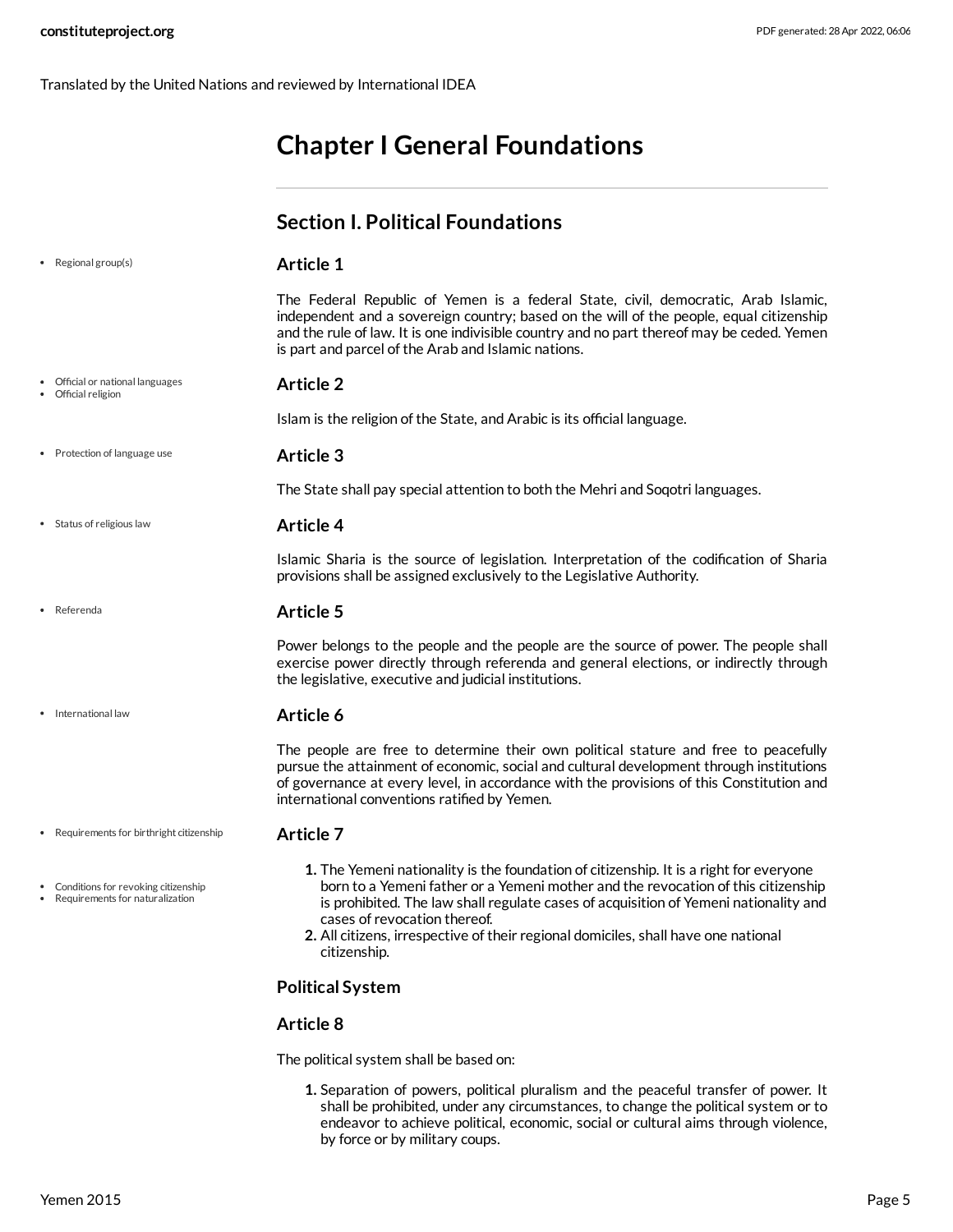**2.** Ensuring political participation as required by representative, participatory and deliberative democracy.

#### **Article 9**

It is prohibited to use places of worship to disseminate partisan thoughts, advocate for certain political benefits, incite fanaticism, hatred or sedition or any act of violence.

#### **Article 10**

The State is committed to respect the United Nations Charter, the Arab League Charter and the Universal Declaration of Human Rights. It shall adhere to international conventions and treaties ratified by the legislative authority and the generally recognized principles of International Law.

#### **Article 11**

The State undertakes to combat terrorism of all forms as a national policy.

### **Article 12**

In its foreign policy, the State is committed to maintain sovereignty, security and the supreme interests of the country and shall adopt the principles of justice and respect for the sovereignty of other states, the rights of the people to freedom and dignity, and the maintenance of regional and international peace and security.

### **Article 13**

- **1.** Political parties and organizations are the mainstay of democracy and contribute to the embodiment of the political will of the people.
- **2.** The freedom to establish political parties and organizations shall be guaranteed according to the law and they may be established by mere notification. It is impermissible to intervene in their affairs; nor to stop their activities or dissolution thereof unless by a final court ruling.
- **3.** In their internal regulations, political parties and organizations shall adhere to the principles of democracy and good governance, and shall provide public financial statements on sources of funding, assets and methods of management thereof.
- **4.** Parties shall take care to ensure the representation of women and youth in their leadership bodies.
- **5.** It is prohibited to establish political parties and organizations on the basis of racial, sectarian or doctrinal grounds. It is also prohibited to:
	- **a.** Prejudice the Republican and Democratic System.
	- **b.** Receive foreign funding.
	- **c.** Exploit religion for political ends.

#### **Article 14**

No party, group or individual may establish military or para-military formations, squads or organizations. Any breach therefore is considered an act of aggression against the safety, security and unity of the Republic and shall be punished according to the law.

### <span id="page-5-0"></span>**Section II. Economic Foundations**

#### **Article 15**

The national economy is a free social economy, the ultimate goal of which is to achieve economic and social development, increase production and promote social welfare. It shall be based on the following foundations:

- **1.** Freedom of economic activity.
- **2.** Social justice.
- International law
- Regional group(s)
- Customary international law International human rights treaties
- International organizations

• Terrorism

• Right to form political parties

Restrictions on political parties

- Restrictions on political parties
- Prohibited political parties
- Type of government envisioned

• Right to competitive marketplace

Campaign financing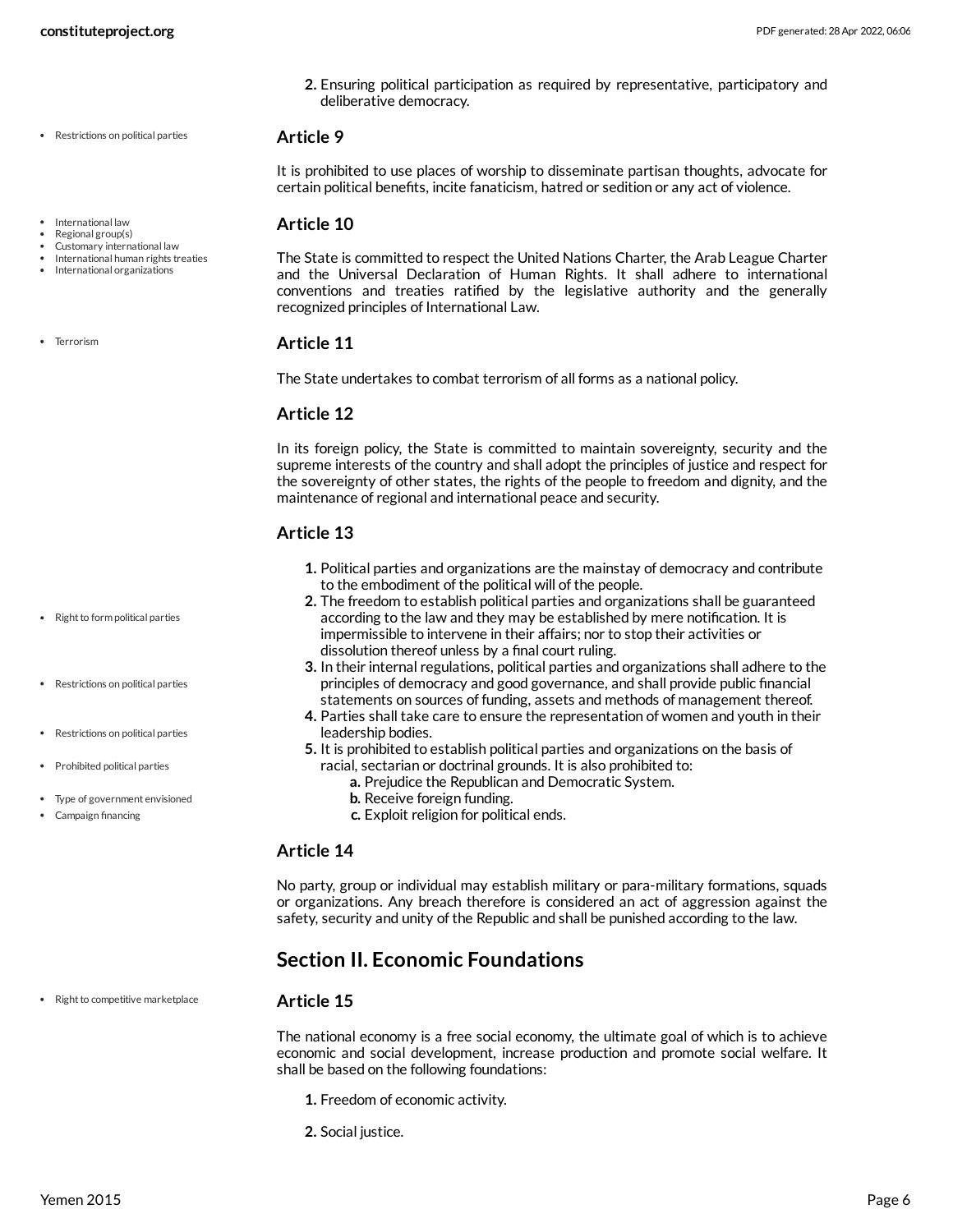- **3.** Diversity of private, public, mixed and cooperative economic sectors as well as freedom of competition between the sectors.
- **4.** Strengthening of public-private partnerships to achieve economic and social development.
- **5.** Transparency and good governance in the performance of all economic sectors.

Private ownership is protected and the enjoyment and disposition is guaranteed, and the State and society are obligated to protect and respect this right. It is prohibited to prejudice or expropriate this right except for public benefit and only in exchange for equitable compensation paid in advance pursuant to the situations and in the manner set forth in the law.

#### **Article 17**

Natural resources of all types and energy sources underground, in the surface, in territorial waters, in the exclusive economic zone or in the continental shelf belong to the people. The State shall ensure conservation, sound management and exploitation and investment to realize the public interests therefrom. Revenues generated from these resources shall be shared by all levels of government in a fair and equitable manner in accordance with this Constitution, with due considerations for the rights of future generations.

#### **Article 18**

The State shall foster freedom of trade and investment so as to serve the national economy. Each region shall have a leading role in the field of regional economic development.

#### **Article 19**

The State shall guarantee freedom of commerce in a manner that promotes interregional integration, facilitates movement of citizens, goods, commodities, monies and services. It is impermissible to put in place obstacles, restrictions, customs or tax barriers or any administrative constraints between regions.

#### **Article 20**

Public funds and properties shall have sanctity, and the State and all members of society shall maintain, protect and respect them; whereby violation of this sanctity or a transgression against it shall be a crime punishable by law.

#### **Article 21**

Public confiscation of funds is prohibited; and no private confiscation is permissible, except under a court ruling, and in the circumstances prescribed by law.

#### **Article 22**

Payment of taxes and sharing in the public burden is a duty. Imposing taxes, modifying or repealing existing taxes may only be done under a law. No one shall be exempted from payment of taxes in whole or in part, except in cases set forth in the law. In imposing taxes, the interest of society, development of State resources and attainment of social justice must be taken into account in accordance with a fair and equitable tax system. Income tax shall be progressive and tax evasion is a crime punishable by law.

#### **Article 23**

Raising, adjusting and repealing of fees or exemption thereof shall be done only under a law.

Protection of environment

Right to own property Protection from expropriation

Ownership of natural resources

Duty to pay taxes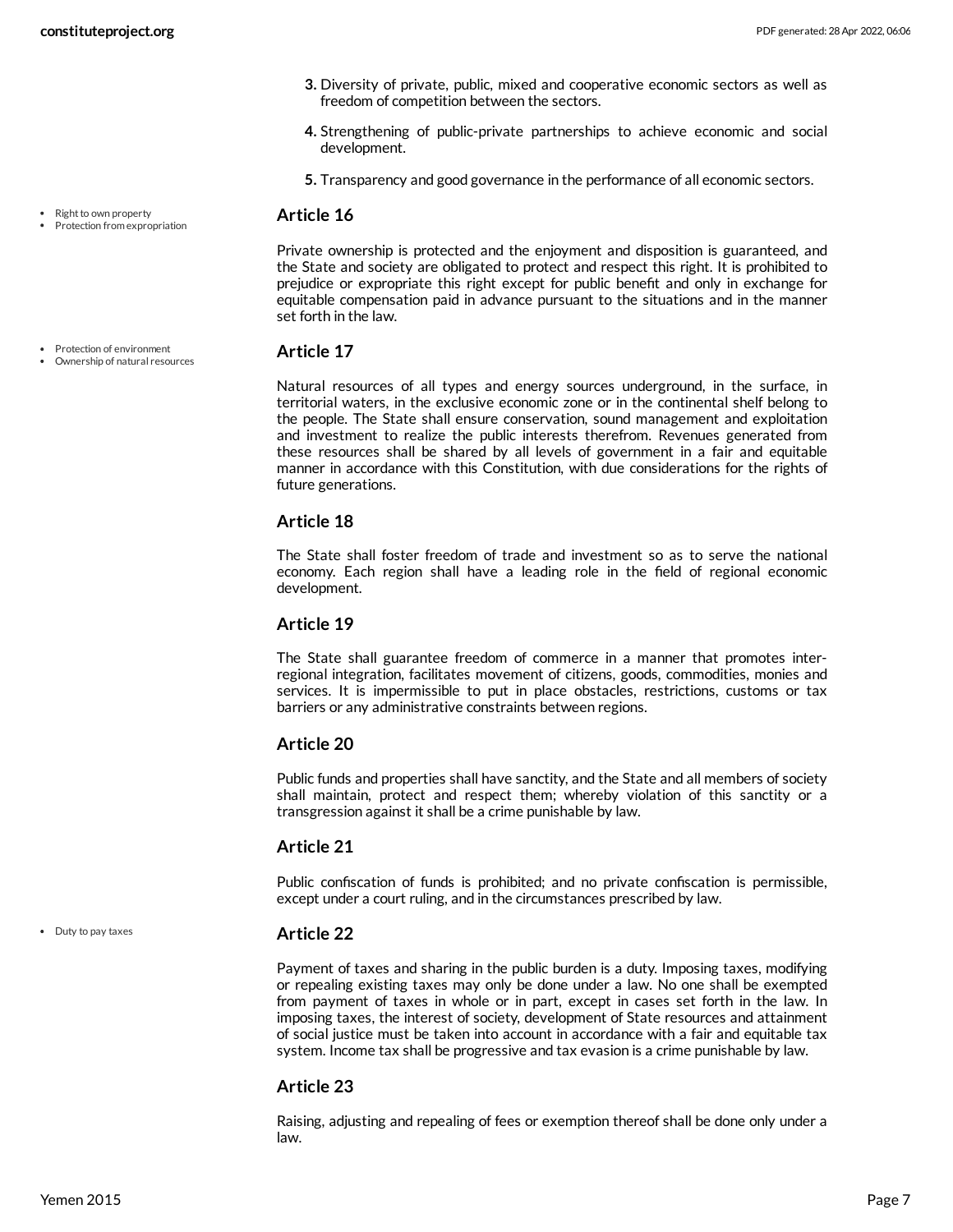Federal law shall determine the State's official currency, the banking system as well as weights and measures.

• Right to transfer property

#### **Article 25**

Inheritance is guaranteed according to the provisions of Islamic Sharia, and shall be regulated by law.

#### **Article 26**

The State shall assume the collection and disbursement of Zakat through its banking channels in a manner that achieves the legitimate purposes thereof and ensures its social and economic role. Zakat may not be mixed with general revenues.

#### **Article 27**

The State shall promote endowments, and shall be committed to maintain, protect and develop endowment funds. Spending thereof shall be in accordance with the wishes of donors to ensure the social and economic role of endowments. Any offence, wastage or causing damage to endowments funds and properties shall be a crime to which the statute of limitations does not apply.

#### • Reference to science

#### **Article 28**

State economic policy shall be based on indicative scientific planning.

#### **Article 29**

The State shall promote and protect savings, credit and investment in various sectors and provide the necessary facilities and the appropriate infrastructure.

- Right to competitive marketplace Protection of consumers
- **Article 30**

The State shall endeavor to regulate economic activities, oversee markets, protect consumers, monitor standards and measurements and prevent monopoly and illegal competition.

#### **Article 31**

The State shall pay special attention to medium, small and micro enterprises and shall take necessary measures to develop and protect them, in a manner that ensures job creation and the reduction of unemployment rates.

#### **Article 32**

The State shall encourage investments in different energy sources.

#### **Article 33**

The State shall support manufacturing, protect productive activities and provide the infrastructure to increase production and promote exports.

#### **Article 34**

The State shall promote the creation of cooperatives and shall ensure their protection. The State shall enact legislations to regulate and protect the funds of cooperatives.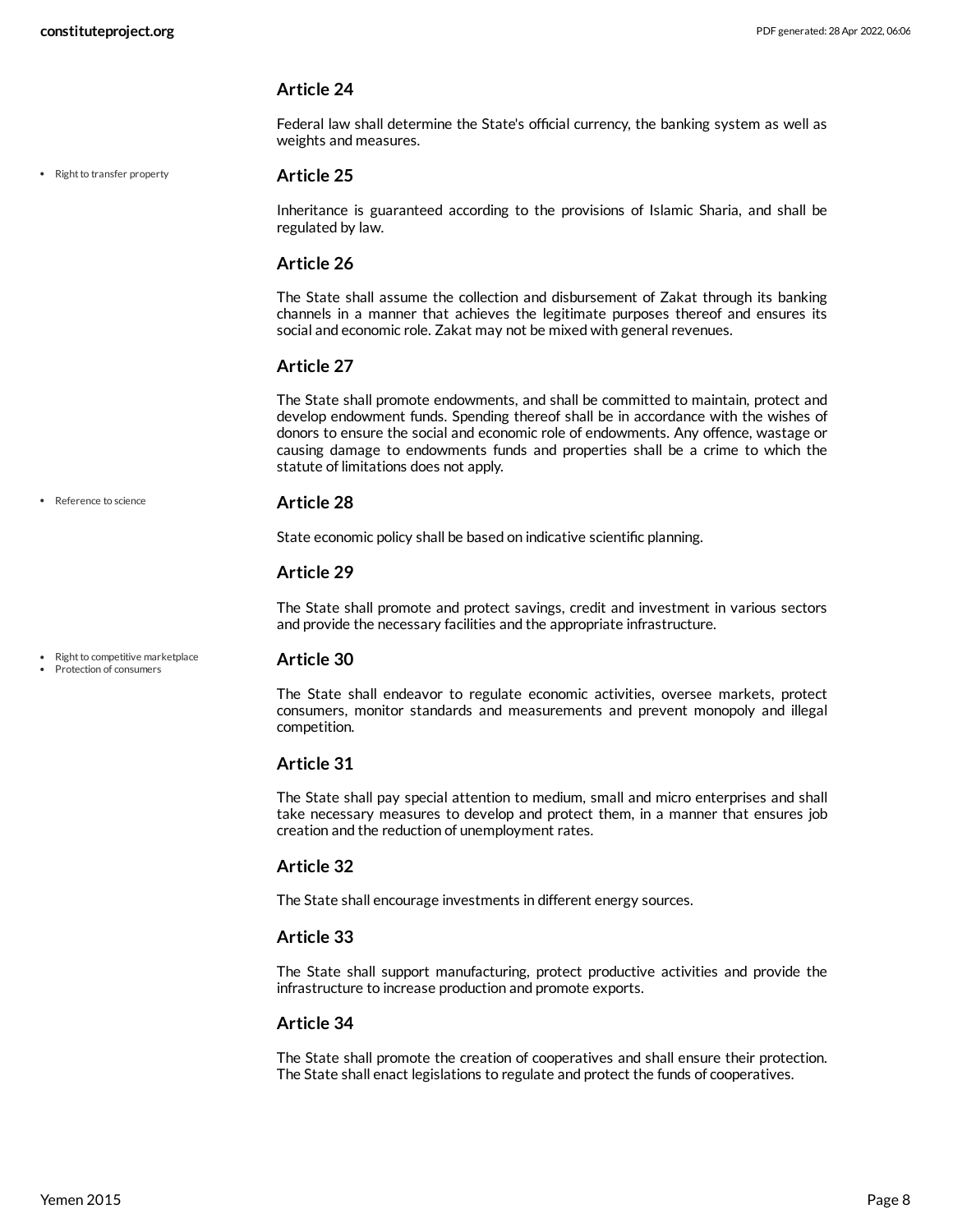The State shall place a special emphasis on the knowledge economy and information technology in all sectors, shall protect cyberspace security, and shall take necessary measures to that end as regulated by law.

• Protection of environment

#### **Article 36**

The State shall protect its seas, beaches, waterways and islands including latent resources. Trespassing, polluting or abuse is prohibited and the law shall regulate exploitation thereof.

#### **Article 37**

The State shall commit itself to provide strategic food stocks to deal with emergencies and natural disasters.

#### **Article 38**

The State shall ensure the promotion of effective participation of woman in investment and economic development and provide necessary support, patronage and encouragement for rural women in the different spheres.

#### **Article 39**

The State shall be committed to the development of agricultural and livestock production, shall contribute to the provision of necessary inputs, and shall encourage industries and investment in this area.

• Protection of environment

#### **Article 40**

The State shall be committed to the protection of fish resources, prevention of overfishing and encourage and support fishermen.

#### **Article 41**

The State shall be committed to support tourism activities and the development of its resources; through the building of infrastructure, development of tourist areas and destinations and promotion of private sector investments in this area.

#### **Article 42**

The State shall endeavor to recover monies and assets resulting from illicit gains. The statute of limitations does not apply to claims in this respect.

### <span id="page-8-0"></span>**Section III. Social and Cultural Foundations**

#### **Article 43**

The State shall ensure healthcare of high quality to all citizens without discrimination, by building adequate infrastructure and proving training and care to medical professionals, allocation of a specific percentage from the general budget to the health sector, encourage the contributions of private sector and civil society organizations in this field and the creation of a comprehensive health insurance system.

#### **Article 44**

Education is the foundation of progress and advancement of society. It shall aim at building a sound personality of an individual, religiously, psychologically and emotionally, and develop talents and scientific competences of the individual, and promote a scientific approach to thinking, criticism and analysis. It shall also seek to instill values of virtue, tolerance, good citizenship and respect for the principles of human rights to

• Right to health care

• Right to development of personality

• Reference to science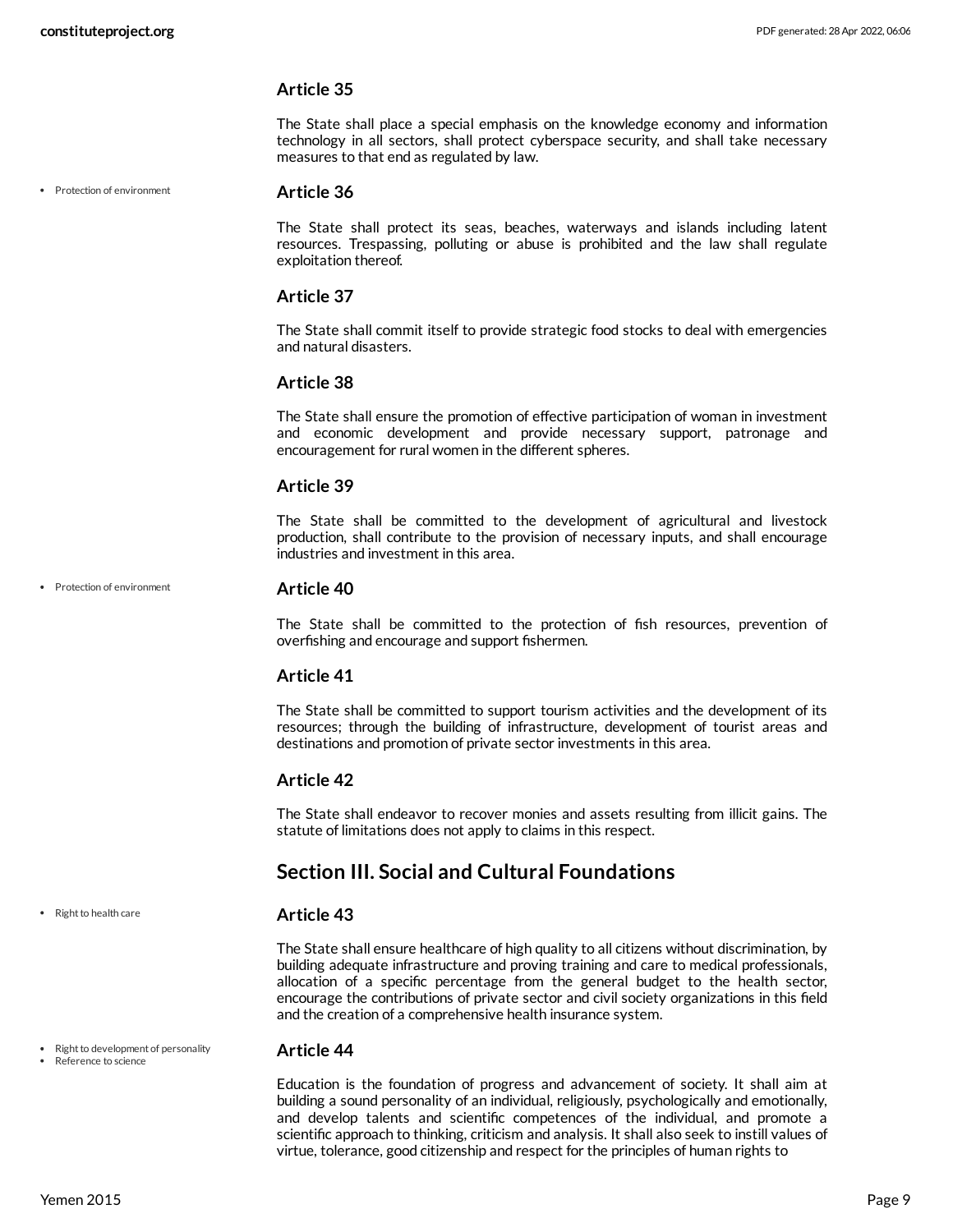- Reference to science
- Compulsory education
- Free education

ensure integrated and comprehensive development of the individual's personality, respond to labor market needs and the building and development of modern sciences.

#### **Article 45**

Education is compulsory in its basic and secondary stages and free of charge in all State educational institutions. The State shall be committed to provide the necessary basic infrastructure, and to the development of the professional and scientific skills of teachers, and to ensure their material and intellectual rights.

#### **Article 46**

The State shall ensure the provision of university education in line with global quality standards.

#### **Article 47**

The State shall ensure the financial and administrative autonomy of the universities, apply good governance therein, build capacities of the faculty staff; develop their competences and support their material and intellectual rights.

#### **Article 48**

The State shall be committed to promote technical education and vocational training that is in line with global quality standards, and in a manner, appropriate to the needs of society and the labor market. The State shall encourage and promote the role of the private sector in this area.

• Reference to fraternity/solidarity

#### **Article 49**

The State shall oversee the curriculum development process for all education stages in line with standards and controls that aim to enhance the spirit of tolerance and brotherhood, preserve the social fabric of society and accommodates the ideological, doctrinal and geographical diversity of Yemeni society.

#### **Article 50**

Exploitation of educational institutions for partisan or political ends is prohibited.

#### **Article 51**

Private education in all stages is guaranteed in accordance with standards enshrined in the law.

#### **Article 52**

The State shall allocate a percentage of the general budget to education in all of its stages and types in order to meet international standards.

#### **Article 53**

The State shall be committed to eradicating illiteracy and its causes in all its forms for all citizens, both female and male and in rural and urban areas alike.

#### **Article 54**

The State shall support scientific research, ensure its freedom, endeavor to expand areas of research, develop mechanisms, support its centers and link outputs to development plans. The State shall sponsor researchers and guarantee their material and intellectual rights.

• Reference to fraternity/solidarity

Reference to science Right to academic freedom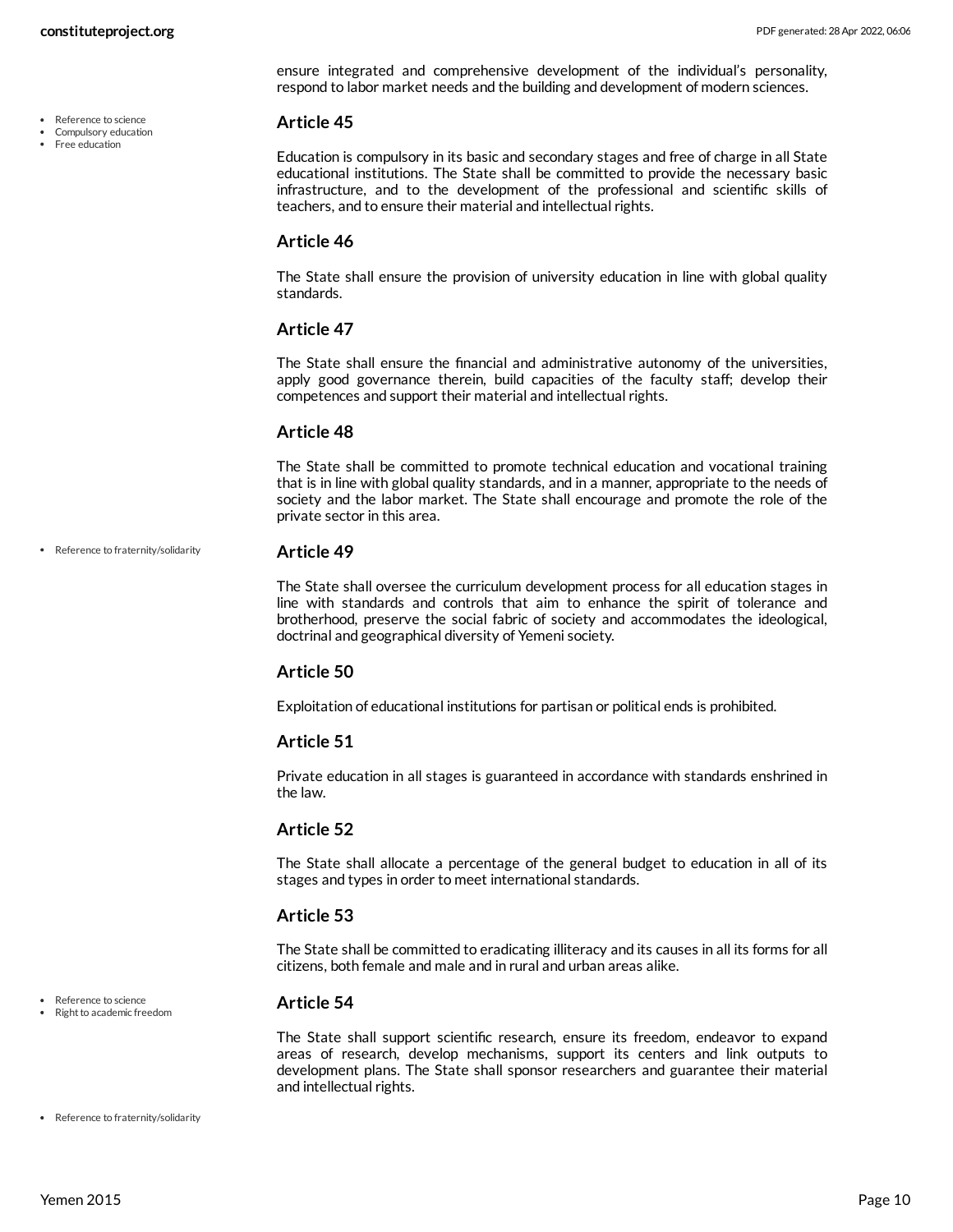The State shall endeavor to promote a collective national identity, and strengthen the foundations of social solidarity, justice, freedom and equality, and cultural and intellectual diversity, and the consolidation of the noble Islamic and human values.

• Reference to fraternity/solidarity

#### **Article 56**

The State shall endeavor to promote the values of brotherhood, tolerance and coexistence, and the renouncement of the culture of hatred and glorification of war, doctrinal, sectarian and regional incitement, and shall criminalize the act of accusing Muslims of not being members of the Islamic faith, whether they are individuals or groups. Libel of Islam and all divinely revealed religions and insulting prophets shall be considered a criminal offense.

#### **Article 57**

The State shall be committed to the support and welfare of women, enactment of laws that would ensure protection of women and advancing their status in society. The State shall also eliminate negative cultural and social norms that demean the dignity of women.

#### **Article 58**

Youth are an active force in nation building. The State shall foster youth in a manner that ensures integrated and comprehensive development of character, in all spiritual, moral and physical spheres, empower youth scientifically, professionally, politically and economically, and harness their energies in development and to ensure their political participation at no less than 20% in different powers and authorities.

#### **Article 59**

- **1.** The family is the foundation of society, and the State shall endeavor to pass legislation to protect its social and economic rights, which ensures its unity and stability, and the protection of the family entity and the entrenchment of religious, moral and patriotic values. The State shall support and protect motherhood and childhood. Reproduction is considered a responsibility, the burden of which shall be borne by the family and the State.
- **2.** The State shall promote family guidance centers and establish specialized courts for family cases to ensure expeditious litigation procedures to achieve justice.

#### **Article 60**

The State shall develop a population policy with the objective of striking a balance between population growth and available resources and to optimize investment in human capital for the realization of sustainable development.

#### **Article 61**

The State shall develop a comprehensive national housing policy ensuring an increase in real estate investment, the promotion of cooperative housing projects and engaging the private and banking sectors to ensure effective opportunities for low income people to obtain adequate and affordable housing matching their income levels.

#### **Article 62**

The State shall undertake legislative and executive actions to raise the status of vulnerable and marginalized groups and promote their active participation in political, economic and social life. The State shall endeavor to integrate marginalized groups into society.

• State support for children

Reference to science

• Right to found a family

• Right to shelter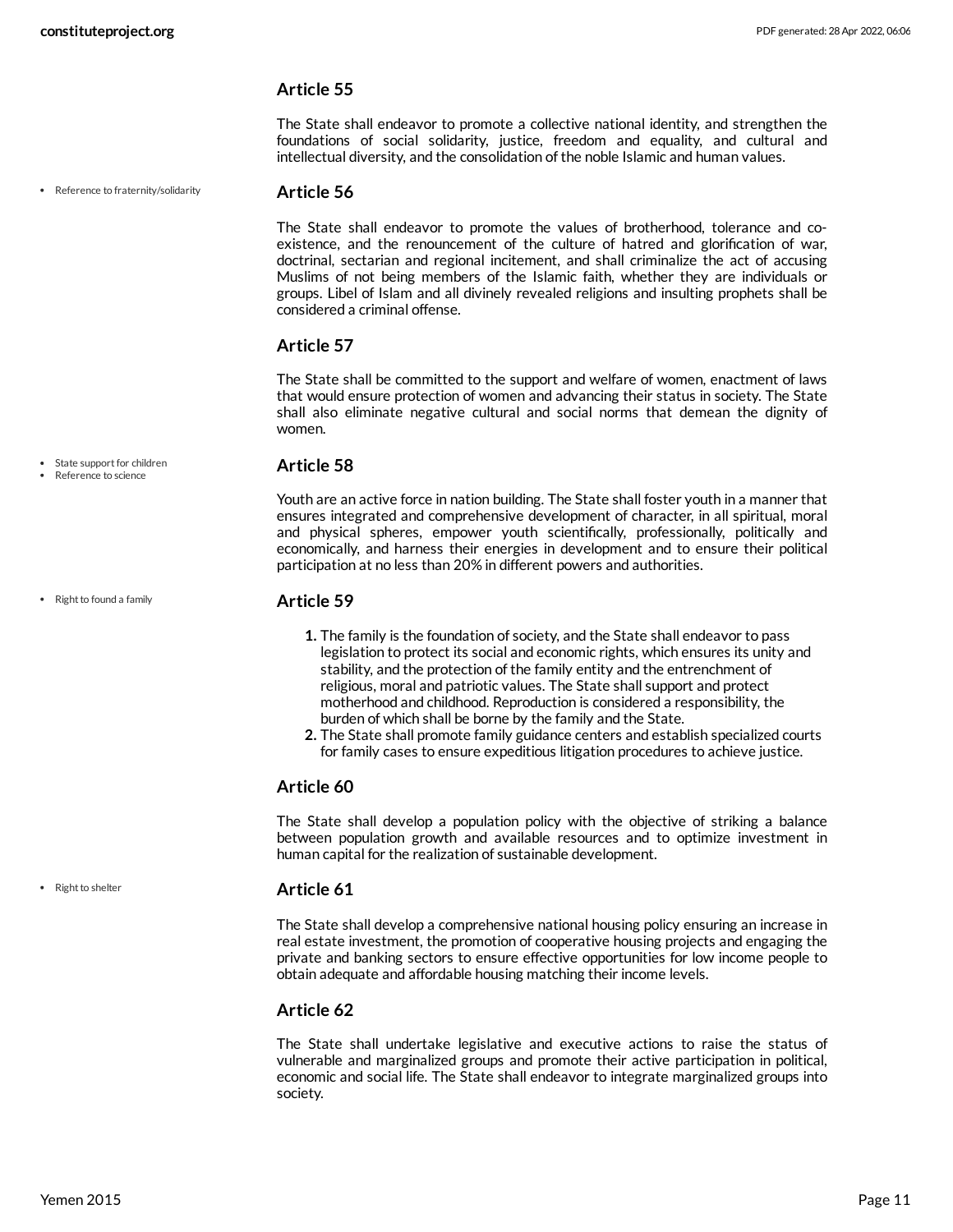• Protection of language use • Reference to science

Provisions for intellectual property

• Right to culture

Reference to art Right to culture Reference to science

#### **Article 63**

The State shall ensure:

- **1.** Sufficient attention to the Arabic language, and to the Arabization and translation of the various sciences, with particular attention to the development of the Mehri and Soqotri languages.
- **2.** The maintenence of the cultural and linguistic diversity of society, cultural creations and folk heritage.

#### **Article 64**

The State shall support the advancement of all areas of science, culture, literature and the arts and support the establishment of cultural and artistic associations and centers. It shall support the freedom of scientific, literary, artistic and cultural creativity, and encourage the efforts of creative people and inventors and accord protection to intellectual property.

#### **Article 65**

Antiquities are a civilizational heritage for Yemen and humanity and belong to the people. It is impermissible to damage or alter monuments thereof. The State shall ensure the protection, preservation and maintenance of antiquities, develop sites and regulate archaeological excavations under its full oversight. Tampering, vandalism or trafficking of antiquities is a crime and lawsuits thereto shall not be subject to the statute of limitations. The State shall ensure recovery of looted antiquities.

#### **Article 66**

Yemeni manuscripts and documents are part of the national heritage, the foundation of national memory and belong to the people. It is not permitted to prejudice or destroy them. The State shall protect, preserve and maintain them and shall contribute to the preservation and maintenance of private manuscripts. Tampering with or mishandling of official documents shall be deemed a crime not subject to the statute of limitations.

#### **Article 67**

The State shall bear the burdens arising from natural disasters and general adversities and shall provide protection and care for affected citizens; particularly vulnerable groups.

#### **Article 68**

The State shall endeavor to eliminate detrimental social phenomena threatening social peace including the code of revenge.

- Drugs, alcohol, and illegal substances
	- **Article 69**

The State shall develop a national policy for the gradual phase out of Qat, address its harmful effects and its economic, medical, social and cultural impacts, and shall support the cultivation of agricultural crops and other economic alternatives.

Drugs, alcohol, and illegal substances

The State shall protect society against intoxicants and narcotics and shall protect society against the risks thereof.

#### **Article 71**

**Article 70**

The civil society sector and organizations shall be a partner in political, economic and social development in a manner that would strengthen its role in the context of development and popular oversight as regulated by law.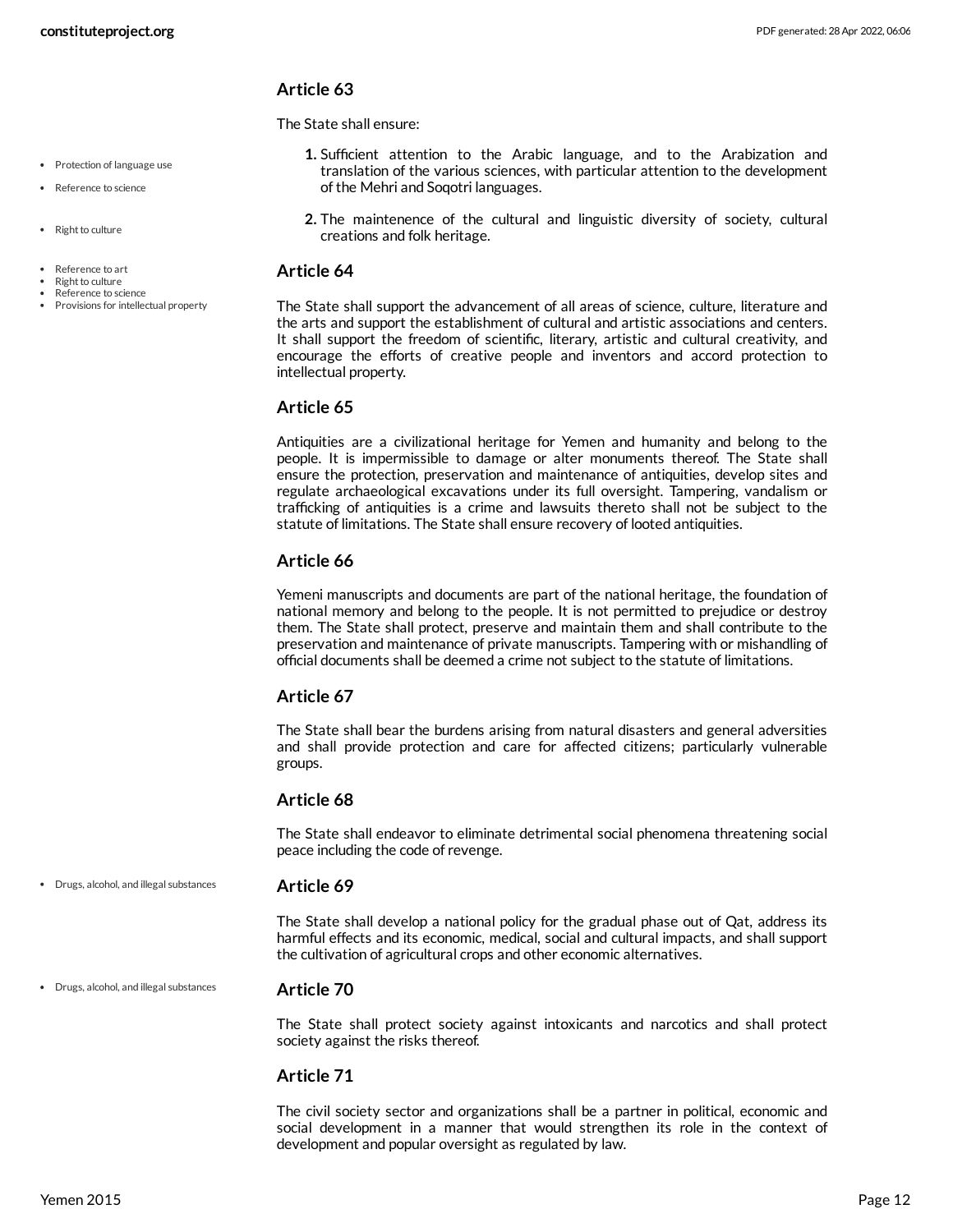# <span id="page-12-0"></span>**Chapter II. Rights and Freedoms**

• Human dignity

#### • Right to life

General guarantee of equality

- Equality regardless of gender
- Equality regardless of financial status
- Equality regardless of race
- Equality for persons with disabilities
- Equality regardless of parentage
- Equality regardless of religion
- General guarantee of equality
- Equality regardless of social status
- Equality regardless of skin color
- Equality regardless of political party
- Equality regardless of creed or belief  $\bullet$ Eigshrita relger drevsese of at in quotas

Prohibition of torture

• Prohibition of slavery

• Freedom of movement

### <span id="page-12-1"></span>**Article 72. Dignity**

The right to dignity is a right of each human being, and shall not be prejudiced or derogated. The State shall be committed to ensuring respect and protection of such rights.

### <span id="page-12-2"></span>**Article 73. Life**

Everyone has the right to life; and the law shall protect this right.

### <span id="page-12-3"></span>**Article 74. Equality before the law**

The people are equal before the law.

### <span id="page-12-4"></span>**Article 75. Non-discrimination**

Citizens shall have equal rights, freedoms and public duties without discrimination due to sex, skin color, race, origin, religion, sect, belief, opinion, economic or social status, disability, political or geographical affiliation, occupation, birth, or any other considerations.

### <span id="page-12-5"></span>**Article 76. Legislation on political participation for women**

To give effect to the principle of equal citizenship, the State shall enact legislation and take measures, to achieve effective political participation for women to ensure access to at least 30% in various authorities and bodies.

### <span id="page-12-6"></span>**Article 77. Prohibition against torture**

- **1.** Everyone has the right to physical, mental and psychological integrity.
- **2.** Physical, mental, psychological torture or physical and sexual exploitation are prohibited. Trafficking human organs shall be prohibited.
- **3.** No medical or scientific experimentation on a person's body shall be conducted without prior, free and documented consent based on true information and in accordance with established medical principles.

### <span id="page-12-7"></span>**Article 78. Slavery**

Slavery, servitude, forced labor and human trafficking shall be prohibited.

### <span id="page-12-8"></span>**Article 79. Personal freedom**

Personal freedom is guaranteed for everyone, in accordance with the provisions of the Constitution and the law.

### <span id="page-12-9"></span>**Article 80. Movement**

- **1.** Every citizen has the right to stay, reside and move anywhere in the Republic.
- **2.** Every citizen has the right to obtain a passport, leave the territory of the Republic and return to it freely. Banishment of any citizen or prevention from returning to the country shall be prohibited.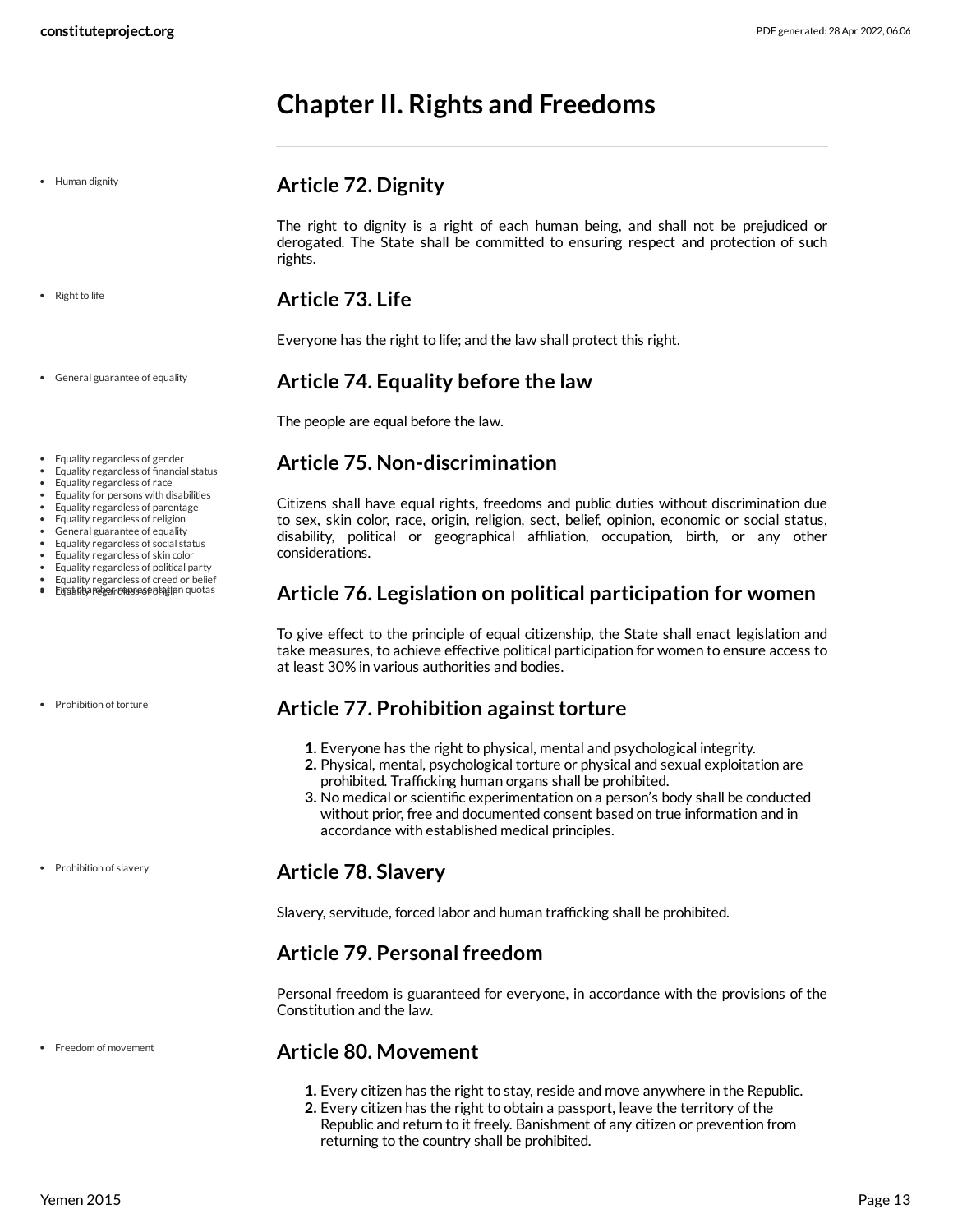- Freedom of movement Power to deport citizens
- Freedom of religion Freedom of opinion/thought/conscience
- Freedom of assembly
- Right to strike
- Freedom of expression
- Right to academic freedom Reference to science
- Reference to art
- State operation of the media
- Freedom of press

- Right to culture
- Referenda
- Right to information

### <span id="page-13-0"></span>**Article 81. Deportation**

Everyone residing legally in the territory of the Republic has the right of movement and the right to leave. A person may not be deported unless in according with the provisions of the law.

### <span id="page-13-1"></span>**Article 82. Belief**

- **1.** Everyone has a right to freedom of belief, conscience, thought and opinion in a manner that does not contravene the Constitution. Imposing any opinion, thought or belief on anyone by force shall be criminalized.
- **2.** Practicing religious rituals shall be a guaranteed right for every individual.

### <span id="page-13-2"></span>**Article 83. Assembly**

The right to express political opinions and choices, through public assemblies and marches, demonstrations, strikes, pickets and all forms of peaceful protests, free of weapons; and only by prior notification, provided that no damages is caused to public or private property and the rights of others is guaranteed for all. Obstruction of these rights or derogation thereof in any form shall be prohibited.

### <span id="page-13-3"></span>**Article 84. Expression**

Freedom of expression, freedom to access information or ideas and freedom of literary, artistic and cultural creativity, freedom of scientific research and freedom to criticize the performance of State institutions shall be guaranteed for every person.

## <span id="page-13-4"></span>**Article 85. Media**

- **1.** Freedom of all media outlets shall be protected, including the freedom to establish media institutions, the right to professional independence and the right to protect the identity of sources.
- **2.** The media shall exercise its mission freely and shall express differing views within the framework of the basic values of society.
- **3.** The media may not be subjected to administrative censorship over its publications and its activities may not be suspended or confiscated; unless by a court order.
- **4.** The arrest or detention of journalists for exercising their journalistic activities is prohibited.

### <span id="page-13-5"></span>**Article 86. Culture**

Every individual has the right to culture. The State shall ensure the promotion of cultural production and translation, and facilitate access to cultural materials.

### <span id="page-13-6"></span>**Article 87. Participation in political life**

All citizens, whether male or female, have the right to active participation in political life, stand for public office and to vote in all elections and referenda.

### <span id="page-13-7"></span>**Article 88. Personal information**

Each person has the right of access to any personal information being held at any State institution; and has the right to correct any personal information that may be inaccurate. Each person has the right, by means of a judicial order, to access any information or documents, in the possession of another person, which may be necessary for guaranteeing and protecting his or her rights.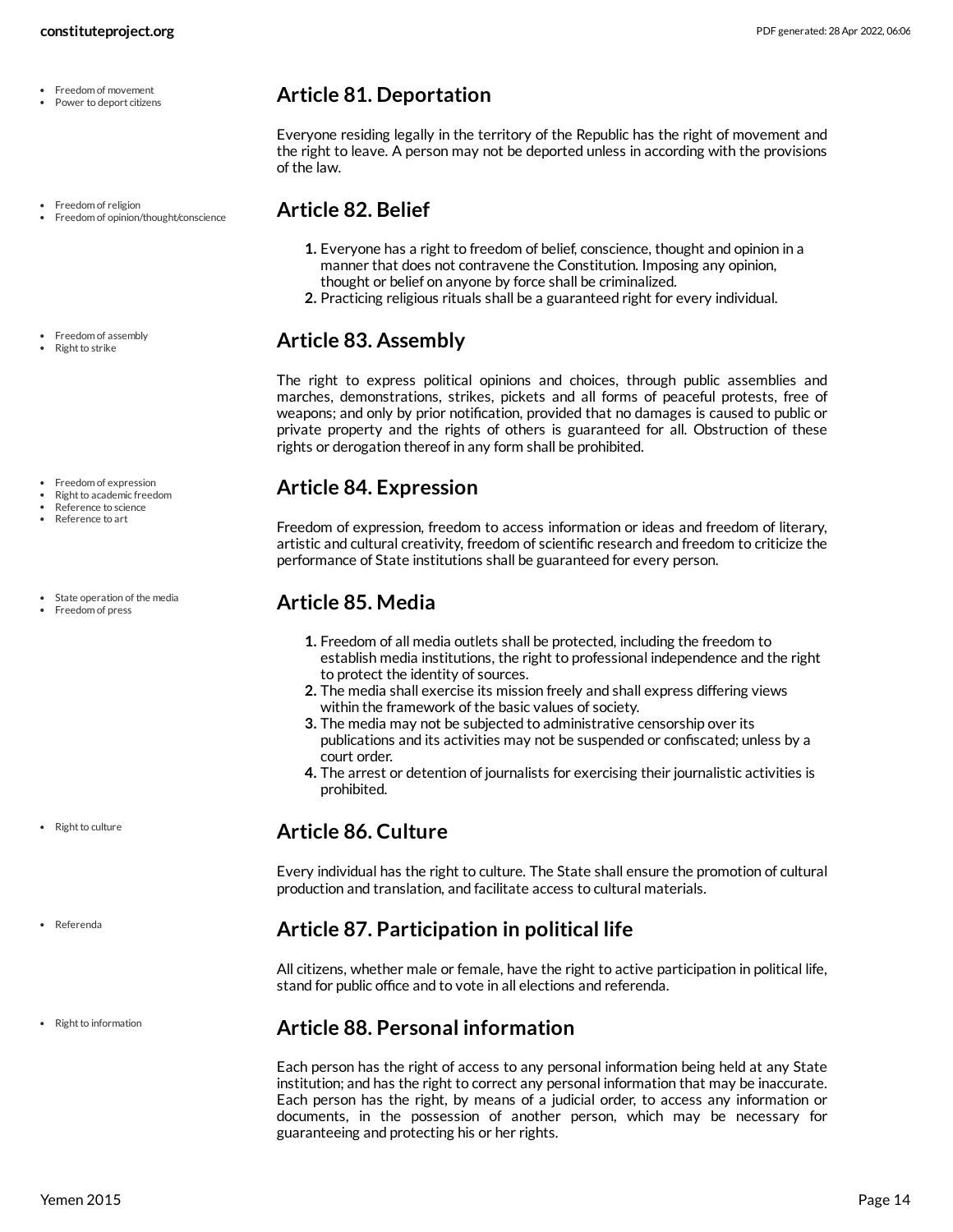- Right to privacy
- Regulation of evidence collection Telecommunications
- Regulation of evidence collection
- Right to privacy

- Human dignity
- Right to counsel Protection from unjustified restraint
- Regulation of evidence collection
- Protection from self-incrimination

• Protection from unjustified restraint

• Protection from false imprisonment

### <span id="page-14-0"></span>**Article 89. Right to protection**

Witnesses, whistleblowers, investigators and law enforcement officials have the right of protection; and the State shall guarantee thereof.

### <span id="page-14-1"></span>**Article 90. Private life**

A person's private life is inviolable and has sanctity, and privacy is guaranteed. No monitoring or access to postal and e-mail correspondence, wire-tapping of telephone conversations and other means of communication, except by a causal judicial warrant, for a specific period of time and in cases prescribed by law.

### <span id="page-14-2"></span>**Article 91. Houses and private establishments**

- **1.** Houses and private establishments have sanctity. Except in cases of flagrante delicto or in order to prevent serious harm to persons or property, they shall not be entered, monitored, searched, wire-tapped or closed except by means of a causal judicial warrant, for a specific period of time, in cases provided by law and in a manner that protects the dignity of residents. Before any action is taken the judicial order shall be shown and a copy thereof given to the resident of the house or establishment.
- **2.** Houses of worship and scholarship have sanctity, and may not be monitored or searched except in accordance with the law.

## <span id="page-14-3"></span>**Article 92**

No person shall be arrested, detained, searched or have their freedom restricted unless in cases of flagrante delicto or by a causal judicial order required by an investigation in accordance with the law. The person shall be immediately informed of the reason for the restriction of their freedom, be shown the judicial order and allowed to contact relatives or a lawyer and must be informed of his or her right to remain silent and not to make any statements or confessions that may be used as evidence against them. No questioning of the person shall commence unless in the presence of a lawyer. If the person does not have a lawyer, one shall be appointed. The person shall be treated with respect in a manner that protects their dignity during arrest and during restriction of their freedom. The person may not be detained unless in places specifically designated for this purpose, which shall be decent and appropriate for human dignity and not harmful to a person's health.

### <span id="page-14-4"></span>**Article 93**

The person under arrest shall be brought before before the judiciary within twenty-four hours from the moment the arrest took place. If a causal judicial order has not been issued to continue detention, the person shall immediately be released. The Public Prosecution may not order continued detention for more than seven days unless by an order by a competent judge. The law shall define the period and the circumstances under which a remand can be ordered.

### <span id="page-14-5"></span>**Article 94**

The law shall specify the penalty for breach of articles (90-91-92-93), and appropriate compensations for anyone whose rights have been breached in contravention of these provisions. Those who have had their rights violated have the right to file a criminal lawsuit against the perpetrators of such violations.

### <span id="page-14-6"></span>**Article 95**

Justice is a right of every person, guaranteed by the State. No one shall take the law into their own hands. The right to justice includes: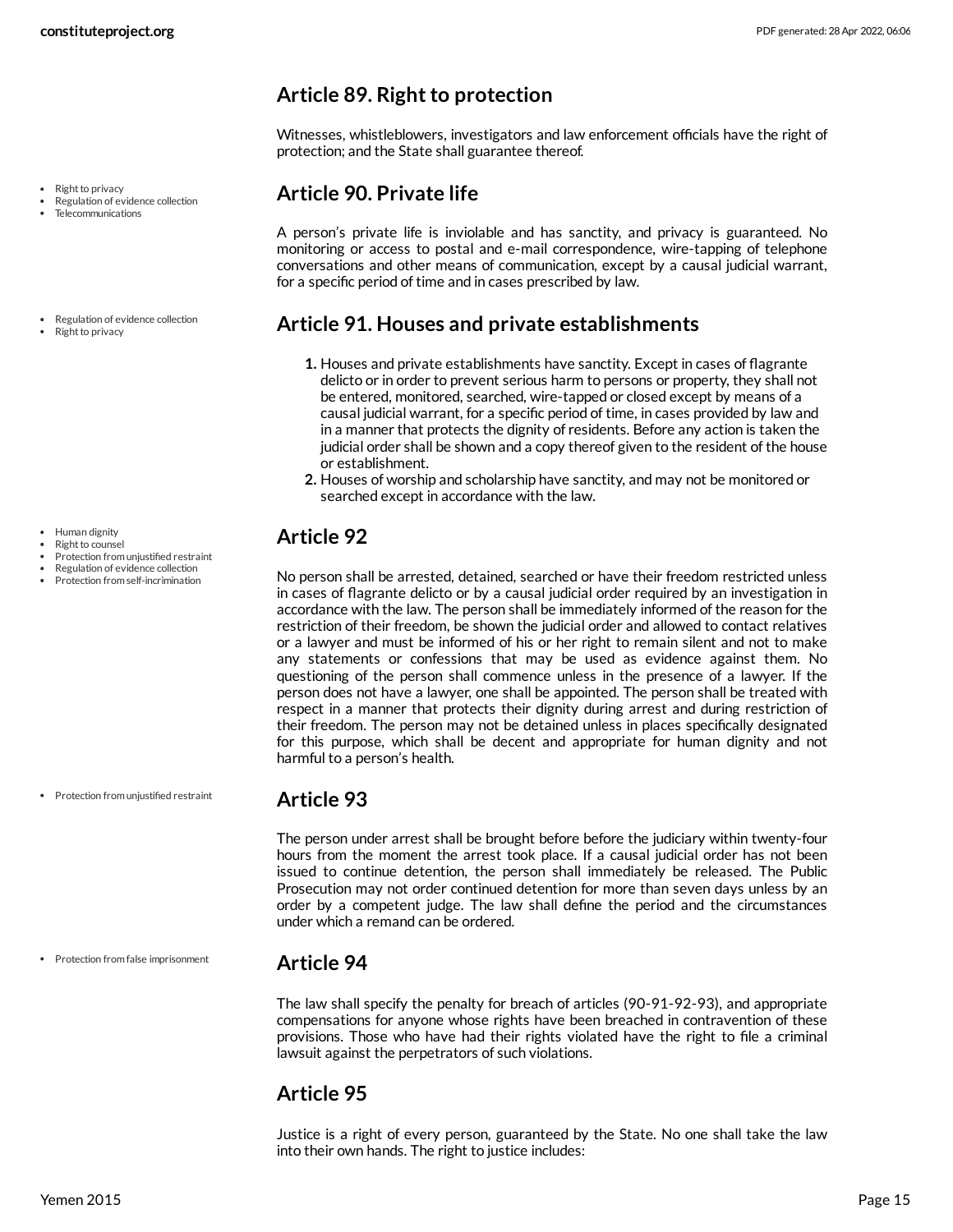<span id="page-15-3"></span><span id="page-15-2"></span><span id="page-15-1"></span><span id="page-15-0"></span>**1.** Right of recourse to the judiciary and to have a fair trial before a natural judge. **2.** Right to defense at all stages of investigation and trial. **3.** Legal aid for those who cannot afford it. **4.** Activation of the principle of fines and compensation. **5.** Special guarantees and procedures for the protection of women during the pretrial and trial stages. **Article 96** Anyone who has suffered damages by judicial error has the right to fair compensation to be guaranteed by the State. **Article 97** Criminal responsibility is personal, and there shall no crime or punishment other than those established by law. An accused is presumed innocent until convicted. **Article 98** Evidence obtained through illegitimate means shall not be admissible in court of law. **Article 99** The State is committed to: **1.** Make prisons facilities for corrections and rehabilitation **2.** The humane treatment of every prisoner and guaranteed protection of dignity thereof. **3.** Build separate prisons for women and undertake special measures to protect women prisoners. **4.** Separation of prisoners based on nature of crime and age. **5.** Enable the relatives to visit the prisoner in privacy. Prisons shall be subject to judiciary oversight and monitoring of the Human Rights Commission. **Article 100** Everyone has the right to government administrative treatment that is lawful, expeditious and fair; and the right to be given a written causal decision from the respective body. **Article 101** Every individual, group of individuals, society or organization has the right to address official State organs, make proposals, solicit assistance, petition or file complaints, and the right to receive a clear and expeditious response. • Right to fair trial • Right to counsel • Right to counsel • Protection from false imprisonment Presumption of innocence in trials • Principle of no punishment without law Regulation of evidence collection Privileges for juveniles in criminal process • Right of petition

# <span id="page-15-6"></span><span id="page-15-5"></span><span id="page-15-4"></span>**Economic and social rights**

• Right to water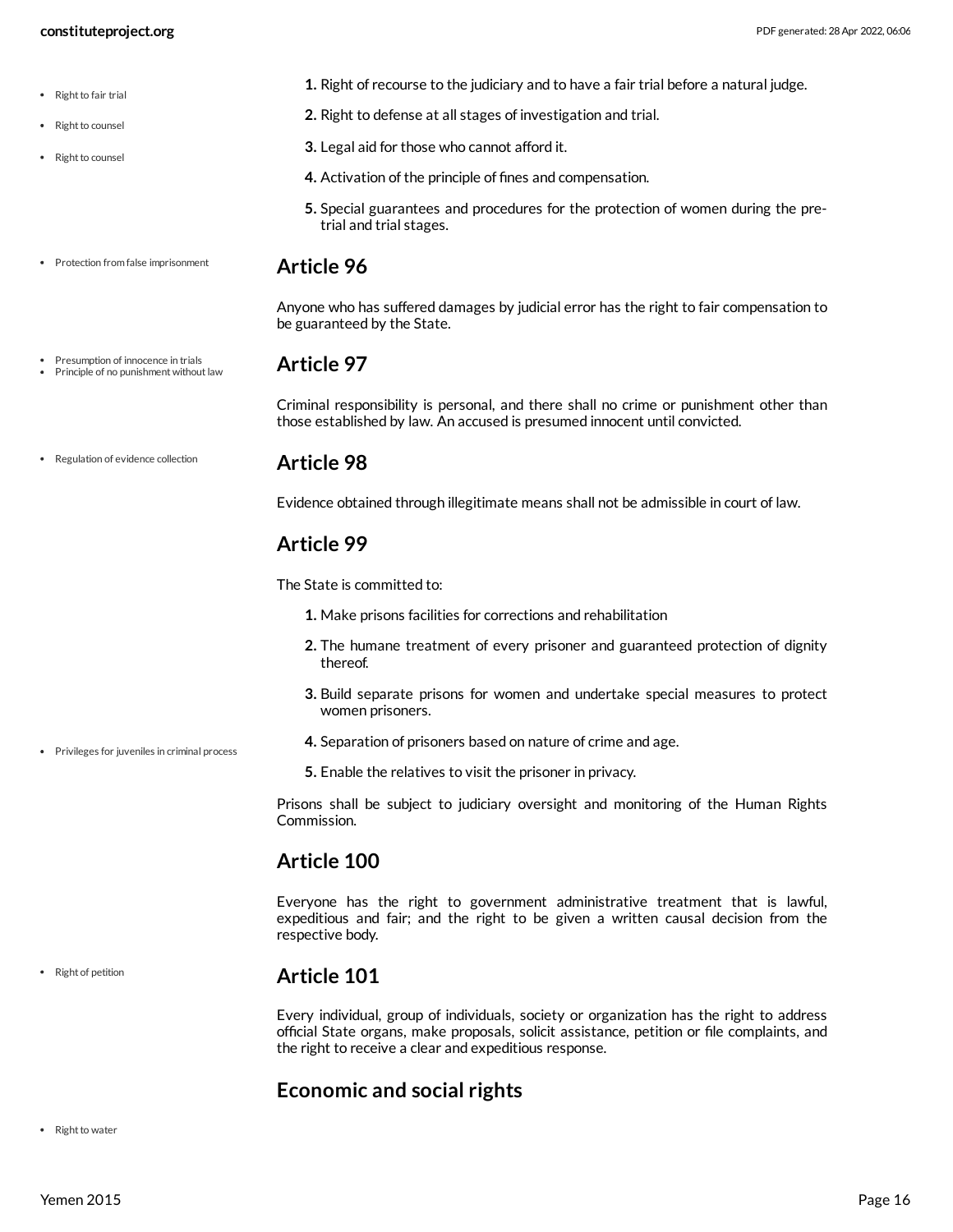#### **Article 102. Water**

Everyone has the right to clean water in sufficient volumes and the State shall be committed to take the necessary measures to guarantee this right.

• Right to shelter

• State support for the disabled

State support for the elderly • State support for the unemployed

• Right to health care

• Right to work

- Right to choose occupation Right to just remuneration
- Right to safe work environment
- Right to reasonable standard of living
- Right to rest and leisure
- Right to just remuneration
- Right to join trade unions
- Right to join trade unions

#### **Article 103. Housing and sanitation**

Every citizen has the right to housing and sanitation.

#### **Article 104. Food**

Every citizen has a right to have access to adequate and sufficient food. The State shall take necessary measures to ensure the provision of food to the needy and to those unable to provide it themselves.

#### **Article 105. Social welfare**

Every citizen has a right to social welfare; and a right to social security in cases of illness; incapacitation or disability; unemployment; old age, or loss of a family's breadwinner. The State shall enact laws and measures to ensure guarantee of these rights.

#### **Article 106. Health**

Each citizen has the right to Healthcare and the right to accessible health insurance.

#### **Article 107. Medicaltreatmentin emergencies**

Public and private medical institutions must provide immediate medical treatment to anyone facing an emergency or a life-threatening situation. The refusal to provide such services is a crime punishable by law.

#### **Article 108. Education**

Every citizen has the right to high quality education.

#### **Article 109. Work**

- **1.** Work is a right of every citizen; guaranteed by the State and is based on the principles of equality and equal opportunities for all.
- **2.** Every citizen has the right to choose appropriate work. No work may be forced on anyone except as provided by law, for performance of a public service, for a limited period of time, and for a fair remuneration without prejudice to the basic rights of assignees.
- **3.** A worker has the right to work in a healthy and safe working environment.
- **4.** The State guarantees a worker's right to a fair wage, equal pay for equal work, weekly holiday, paid annual leave, social insurance or social security and health insurance. A minimum wage and pension shall be set in a manner that ensures a dignified life for workers in the private and public sectors, free professions and retirees. These shall be reviewed and adjusted to realize this objective.
- **5.** A worker, in any of the sectors of employment, has the right to create or join a representative trade union, participate freely in trade union activities and to defend his or her interests.
- **6.** A worker may not be arbitrarily dismissed and has the right to fair compensation. The State guarantees the protection of workers' rights, and the existence of a balanced relationship between workers and employers and methods of collective bargaining.

#### **Article 110. Trade unions**

Workers, employees and the persons employed in the liberal professions have the right to form trade unions and federations by mere notification. Their activities may not be stopped; dissolved thereof or the dissolution of their administrative boards unless by a judicial order.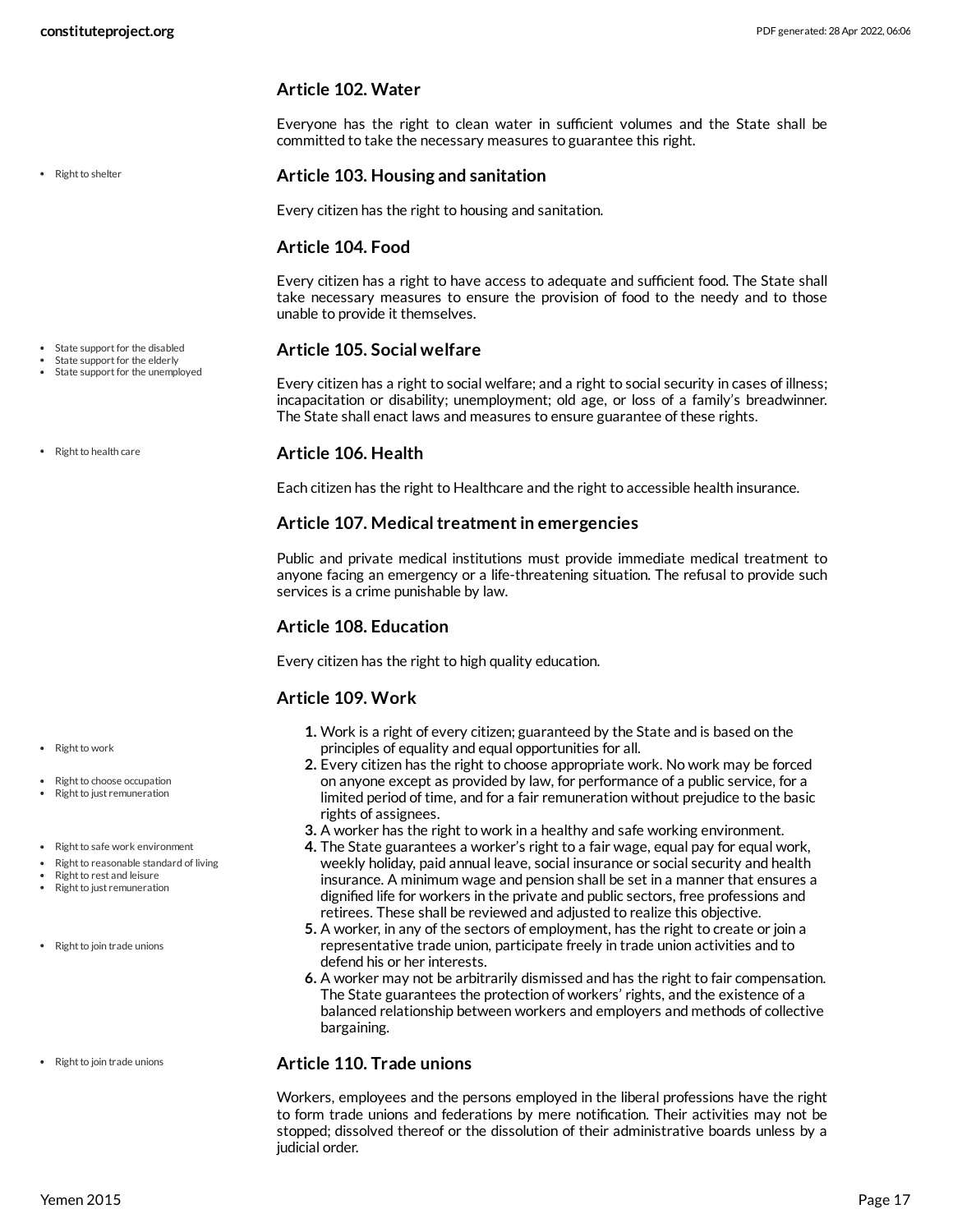| • Freedom of association        | <b>Article 111. Association</b>                                                                                                                                                                                                                                                                                                                                                                                                                                                              |
|---------------------------------|----------------------------------------------------------------------------------------------------------------------------------------------------------------------------------------------------------------------------------------------------------------------------------------------------------------------------------------------------------------------------------------------------------------------------------------------------------------------------------------------|
|                                 | Citizens have the right to create societies, foundations and civil society organizations by<br>mere notification. In their creation, management and activities, these organizations shall<br>abide by democratic principles, transparency in their accounts, revenues and sources of<br>funding. The State guarantees their independence and freedom to practice their<br>activities. The organizations, or their administrative bodies, may not be dissolved except<br>by a judicial order. |
| • Right to own property         | Article 112. Ownership of property                                                                                                                                                                                                                                                                                                                                                                                                                                                           |
|                                 | Every citizen has the right to own property, and to exercise this right without prejudicing<br>the rights of others. The law shall regulate the right of ownership for foreigners.                                                                                                                                                                                                                                                                                                           |
| Right to choose occupation      | Article 113. Work                                                                                                                                                                                                                                                                                                                                                                                                                                                                            |
|                                 | Every person has the right to choose a job, trade, occupation, profession and other<br>legitimate means of earning a living.                                                                                                                                                                                                                                                                                                                                                                 |
| Protection of consumers         | <b>Article 114. Rights of consumers</b>                                                                                                                                                                                                                                                                                                                                                                                                                                                      |
|                                 | A consumer has the right to quality goods and services, and the right to obtain adequate<br>and accurate information about these goods and services.                                                                                                                                                                                                                                                                                                                                         |
|                                 | Article 115. Gradual implementation of socioeconomic rights                                                                                                                                                                                                                                                                                                                                                                                                                                  |
|                                 | The State shall be committed to gradual implementation of economic and social rights<br>by taking the maximum appropriate measures that may be considered prudent in light<br>of its available resources.                                                                                                                                                                                                                                                                                    |
| • Right to culture              | Article 116. Language                                                                                                                                                                                                                                                                                                                                                                                                                                                                        |
| • Protection of language use    | 1. Everyone has the right to the use of their own language and take part in the<br>cultural life of choice.<br>2. The State shall guarantee the rights of minorities in enjoying their own culture;<br>perform their rituals and the use of their own language.                                                                                                                                                                                                                              |
| Protection of environment       | <b>Article 117. Environment</b>                                                                                                                                                                                                                                                                                                                                                                                                                                                              |
|                                 | Everyone has the right to a clean and healthy environment.                                                                                                                                                                                                                                                                                                                                                                                                                                   |
| Protection of stateless persons | Article 118. Asylum                                                                                                                                                                                                                                                                                                                                                                                                                                                                          |
|                                 | 1. The right to asylum is guaranteed in accordance with the law.<br>2. The repatriation of political refugees is prohibited.<br>3. Refugees shall not be forcibly removed if it puts their lives at risk.<br>4. Refugees shall enjoy basic human rights in accordance with the Constitution and<br>the law.                                                                                                                                                                                  |
|                                 | Article 119. Forced displacement                                                                                                                                                                                                                                                                                                                                                                                                                                                             |
|                                 | Arbitrary forced displacement of citizens or forcing them to leave their regions is<br>prohibited. This shall be considered a crime not subject to the statute of limitations.                                                                                                                                                                                                                                                                                                               |
|                                 | Article 120. Forced disappearance                                                                                                                                                                                                                                                                                                                                                                                                                                                            |

- **1.** The enforced disappearance of persons is a crime punishable by law and shall not be subject to the statute of limitations.
- **2.** No orders or instructions issued by a public authority or persons to justify an act of enforced disappearance will be admissible in court.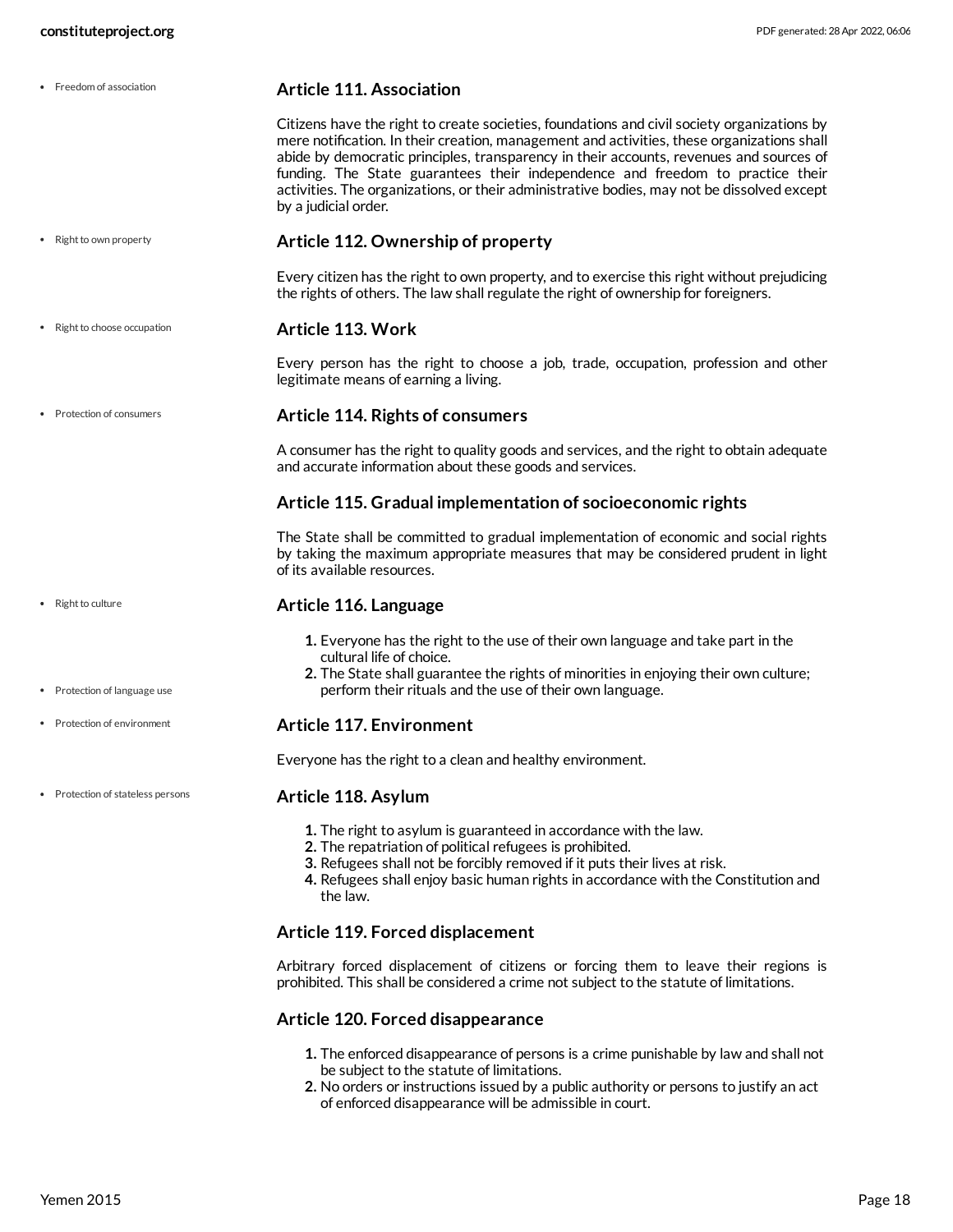### **Article 121. Internally displaced persons**

Internally displaced persons as a result of natural disasters or conflicts have the right to protection and humanitarian aid. The State shall ensure decent life, education and appropriate healthcare without discrimination and shall compensate them. The State shall act to end the causes of displacement.

#### **Article 122. Children**

A child is classified as anyone below eighteen years of age. The State shall ensure:

- **1.** The right to a name, kinship, a birth certificate and nationality.
- **2.** Free healthcare, education, family and or alternative care in cases of loss of a family and the care for the rights of abandoned children.
- **3.** Social services, basic nutrition and appropriate shelter;
- **4.** Protection from negligence, economic, social and sexual abuse, the risks of human trafficking and smuggling, and detrimental cultural practices, and all that undermines dignity and prejudices health, physical and psychological wellbeing.

#### **Article 123. Extent of the rights of children**

The interest of the child shall be observed in all actions relevant to the child in all matters.

#### **Article 124. Marriage**

The minimum age for marriage shall be eighteen years.

#### **Article 125. Violence against children**

It is prohibited to exercise any form of violence or force against children. It is also prohibited to employ children in jobs that expose their physical, mental or psychological integrity to danger.

#### **Article 126. Children in armed conflict**

It is prohibited to recruit children or engage them in armed conflicts. The State shall ensure their protection during armed conflicts, extraordinary situations, emergencies and disasters.

#### **Article 127. Due process rights for children**

- **1.** Children, during arrest or restriction of freedom, shall be treated in a manner that protects them and maintains their dignity and the State shall provide legal aid to those who cannot afford it.
- **2.** If a child has been sentenced to confinement, he or she shall be placed in a reformatory to serve the sentence, in separate facilities; where age, sex and type of crimes are taken into consideration, and where sound upbringing, education, rehabilitation and healthcare are ensured.

#### **Article 128. Rights of women**

- **1.** Women have full civil, political, economic, social and cultural rights without discrimination. The State shall be committed to empower women to exercise the rights of equal citizenship, and protect them from of all forms of violence, all inhuman practices and enable them to reconcile between their family duties and the requirements of their jobs. Legislation shall be enacted accordingling to realize these aims.
- **2.** The law shall determine the labor and maternity leaves for women.

Rights of children

State support for children

• Rights of children

Limits on employment of children

Rights of children

Privileges for juveniles in criminal process Rights of children

Equality regardless of gender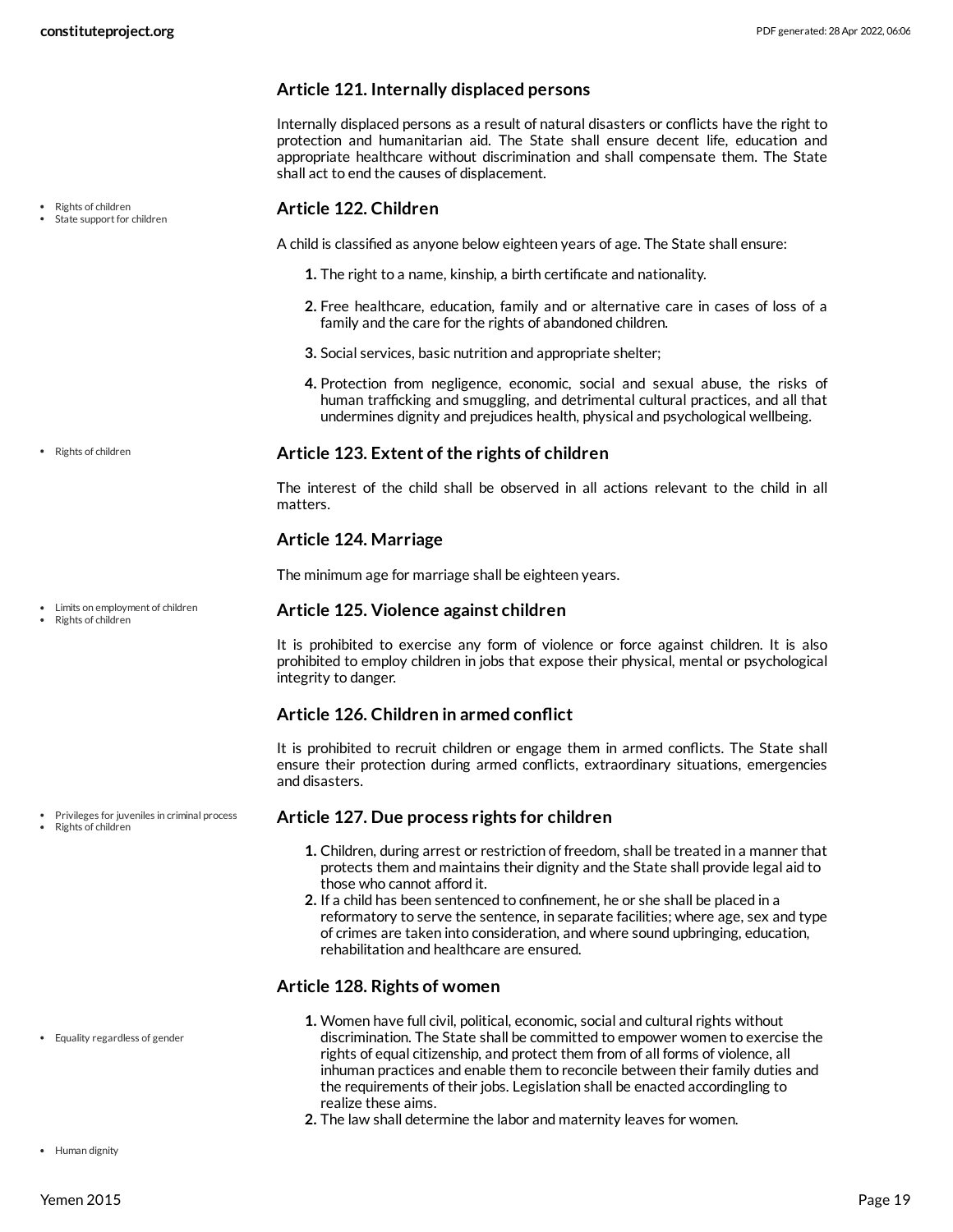#### **Article 129. Human dignity**

People are equal in human dignity.

#### **Article 130. Persons with disability** • State support for the disabled

Persons with a disability have the right to:

- **1.** Be treated with respect and dignity, and be empowered to exercise their full political, economic, social and cultural rights.
- **2.** Full care and the provision of all their needs to overcome their disability.
- **3.** Good and appropriate education and qualification in the various educational institutions and in all stages of education, and the allocation of an equitable share of educational scholarships and public jobs.
- **4.** Creation of suitable infrastructures in both public and private facilities and public transport for their access to these facilities.
- **5.** Improve social attitudes towards interactions with disabled persons.

#### **Article 131. Expatriates**

The State shall endeavor to look after expatriates abroad and emigrants to maintain their identity and protect their interests. It shall promote and guarantee their investments in Yemen, and guarantee their right to political participation, particularly participation in elections and referenda, which shall be regulated by law.

#### **Article 132. Extradition**

The extradition of any Yemeni citizen to any foreign country shall be prohibited.

#### **Article 133. Martyrs**

Martyrs of the homeland have the right to be honored; their families and the wounded have the right to be cared for.

#### **Article 134. Limitation of rights**

Rights and freedoms set forth in this constitution shall not be subject to obstruction and derogation; they may not be prejudiced in any form; and in cases where the law provides for restrictions to regulate these rights and freedoms, these restrictions may not prejudice the origin, essence and content of a right. Restrictions may only be determined when necessary with the aim of protecting rights of others, public order or public morals and to the minimum level necessary for these purposes as required by the foundations of the civil democratic State, provided that such restrictions shall not be confined to a special case.

#### • Status of religious law

Referenda

Extradition procedure

#### **Article 135. Islamic sharia**

All rights and freedoms are guaranteed as long as they do not conflict with the conclusive provisions of the Islamic Sharia and are consistent with the provisions of this Constitution.

#### **Article 136. Assault against rights and freedoms**

All rights and freedoms shall be guaranteed, any assault against these rights shall be punishable by law.

#### **Article 137. Direct enforceability of fundamental rights**

All State authorities shall be committed to directly enforce and apply the fundamental rights and freedoms enshrined in this Constitution.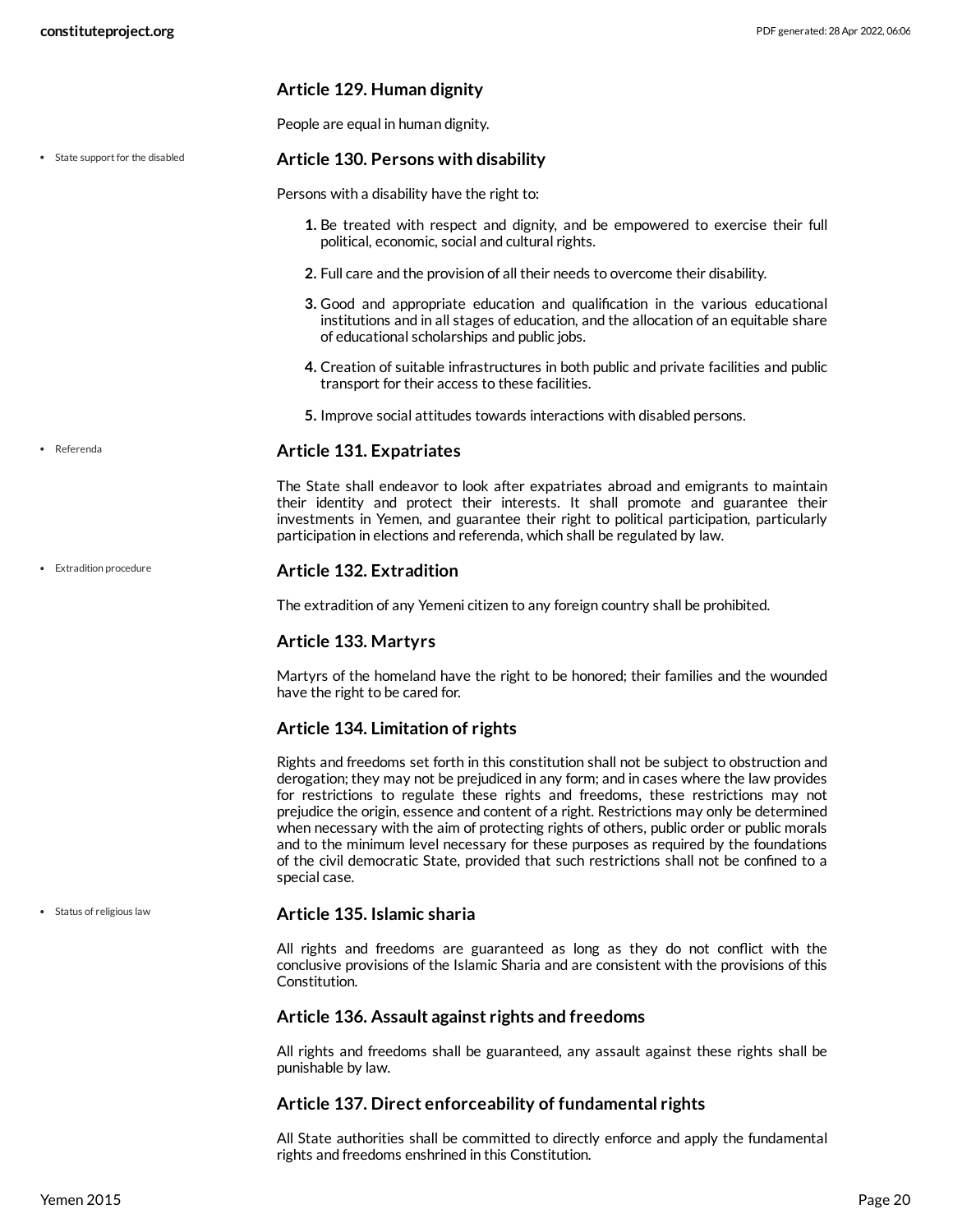# <span id="page-20-0"></span>**Chapter III. Federal Authorities**

<span id="page-20-1"></span>**Section I. Legislative Authority**

|                                                      | <b>First. House of Representatives</b>                                                                                                                                                                                                                                                                                                                                                                                                            |
|------------------------------------------------------|---------------------------------------------------------------------------------------------------------------------------------------------------------------------------------------------------------------------------------------------------------------------------------------------------------------------------------------------------------------------------------------------------------------------------------------------------|
| Size of first chamber<br>First chamber selection     | Article 138                                                                                                                                                                                                                                                                                                                                                                                                                                       |
| Structure of legislative chamber(s)<br>Secret ballot | The House of Representatives shall consist of 260 members to be elected through a<br>general, free, secret, direct and equal vote under the closed proportional list system.                                                                                                                                                                                                                                                                      |
| First chamber representation quotas                  | Article 139                                                                                                                                                                                                                                                                                                                                                                                                                                       |
|                                                      | After the first legislative cycle, the south (the regions of Aden and Hadhramout) shall be<br>represented in the Federal House of Representatives based on the land and population<br>formula at a share of 40%. This share may be reviewed, under the land and population<br>formula, after two subsequent electoral cycles by a law to be passed with the approval<br>of two thirds of the representatives of the south in the Federal Council. |
|                                                      | Article 140                                                                                                                                                                                                                                                                                                                                                                                                                                       |
|                                                      | The House of Representatives shall assume the following functions:                                                                                                                                                                                                                                                                                                                                                                                |
| Division of labor between chambers                   | 1. Proposal and discussion of federal Bills and initial adoption of such Bills.                                                                                                                                                                                                                                                                                                                                                                   |
| <b>Budget bills</b>                                  | 2. Discussion and adoption of the federal public budget.                                                                                                                                                                                                                                                                                                                                                                                          |
|                                                      | 3. Discussion and adoption of closing accounts of the State.                                                                                                                                                                                                                                                                                                                                                                                      |
| Constitution amendment procedure                     | 4. Proposal of constitutional amendments.                                                                                                                                                                                                                                                                                                                                                                                                         |
| Finance bills                                        | 5. Approval of borrowing.                                                                                                                                                                                                                                                                                                                                                                                                                         |
| Treaty ratification                                  | 6. Approval of international agreements and treaties.                                                                                                                                                                                                                                                                                                                                                                                             |
| International law                                    | 7. Oversight over the performance of the federal executive authority and<br>independent institutions as set forth in the Constitution.                                                                                                                                                                                                                                                                                                            |
|                                                      | 8. Any other functions pursuant to the provisions of this Constitution or a federal<br>law.                                                                                                                                                                                                                                                                                                                                                       |
| Second chamber selection<br>Size of second chamber   | Article 141                                                                                                                                                                                                                                                                                                                                                                                                                                       |
| Structure of legislative chamber(s)<br>Secret ballot | The Federal Council shall consist of 84 members; 12 from each region, 6 members<br>representing the city of Sana'a and 6 members representing the city of Aden. The<br>members are to be elected through general, free, secret, direct and equal vote under the<br>proportional list system in each of the regions.                                                                                                                               |
|                                                      | Article 142                                                                                                                                                                                                                                                                                                                                                                                                                                       |
|                                                      | The Federal Council shall assume the following functions:                                                                                                                                                                                                                                                                                                                                                                                         |
|                                                      |                                                                                                                                                                                                                                                                                                                                                                                                                                                   |

organizations.

**1.** Discussion and approval of Bills adopted by the House of Representatives.

**2.** Confirmation of appointments of senior civilian and military leadership, including:

Ministers, the Governor of the Central Bank, the Public Prosecutor, heads and members of independent institutions, the chief of staff, deputies and aids, head of the General Intelligence Service, commanders of military branches, ambassadors of Yemen to other nations and delegates to international and regional

- Division of labor between chambers
- International organizations
- Central bank
- Selection of active-duty commanders
- Cabinet selection
- Attorney general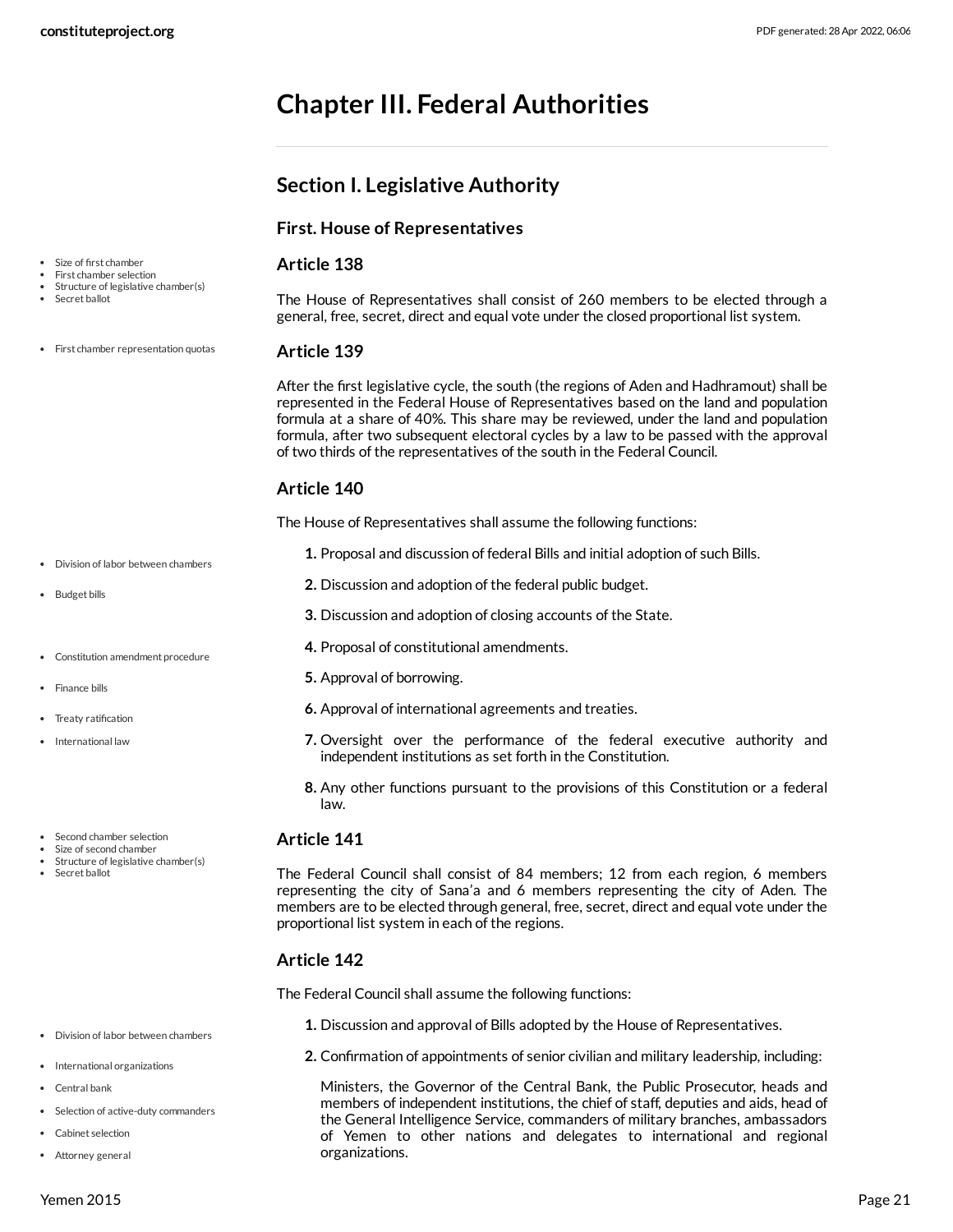• Flectoral districts

- **3.** Suggests constitutional amendments.
- **4.** Approval of the size of the armed forces.
- **5.** Any other functions pursuant to the provisions of this Constitution or a federal law.

#### **Article 143**

Decisions in the Federal Council shall be taken by majority, unless two thirds of the representatives of the South (the regions of Aden and Hadhramout) oppose the decisions concerning the following vital interests of the south:

- **1.** Modification of electoral constituencies in the elections law.
- **2.** The Natural Resources Revenue Division Act, including oil and gas.
- **3.** The shape of the federal State.
- **4.** Mechanism for delineating the boundaries of regions in the Local Authority Law.
- **5.** The special status of the city of Aden.
- **6.** Constitutional amendments relevant to the representation of the South.
- Joint meetings of legislative chambers

Constitution amendment procedure

• Emergency provisions • Power to declare/approve war Designation of commander in chief

Leader of first chamber Leader of second chamber

Legislative committees

Legislative committees

**Article 144**

The National Assembly shall be composed of the joint session of the House of Representatives and the Federal Council.

#### **Article 145** Joint meetings of legislative chambers

The National Assembly shall have the following functions:

- **1.** Approval of declarations of war, conciliation and declaring a state of emergency according to the law.
- **2.** Approval of the sending of armed forces abroad.
- **3.** Any other functions pursuant to the provisions of this Constitution or a federal law.

#### **Article 146**

The speaker of the House of Representatives shall preside over National Assembly sessions with the assistance of the speaker of the Federal Council who will sit for him when absent. The National Assembly shall convene on invitation by the Speaker's Office of either the House of Representatives or the Federal Council, or both, or by the President of the Republic. The National Assembly shall develop its own internal procedures to manage its affairs.

#### **Article 147**

The House of Representatives and the Federal Council may set up special committees or assign any of their specialized standing committees to conduct research and uncover facts on a specific issue. In order for the Committee to perform its assignment, the Committee shall collect necessary evidence and conduct hearings to listen to the opinions of anyone it deems necessary. All concerned bodies shall comply with requests for provision of documents and paperwork.

#### **Article 148**

The House of Representatives and the Federal Council shall set up specialized permanent committees in a manner that ensures proportional and balanced representation of all parliamentary blocs; provided that the opposition shall at least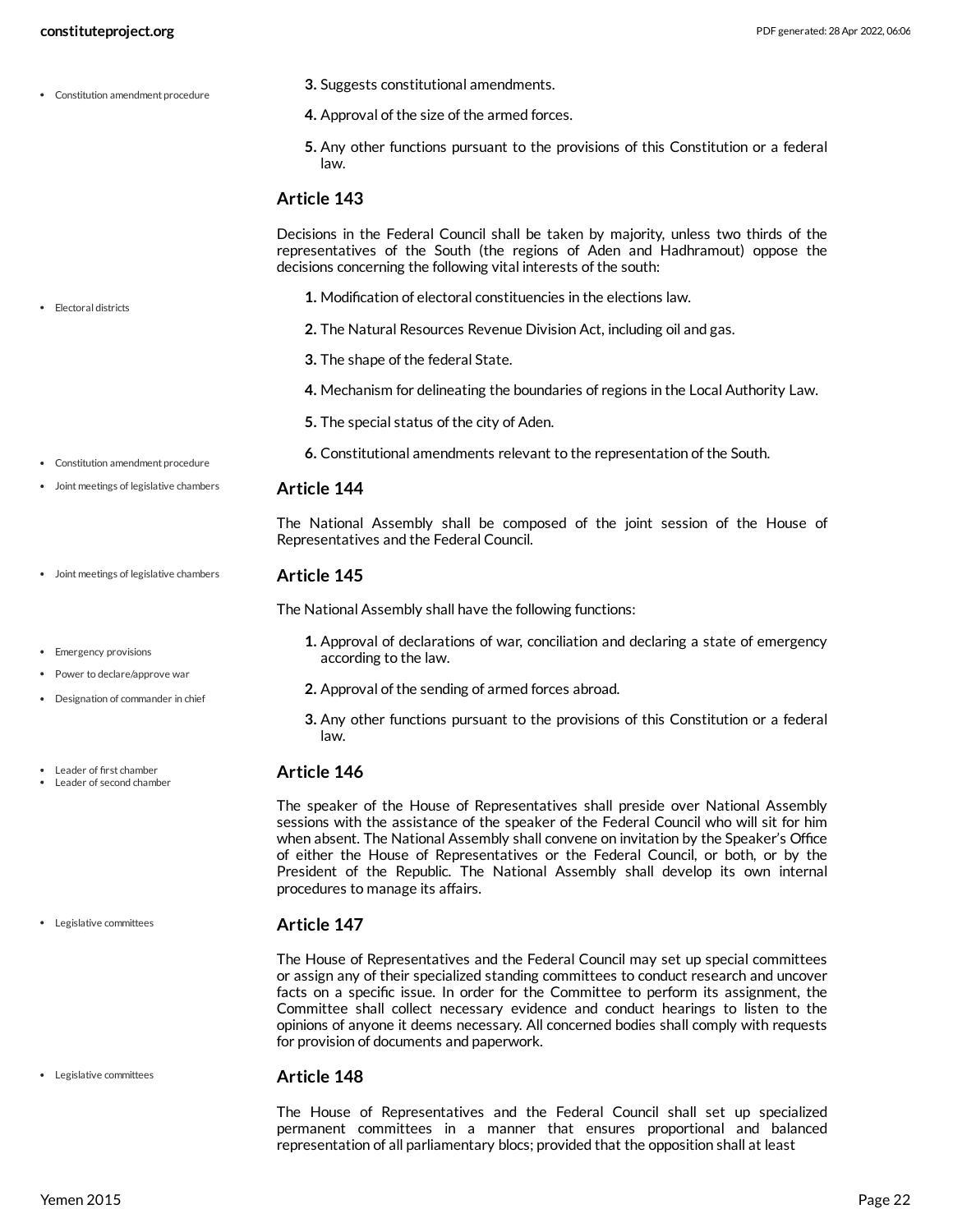- Eligibility for first chamber Eligibility for second chamber
- Minimum age for second chamber Minimum age for first chamber
- Restrictions on the armed forces

- Leader of second chamber
- Oaths to abide by constitution
- Leader of first chamber
- Length of legislative sessions
- Extraordinary legislative sessions

Quorum for legislative sessions

- Term length of second chamber
- Scheduling of elections
- Term length for first chamber

assume the chair of the committees on financial affairs and human rights. The standing committees may conduct hearings with civil society organizations and citizens and receive complaints and petitions on the performance of the public authorities and institutions.

#### **Article 149**

A candidate for membership in the House of Representatives and the Federal Council must meet the following conditions:

- **1.** They must be a Yemeni national, fully eligible and enjoy full political rights.
- **2.** Shall not be less than 25 years old for the House of Representatives and 30 years for the Federal Council on the day the nominations are announced.
- **3.** Shall have at least a secondary school education or the equivalent.
- **4.** Must be honest and of good moral standing and conduct, and he or she must not have had any final court judgment issued against them for a corruption crime or any crime in breach of honor and trust, unless exonerated.
- **5.** Shall not be on active duty in the military or security forces.
- **6.** Shall be a registered voter in the intended constituency.
- **7.** Shall have a permanent domicile or be a resident of the region where the candidacy will be made for at least one year from the date of declaring candidacy.

### **Article 150**

The two houses shall convene within a maximum period of two weeks from the date of the announcement of the final results of the elections upon invitation by the President of the Republic. If no invitation is made, the two houses shall convene their sessions on the first official business day following the end of this period.

#### **Article 151**

The first session of both houses shall be presided over by the eldest member. Following the swearing of the Constitutional Oath, the Speaker's Office shall be elected to consist of a speaker and two deputies, provided that at least one of the deputies is a woman.

#### **Article 152**

Each of the two houses shall convene in two ordinary sessions per year. They may hold extraordinary sessions on invitation by the President of the Republic or by a decision of the Presidium or by a written request made by a third of the members. The session may not be adjourned during the last quarter of the year prior to the approval of the Revenue Division Act and the adoption of the State's Public Budget. The rules of procedures shall determine the schedule of ordinary sessions and their duration.

#### **Article 153**

The meetings of each house shall be considered valid if an absolute majority of members are present. Unless a special majority is required, decisions are to be made by a majority of present members, provided that no less than a third of members shall be present during a vote on a piece of legislation.

#### **Article 154**

The terms for the House of Representatives and the Federal Council shall be four calendar years commencing from the first session in which members have been sworn in. Elections for a new house shall be held sixty days prior to the end of the term of the current House. If new elections cannot be held on time due to a force majeure situation, as determined by the Constitutional Court based on a request by the President of the Republic, the term of the current House may be extended for a period not to exceed 90 days.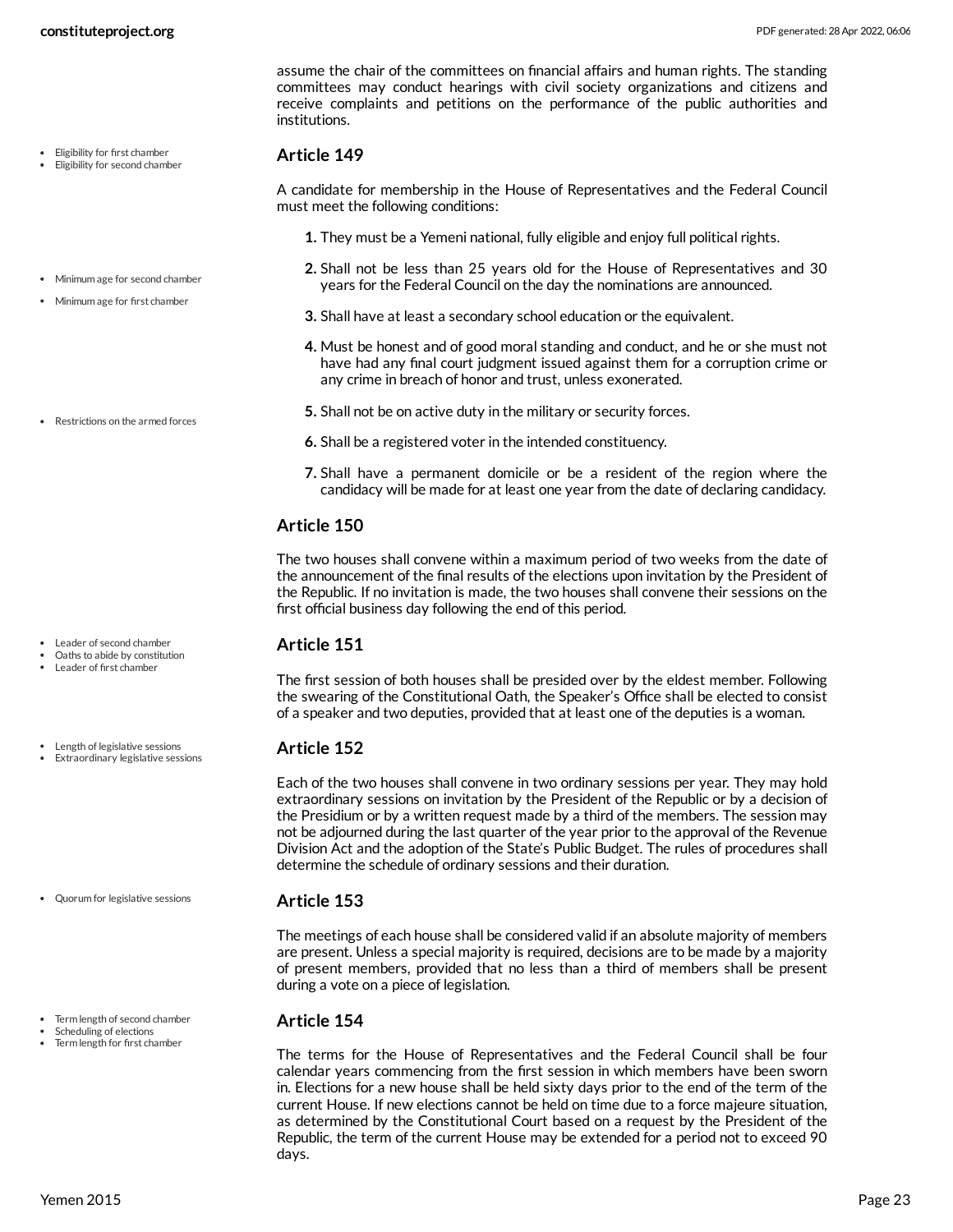Both the House of Representatives and the Federal Council shall develop their own internal rules of procedure to organize the conduct of business, which shall be enacted by law.

#### **Article 156**

Each House has the exclusive right to maintain order and security in its buildings through its own private security under the orders of its speaker. No military and security forces are permitted to enter the headquarters of the house or interfere in its security affairs unless requested by the Speaker.

### **Article 157**

Each house shall have a general secretariat to be responsible for administration and financial affairs of the respective House. The Secretary General shall be elected by the House from among a number of candidates. The rules of procedures of the Council shall determine the form, functions and other rules relevant thereto.

#### Outside professions of legislators

#### **Article 158**

Each member of the House shall be devoted full time to their parliamentary duties and may not occupy any other elected or appointed office or public position at any level of government. Entitlements and privileges accrued in the previous employment of the member shall be retained in accordance with the provisions of the law.

### **Article 159**

It is not permitted for a member of the House to interfere in the business of executive and judicial authorities at any level of government.

#### **Article 160** Compensation of legislators

A member of the House shall receive an appropriate financial remuneration during the term of service in the House to be determined by law.

#### **Article 161**

- **1.** A member of the House of Representatives or of the Federal Council shall not lose membership, except in any of the following situations:
	- **a.** The member no longer meets one of the qualifications for membership.
	- **b.** The member changes the political affiliation under which he or she was elected.
	- **c.** The member is in breach of the duties vested upon them by the Constitution and the rules of procedures.
	- **d.** The member is absent from the sessions of the House or committees for no acceptable justification as specified by the rules of procedures.
- **2.** Request for revocation of membership shall be presented by the Speaker's Office by 20 members and shall be referred to the Federal Constitutional Court for adjudication by approval of a third of the members. The Court's decision shall be final and conclusive.

#### **Article 162** • Removal of individual legislators

Membership in the House shall terminate in the following situations:

- **1.** Expiration of the term.
- **2.** Resignation.
- **3.** Death.

Attendance by legislators Legislative committees

Constitutional court powers

Removal of individual legislators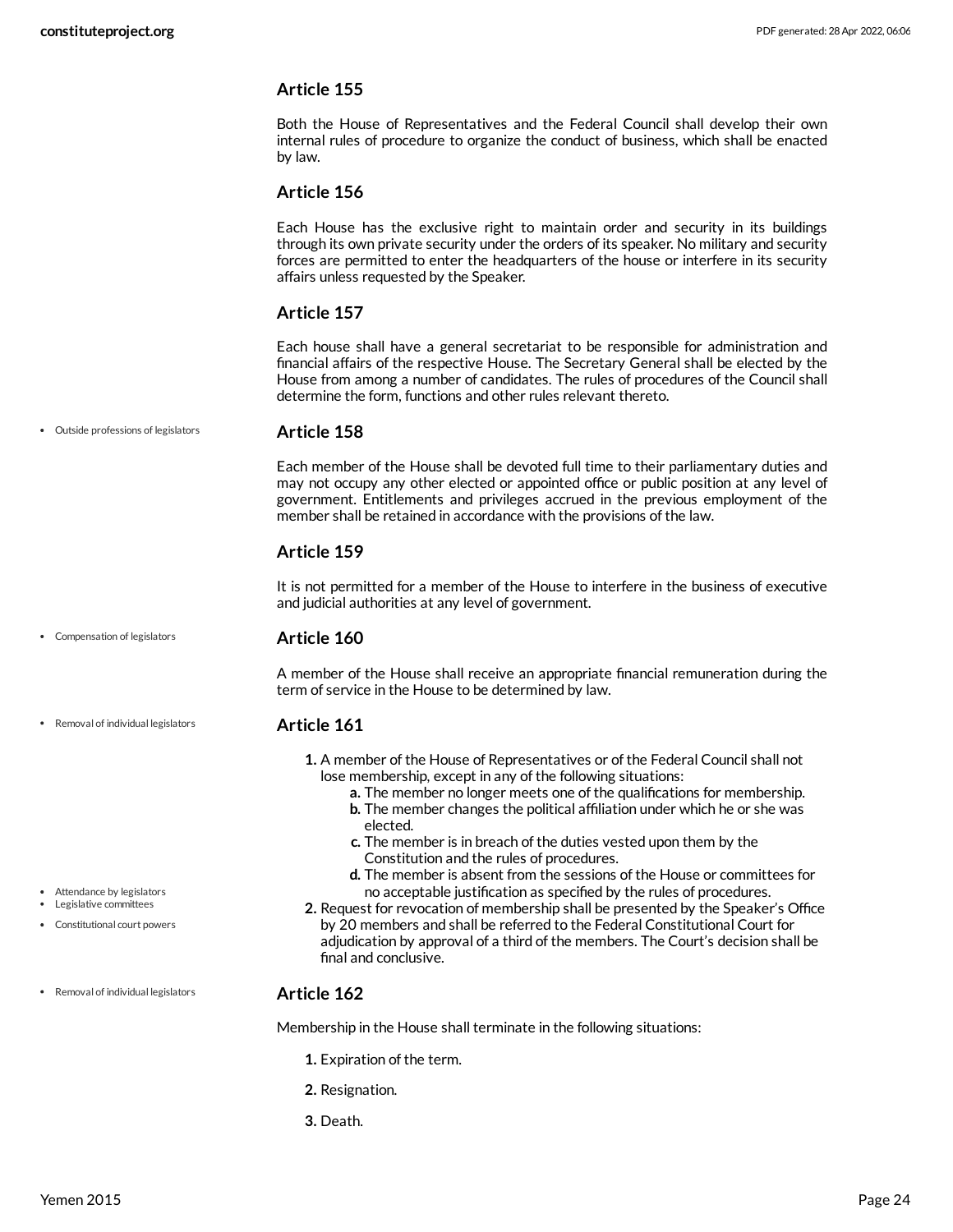- **4.** Permanent disability that prevents the member from performing the work in the house as set forth in the rules of procedure.
- **5.** If a conclusive court decision has been issued to revoke membership.
- Constitutional court powers

National capital

Legislative committees • Immunity of legislators

• Immunity of legislators

**Article 163**

Anyone having an interest may appeal against the validity of the membership of any member of the two houses within two weeks from the convening of the first session of the respective House. The House shall have the competence to adjudicate on appeals by a decision it makes within thirty days from the date of the appeal. Appeal of House decisions may be made to the Constitutional Court within thirty days from the date the appeal is made. The Court shall make a decision on an urgent basis.

#### **Article 164**

The headquarters of the two houses shall be in the capital city of Sana'a. They may convene their sessions in any other location. The rules of procedures of each house shall set forth the cases for holding such sessions.

**Article 165** • Replacement of legislators

> If a seat of one of the members of the two houses becomes vacant, the member shall be succeeded for the remaining term by the next candidate in the election's winning list with due consideration to the stability of the representation criteria.

#### **Article 166**

No member of the House shall be censured, under any circumstances, due to facts that the member has come into contacts with or for opinions expressed in the House or in the committees or for their votes in the House during sessions. This provision shall not be applicable to slander and profanity.

#### **Article 167**

No member of the House of Representatives or the Federal Council shall be subjected to arrest, search, investigation, imprisonment or any criminal proceedings unless by permission from the respective House, except in cases of flagrante delicto. In such case, the House shall be immediately notified, and shall verify the soundness of the procedures followed. When the House is not in session, permission shall be obtained from the Presidium of the House in question and the House shall be notified of the actions taken at the next session. In all cases, the request for an action against the member shall be decided within no more than 30 days. Otherwise, the request shall be deemed accepted.

#### **Article 168**

A member of the Houses of Representatives or the Federal Council may present his or her resignation in writing to the respective House.

#### • Public or private sessions

#### **Article 169**

Sessions of the two houses are to be held in public. Closed sessions may be held, in exceptional circumstances on the basis of a request by the Speaker or by at least 10% of members of the House, or by the President of the Republic. The request shall be discussed by the House in a closed session to determine if the issue at hand shall be discussed in a closed or public session.

Publication of deliberations

#### **Article 170**

Citizens have the right to attend the sessions of the two houses and have access to the minutes of meetings, decisions and documents. This right may not be restricted unless there are reasonsable grounds that do not conflict with the importance of the principle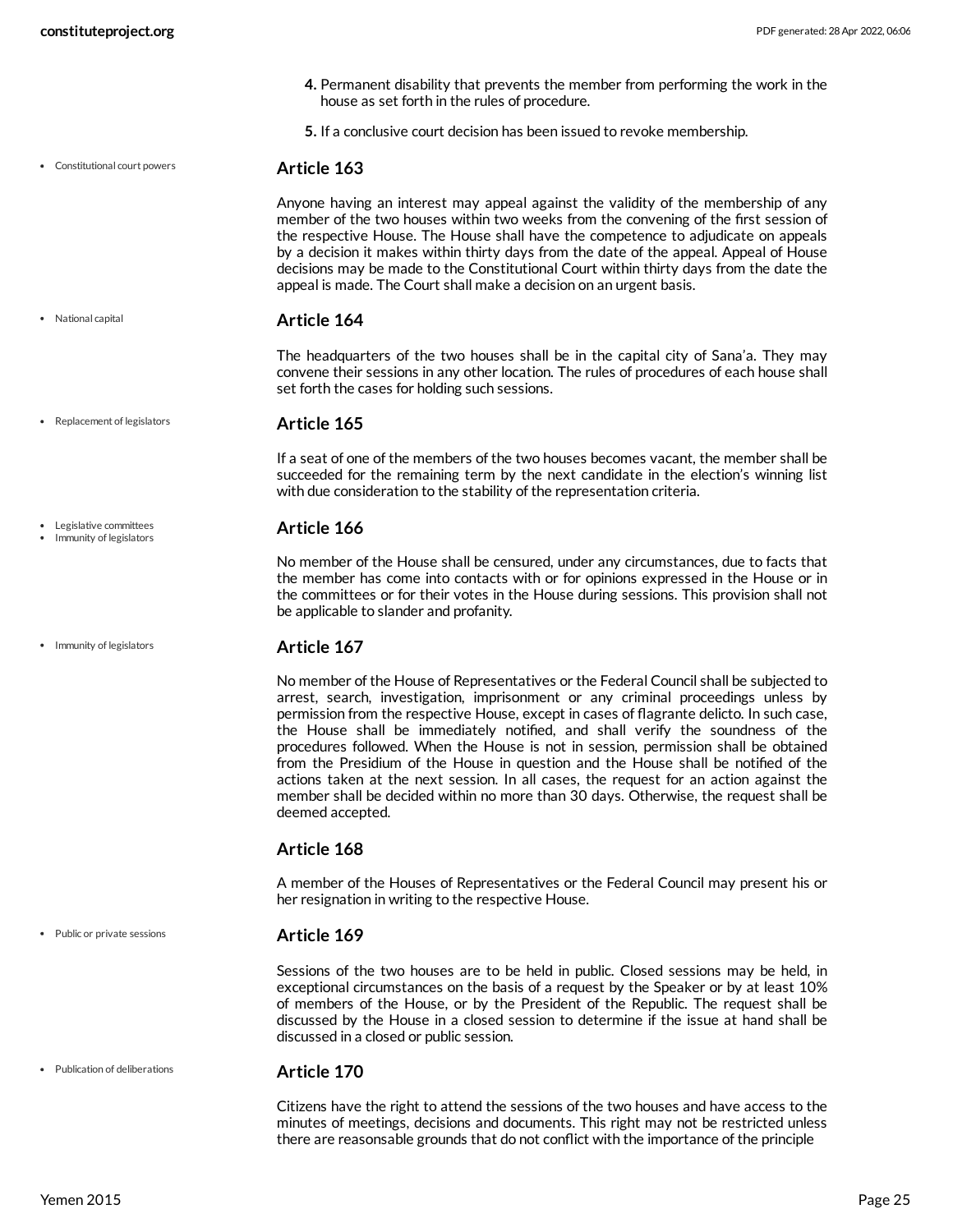of transparency. The rules of procedures of the respective House shall regulate the exercise of such right.

• Initiation of general legislation

#### **Article 171**

Members of both houses have the right to propose Bills.

- **Article 172** Division of labor between chambers
- Legislative committees

Representatives to express an opinion on whether the House shall consider the Bill or not. If the House decides to consider the Bill, it shall be referred to a specialized committee for study.

**1.** Proposed Bills shall be referred to a designated committee in the House of

- **2.** The House of Representatives shall discuss the Bill. If it adopts the Bill, it shall refer it to the Federal Council within one week of the date the Bill is adopted.
- **3.** If the Federal Council adopts the Bill referred to it by the House of Representatives unamended, the law shall be submitted to the President of the Republic signed by the speakers of both Houses for issuance.
- **4.** If the Federal Council is of the opinion that the Bill shall be amended, it shall return it to the House of Representatives with justifications for the amendments. If the House of Representatives adopt the amendments, it shall be submitted with signatures of the speakers of both Houses to the President of the Republic for issuance.
- **5.** If the House of Representative rejects the proposed amendments to the Bill, as proposed by the Federal Council, it shall be referred to a joint committee composed of an equal number of members from each of the two houses.
- **6.** The joint committee shall make its decision by majority of its members, provided that half of the representatives of each House agree. In the event that no solution is reached, the Bill shall be considered dead.
- **7.** The committee shall discuss points of diisagrement and propose a draft to present to the House of Representative. In the event that the House of Representatives rejects the joint committee's proposed draft, the Bill shall be considered dead and may not be presented again to the House during the same session; but if the House of Representatives approves the proposed draft of the joint committee, it shall be presented to the Federal Council for adoption; otherwise, it shall lapse.

### **Article 173**

Voting on Bills shall be article by article, the rules of procedure shall explain the relevant procedures for each House.

#### **Article 174**

Laws shall be issued upon the signature of the President of the Republic, who has the right to request a review of any Bill approved by the Legislative Authority. In such cases, the President shall return the Bill to the House of Representative within thirty days from the date of receipt with a memorandum setting out the reasons for such objection. If the law is not returned to the House of Representative within the prescribed period or returned and adopted again by a two-thirds majority in the House, the Law shall be considered issued by virtue of the Constitution, and shall be published in the Official Gazette.

### **Article 175**

Laws shall be published in the Official Gazette within two weeks from the date of issuance. They shall enter into force thirty days from the date of publication. This deadline may be extended or shortened by a special provision in the respective Law.

Legislative oversight of the executive

#### **Article 176**

Any of the Houses may request a Minister or an Official of the executive authority or independent institutions to attend the sessions of the House for clarifications on any given matter.

Legislative committees

Legislative committees

Legislative committees

Veto override procedure

Approval or veto of general legislation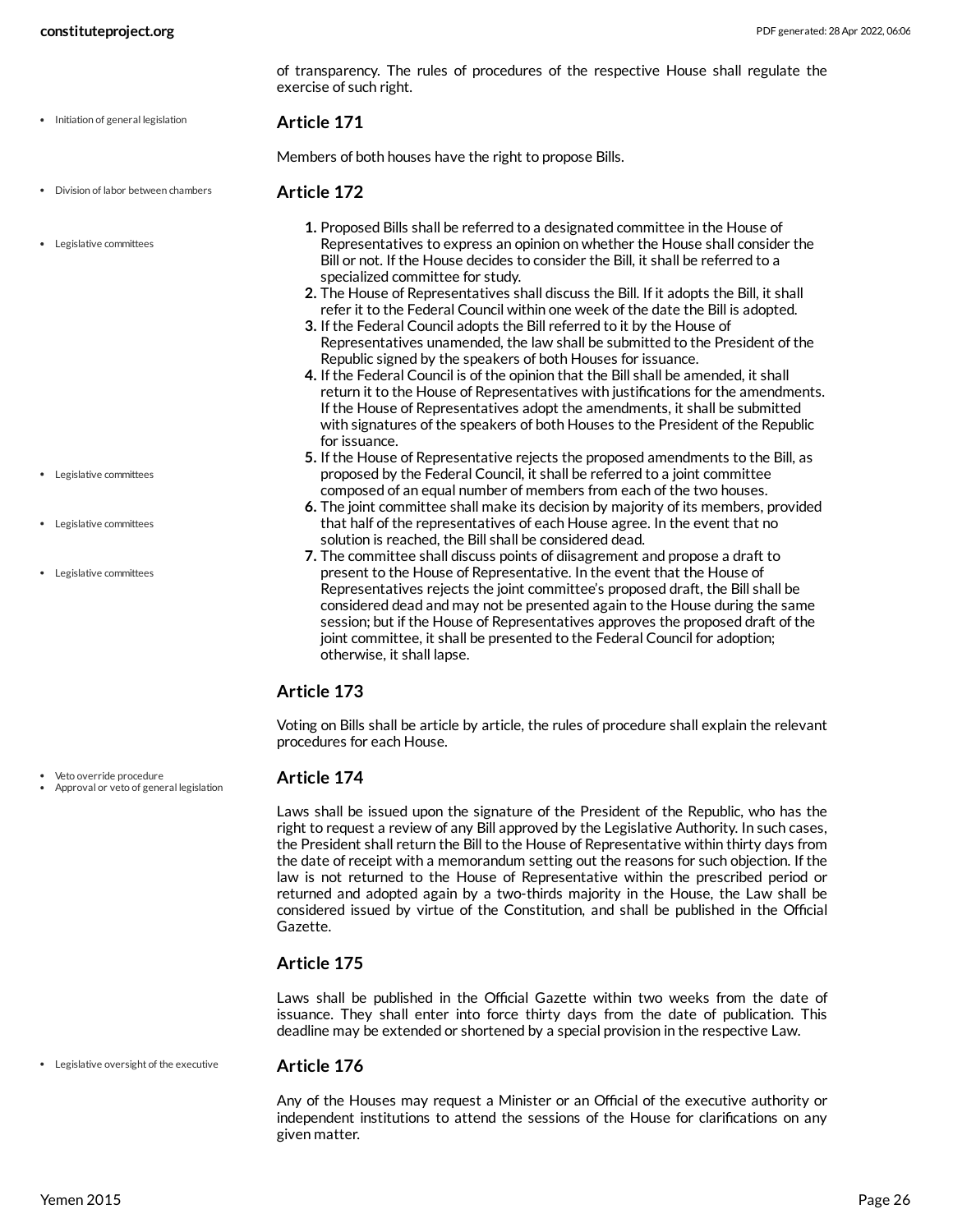Ministers and Heads of independent institutions or their Deputies may attend the sessions of the House and speak on matters relevant to their area of competence.

#### Legislative committees

Legislative oversight of the executive

**Article 178**

The House, on the basis of a request by at least ten members, may establish a special committee or assign any of its standing committees, to conduct a fact finding inquiry on a specific matter relevant to the activities of any ministry, institution, public corporation or unit of the public sector, mixed sector or an independent institution. To facilitate the conduct of the task, the committee may collect evidence or requests testimonies of anyone deemed necessary. All executive and private entities shall respond to the request and place all documents and information they possess at the disposal of the committee. The law shall regulate penalties for non-compliance with such obligation.

#### **Second. The Executive Authority**

#### **Article 179**

The President is the head of the State, and the symbol of its unity. Executive powers shall be vested in the President on behalf of the people to exercise it with assistance of the Vice President and ministers. The President of the Republic shall maintain the interests of the people and shall preserve the independence of the country, its territorial unity and integrity. The President shall comply with the provisions of the Constitution and the laws, and shall exercise the mandate and competences as stipulated in the Constitution.

#### **Article 180**

The President and Vice President shall be elected together in a single ticket, provided that they must not be from the same region.

#### **Article 181**

The President of the Republic shall be elected for a period of five calendar years starting from the date of the swearing of the Constitutional Oath, in general, direct, secret and competitive elections, and may only be re-elected one time.

#### **Article 182**

Every citizen has the right to run for the offices of President or the Vice President, and candidates shall be required to meet the following qualifications:

- **1.** Shall be Yemeni, Muslim, born to Yemeni parents, and must not be, nor may their spouse be, a holder of foreign citizenship.
- **2.** Enjoys full political rights.
- **3.** Must not be less than thirty five years old at the time of candidature for the Office.
- **4.** Must not have assumed the Office of the President for two presidential terms.
- **5.** Must not be associated with any military, security or intelligence institution, unless he or she has quit the position in any of these institutions at least ten years prior to running for the Office.
- **6.** Must be of good conduct, maintains religious rites, and should not have been sentenced, in a final judgment in crimes involving moral turpitude, fidelity or corruption, or for any other grave crime or violation of human rights or International Humanitarian Law.

The person selected by the President to be the Vice President shall meet the same qualification requirements.

- · Deputy executive
- Name/structure of executive(s) • Duty to obey the constitution

- Deputy executive Head of state selection
- Head of state selection
- Secret ballot Head of state term limits
- Head of state term length
- Eligibility for head of state

- Minimum age of head of state
- Restrictions on the armed forces
- International law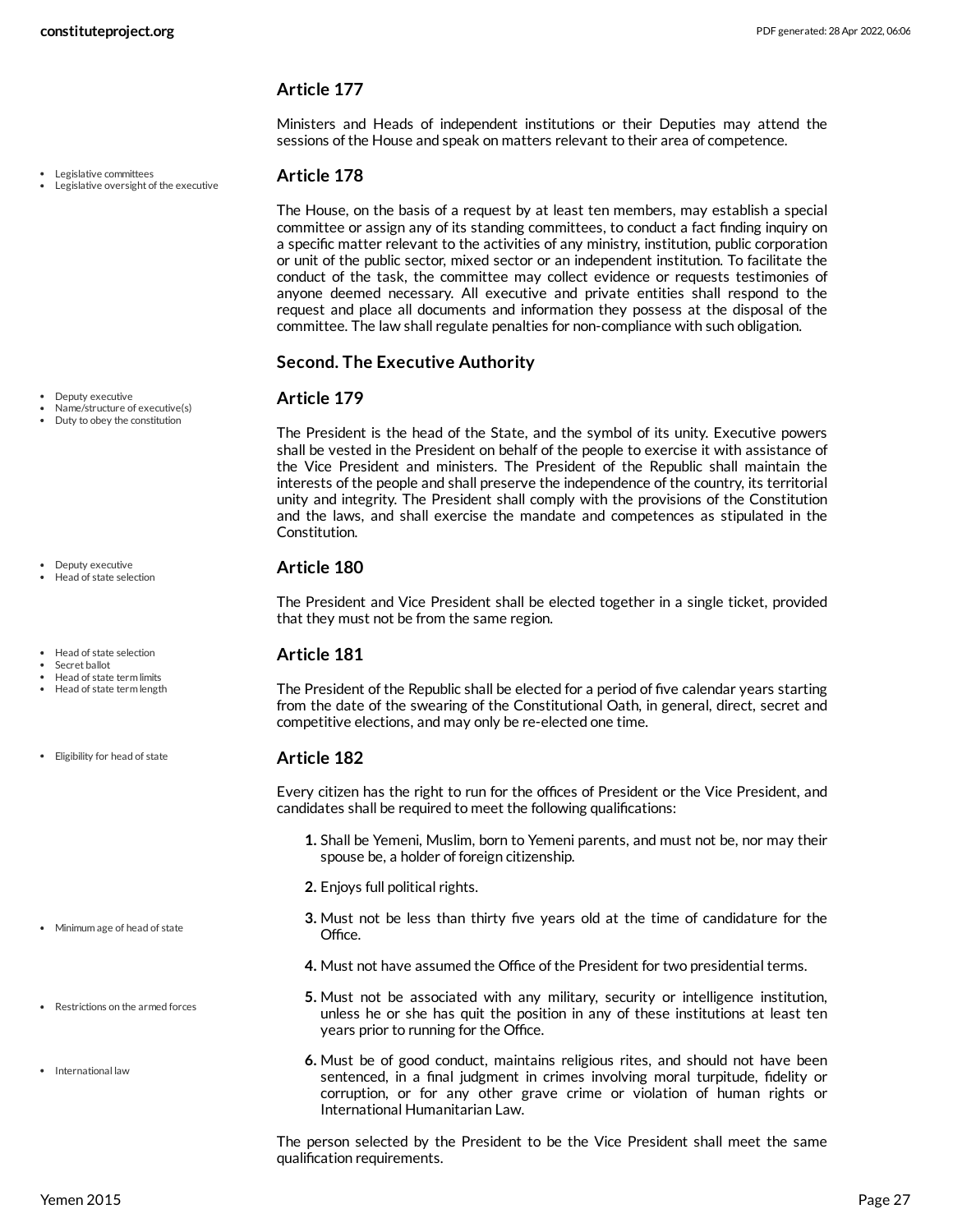Head of state selection

• Head of state selection

Head of state selection

**Article 183**

The candidate for the Office of the President of the Republic must be endorsed by 5% of the members of the House of Representatives or the Federal Council, or by signatures of six thousand voters from a majority of regions, with a minimum of 500 voters from each region. Members of the legislature or citizens may not endorse more than one candidate.

• Head of state selection

**Article 184**

The candidates shall submit applications for candidature to the National Elections and Referendum Authority. The Federal Elections Law shall specify the procedures for candidature and elections.

#### **Article 185**

A person who obtains more than half of the valid votes of voters who participated in the voting shall be deemed the winner and the President of the Republic.

#### **Article 186**

If no candidate obtains more than half of the total number of votes in the first round, a second round shall be conducted within twenty days between the two candidates who obtained the highest number of votes. The candidate who obtains a majority of valid votes of the electorate shall be deemed the winner and the President of the Republic. In the event of the death of one of the candidates in the first round; or one of the two candidates who won the highest number of votes in the runoff, another round of nominations shall be announced and dates of elections shall be rescheduled within a period of no more than forty days.

#### **Article 187**

The National Elections and Referendum Authority shall invite voters for the presidential elections on the appointed date.

#### **Article 188**

The proceedings to elect a new president of the Republic shall begin ninety days before the expiration of the term of the incumbent President. If that proves impossible, due to circumstances of force majeure recognized by the Constitutional Court, the President of the Republic, whose term in office has expired, shall continue to administer the affairs of the State and address the circumstances of force majeure, provided that this term shall not exceed ninety days.

Oaths to abide by constitution

#### **Article 189**

The President and Vice President shall swear the Constitutional Oath before the National Assembly prior to assuming Office.

Designation of commander in chief

#### **Article 190**

The President is the Supreme Commander of the Armed Forces.

#### **Article 191**

The President of the Republic shall assume the following powers and competences:

- **1.** Representation of the State at home and abroad.
- **2.** Outlines and guides the State's public policy.
- **3.** Appointment, termination and dismissal of federal ministers.
- **4.** Establish and abolish diplomatic missions.

Head of state powers

- Cabinet selection
- Cabinet removal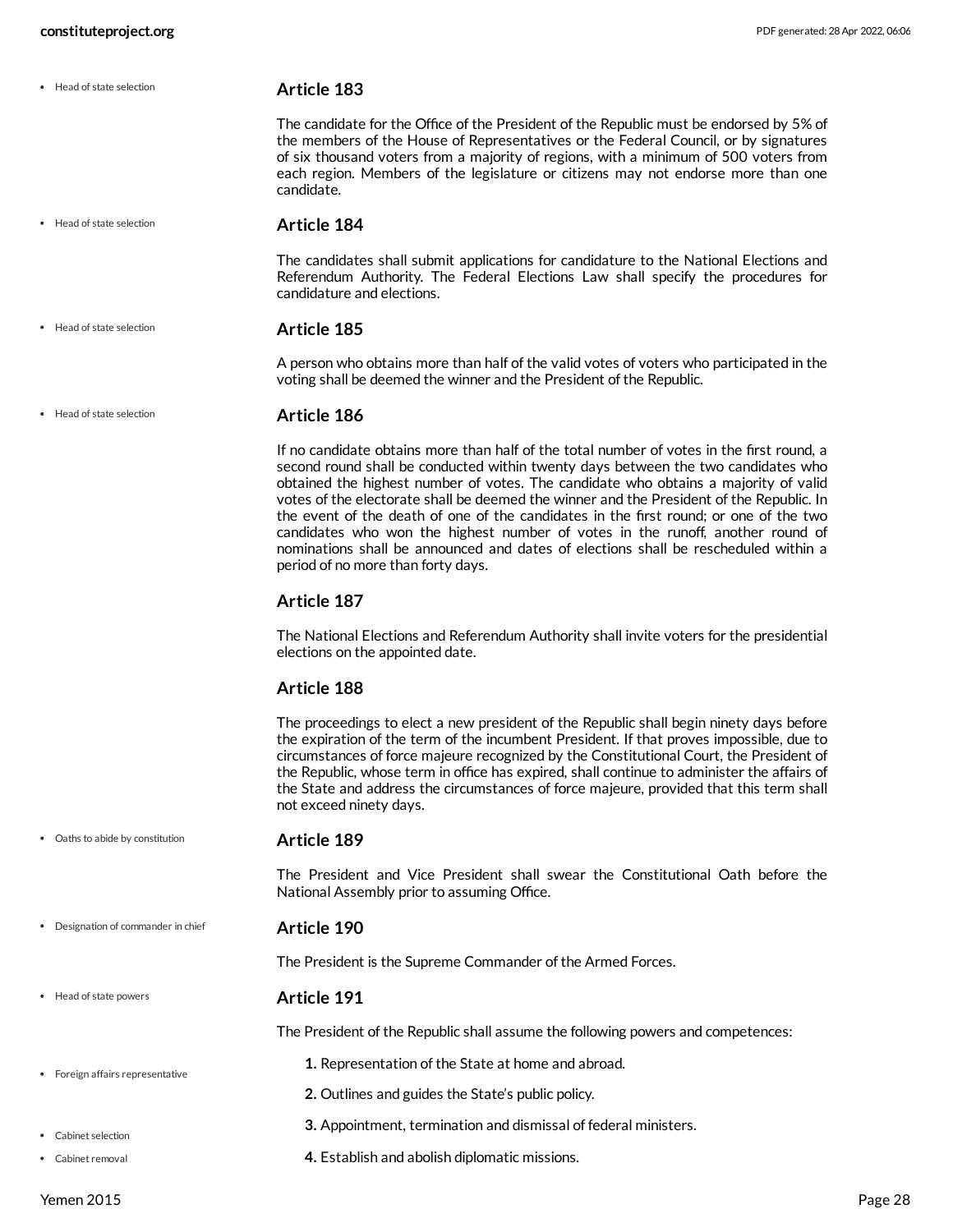- Selection of active-duty commanders
- International organizations
- Budget bills
- Power to declare/approve war
- Emergency provisions
- Treaty ratification
- International law
- Power to pardon

Legislative oversight of the executive

- **5.** Accrediting ambassadors of foreign countries.
- **6.** Appointment of senior federal civilian and military staff, ambassadors and State's representatives to international and regional organizations, after the approval of the Federal Council.
- **7.** Presentation of the State's General Budget and closing accounts to the House of Representatives.
- **8.** Declaration of a state of emergency, war and peace, after the approval of the National Assembly.
- **9.** Concluding international treaties and agreements and ratification of international treaties and agreements approved by the legislative authority.
- **10.** Propose draft Federal Laws.
- **11.** Issuing executive regulations for federal laws and regulations and resolutions organizing the federal ministries, institutions, agencies and authorities.
- **12.** Pardon penal rulings in cases other than retribution and Hudud Offenses in whole or in part, of any private rights, after taking advice from the relevant bodies according to the law.
- **13.** Awarding decorations and medals according to law.
- **14.** Issuance of laws approved by the federal legislative authority.
- **15.** Ratification of conclusive verdicts on capital punishment.
- **16.** Presentation of a comprehensive annual report on the state of the country to the National Assembly.
- **17.** Any other competences or powers stipulated by the Constitution or law.

#### **Article 192**

The President of the Republic, for any reason whatsoever, may not remain outside the country for a period of more than fifteen days without briefing the Federal Council.

#### **Article 193**

The President of the Republic may not occupy any partisan office or exercise partisan tasks and activities during tenure.

#### **Article 194**

The Vice President shall assume any tasks assigned to him or her by the President of the Republic, and shall act on behalf of the President during the President's absence.

#### **Article 195**

The President may resign from Office. The resignation shall be communicated to the House of Representatives in writing. The Resignation shall become effective on the date of its submission.

• Head of state removal

Deputy executive

#### **Article 196**

**Article 197**

The Office of the President becomes vacant in cases of death, permanent disability, resignation or impeachment.

• Head of state replacement

If the Office of the President becomes vacant, the Vice President shall replace him for the rest of the term if the remaining part of the term is not more than half of the term.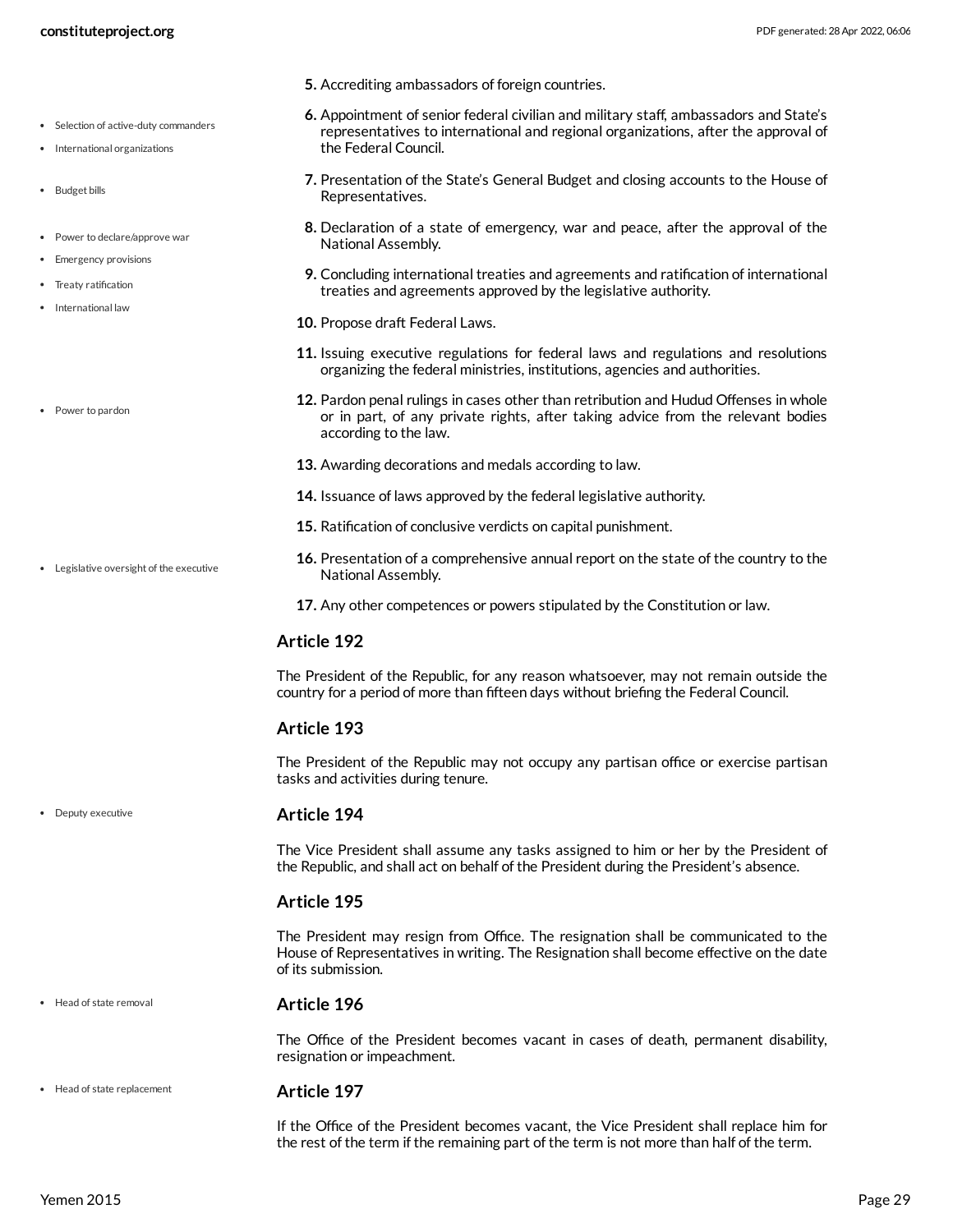The Vice President may run for President for two terms thereafter. If the remaining part of the term is more than half, presidential elections shall take place within 90 days.

#### **Article 198**

If the Office of the Vice President becomes vacant, the President shall appoint a Vice President with the approval of the Federal Council.

• Head of state replacement

#### **Article 199**

If the offices of both the President and Vice President become vacant, the Speaker of the House of Representatives shall assume the Office of the President. If this proves impossible for any reason, the Speaker of the Federal Council shall assume the Office of the President. If that fails, the Foreign Minister shall assume the Office of the President. In all cases, presidential elections shall be organized within 90 days.

#### **Article 200**

In the event presidential authority is transferred in accordance with the previous article, the acting president shall refrain from the following:

- **1.** The nomination, appointment or dismissal of ministers, ambassadors and senior government officials whose nomination or appointment or dismissal fall within the competences of the President of the Republic.
- **2.** Awarding of decorations and medals.

#### **Article 201**

- **1.** Accusing the President of high treason or breach of the Constitution or perjury shall be based upon a request submitted by 20% of the members of the House of Representatives and requires the approval of a majority of the members of the Council to be referred to questioning in the Federal Council. The law shall define cases of high treason and procedures to be followed.
- **2.** The Federal Council shall consider the charges referred to it by the House of Representatives, and the President or Vice President has the right of defense. The Federal Council shall issue a decision concerning the charge within a period not to exceed sixty days by a majority of two-thirds.
- **3.** If the Federal Council issues a decision convicting the President, the President or the Vice President shall be deemed impeached from Office without precluding criminal proceedings in a court of law.

#### **Article 202**

- **1.** A candidate for the position of a minister must meet the following qualifications:
	- **a.** Must be a Yemeni national, fully eligible and enjoys full civil and political rights.
	- **b.** Must be known for their competence and integrity.
	- **c.** Should not have been sentenced, in a final court judgment, on a crime of corruption or crimes involving moral turpitude and fidelity unless exonerated.
	- **d.** Must not be in active service in the armed forces, police or intelligence service.
- **2.** May not be a member of the House of Representatives or the Federal Council. It is impermissible to combine the position of minister with any other executive or representative position.

#### Powers of cabinet

Restrictions on the armed forces

#### **Article 203**

The Minister shall manage the affairs of the Ministry, propose relevant public policies and assume any other functions as assigned by the President of the Republic or as stipulated by law. The Minister is accountable to the President of the Republic in performing his functions.

• Head of state removal

Eligibility for cabinet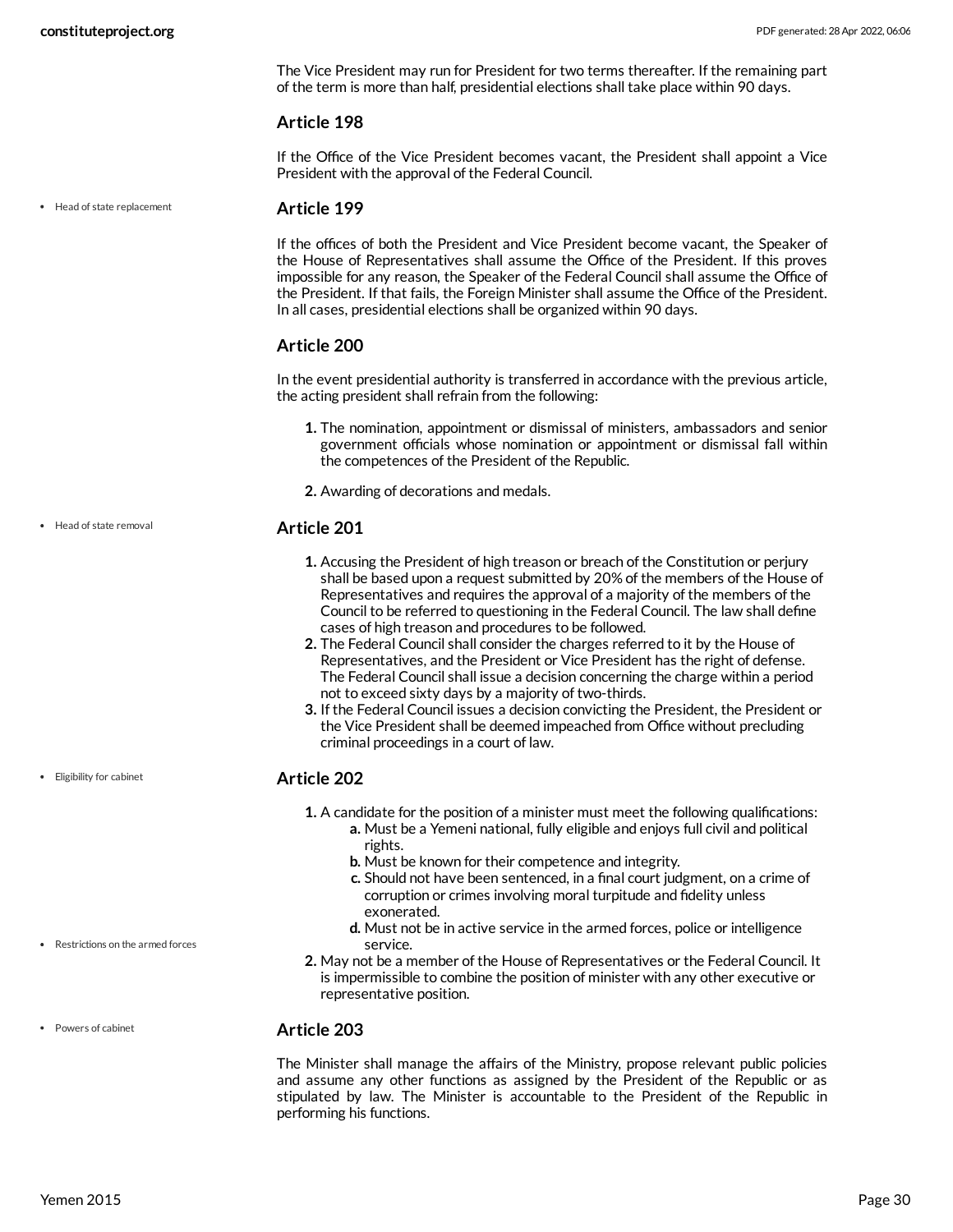The State shall be committed to take necessary legislative and executive actions to ensure fair representation of the South to achieve participation in federal executive authorities and institutions.

• Emergency provisions

#### **Article 205**

- **1.** The President of the Republic shall declare a state of emergency throughout the Republic or part thereof in cases of war, foreign aggression, natural disasters and armed disobedience after consultation with the authority of the respective region or regions.
- **2.** The National Assembly must meet within a period of no more than 72 hours to approve the declaration of the state of emergency by an absolute majority, and in case of rejection, the declaration shall be considered null and void and all impacts of such declaration must be abolished from the date of declaration.
- **3.** Measures taken under a state of emergency shall be limited in terms of extent, geographical scope, duration and shall be proportionate and only as necessary to deal with the causes of the state of emergency.
- **4.** The state of emergency shall end after the passage of thirty days from the date of declaration unless the general assembly agrees to an extension for the same reason and two similar periods by a decision to be passed by two third of the members of the General Assembly each time. A state of emergency shall not be in effect for more than 90 days.
- **5.** None of the rights and freedoms enshrined in this Constitution may be restricted unless to the minimum level possible needed to address the causes of the state of emergency.
- **6.** If the organization of free and fair elections proves impossible during a state of emergency, the National Elections and Referendums Authority may delay an invitation to elections but such delay shall not exceed 90 days from the date the state of emergency was lifted.
- **7.** Any person may challenge the decree to declare a state of emergency or extension thereof. It is also permissible to challenge any decision issued based on that declaration, including decisions by the National Elections and Referendums Authority to postpone the elections.
- **8.** A federal law shall regulate the declaration of a state of emergency and relevant provisions thereof and shall be enacted by a majority of members in the House of Representatives and the Federal Council.

#### **Third. The Judiciary**

#### **General principles**

#### **Article 206**

The Judicial Authority is independent. It shall assume the administration of justice; guarantee the supremacy of the Constitution, the application of the law and the protection of rights and freedoms.

#### **Article 207**

Interference in the affairs of the judiciary is a crime punishable by law and a lawsuit thereon is not subject to the statute of limitations.

#### **Article 208**

Judicial rulings are issued in the name of the people and shall be enforced by all competent State organs.

#### **Article 209**

A federal law regulates the establishment of courts, types, levels and competences. The establishment of extraordinary courts is prohibited.

Electoral commission

Judicial independence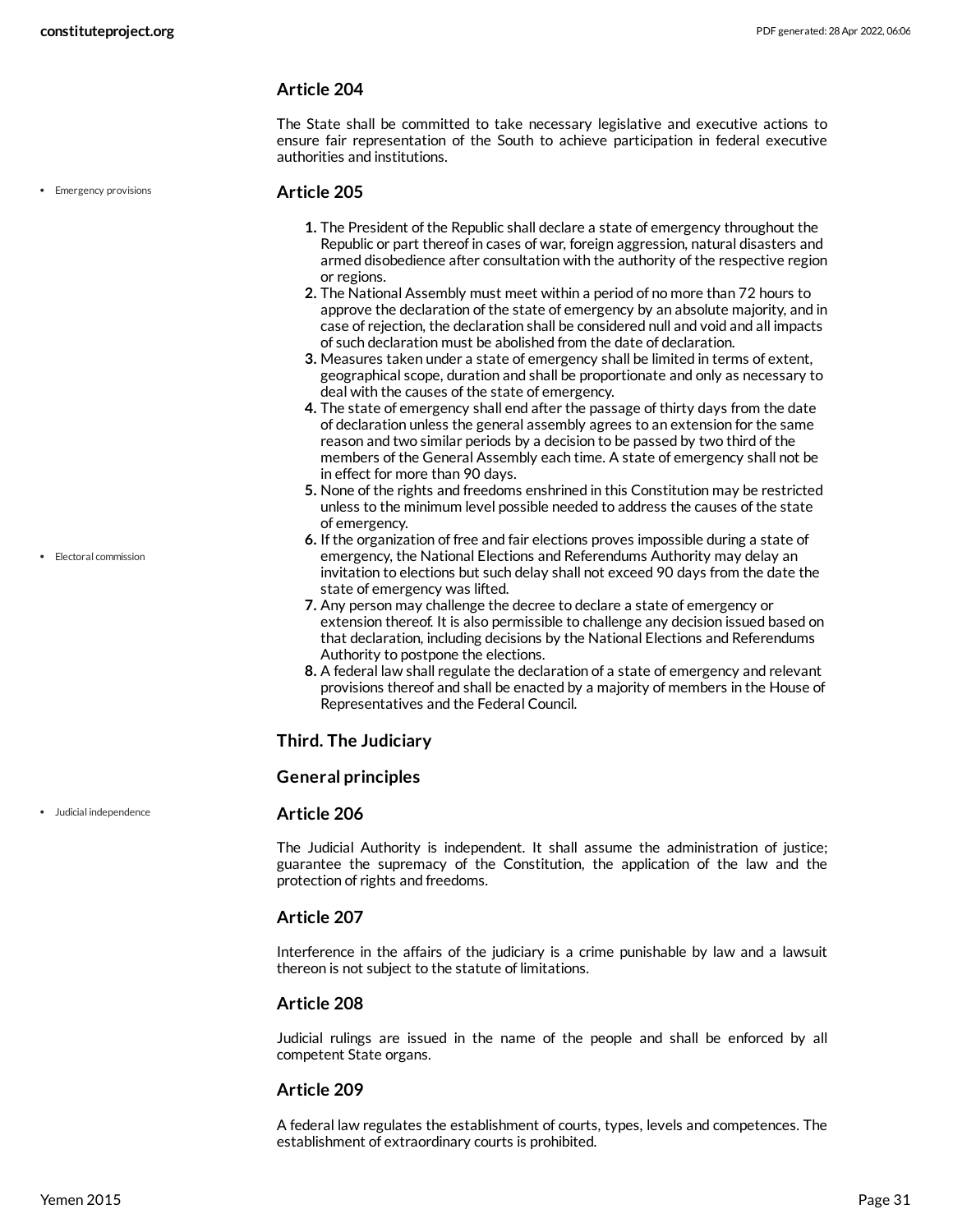Courts shall apply constitutional texts on fundamental rights and freedoms of citizens referencing the Constitution directly.

#### **Article 211**

Immunity from judicial oversight for any administrative act or decision is prohibited.

**Article 212** • Right to public trial

> Court hearings shall be public, unless the court decides to hold a closed hearing in the interest of public order and propriety. The announcement of verdicts shall be in a public hearing.

#### **Article 213**

Judges are independent and are not subject to any authority other than the law in issuing their judgments.

- Mandatory retirement age for judges
- Ordinary court selection

Judicial independence

- Supreme court selection
- Supreme/ordinary court judge removal
- Establishment of judicial council
- Establishment of judicial council
- **1.** The law shall define terms and procedures for the appointment of judges, and for the rights, duties, guarantees determined for judges, transfers, promotion, retirement, monitoring of their performances, investigation and disciplinary actions.
- **2.** Judges are not subject to dismissal. They may not be removed, transferred or sent to retirement before the end of their term of service; except in situations and conditions specified by law.
- **3.** Judges may not be transferred to non-judicial posts without their consent and approval of the Supreme Judicial Council; unless this is a disciplinary action.
- **4.** Full time or part time deputation of judges is not permissible, except to bodies or for acts prescribed by law under a decision to be issued by the Supreme Judicial Council.

#### **Article 214**

Judges are obligated in their professional duties to observe the principles of neutrality and independence and are prohibited from:

- **1.** Partisan or political affiliation.
- **2.** Directly or indirectly accepting cash or in-kind gifts or any other benefit for carrying out their duties. This provision applies to all judiciary staff and shall be considered a crime punishable by law.
- **3.** Practicing law before courts they previously served in for a period no less than three years from the date of resignation from office.

#### **Article 215** Establishment of military courts

It is not permitted to try civilians before military courts.

#### Establishment of military courts

Military courts shall have competence to decide on military crimes and offences committed by military personnel. The law shall prescribe the crimes and offences, in a manner that ensures a fair trial in all levels of litigation.

#### **Article 217**

**Article 216**

Military personnel accused of violating human rights and freedoms are subject to the jurisdiction of ordinary courts.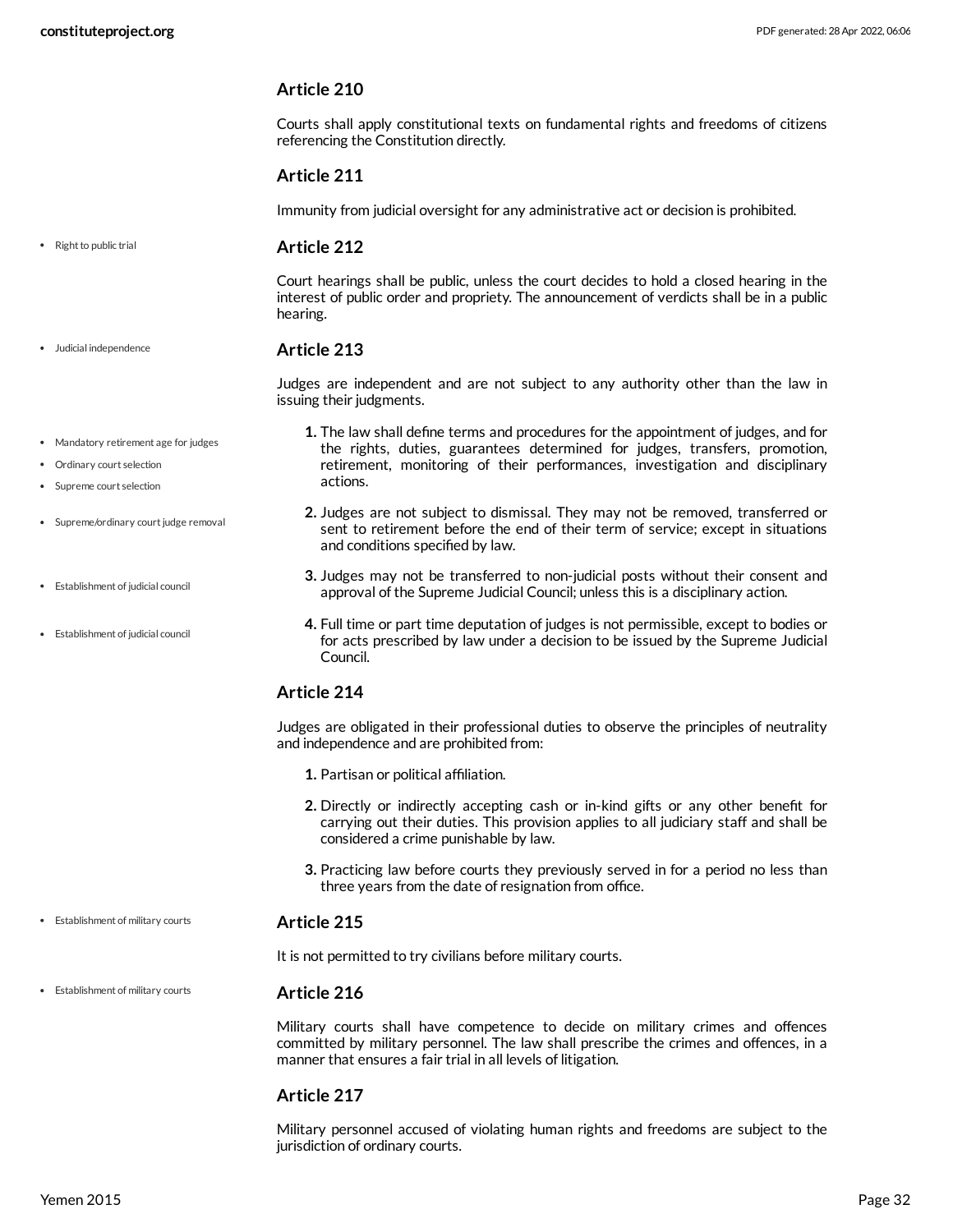Establishment of judicial council

#### **The Supreme Federal Judicial Council**

#### **Article 218**

The Judiciary Authority shall have a supreme council to manage its affairs and embodies its autonomy.

#### **Article 219**

- **1.** The composition of the Judicial Council shall be as follows:
	- **a.** One member from the Constitutional Court.
	- **b.** One member from the Federal Supreme Court.
	- **c.** One member from the High Administrative Court.
	- **d.** One member to represent the Public Prosecution whose rank is equal to that of the Attorney General.
	- **e.** One member of the High Court of each region.
	- **f.** Two members from amongst lawyers admitted to plead cases before the Supreme Court.
	- **g.** Two law professors from state universities having at least an associate professor level.
- **2.** The law shall regulate the mechanism for proposing candidates and electing members of the Supreme Judicial Council and the rule of procedures of the Council.

#### **Article 220**

The Federal Council shall ensure the integrity of nomination procedures in accordance with the Constitution and the law and confirm the nominations. The President of the Republic shall issue a decree of appointment.

#### **Article 221**

Membership in the Council is for a term of four years renewable for a second term only.

#### **Article 222**

The Supreme Judicial Council shall assume the following competences:

- **1.** Develop plans and public policies for the reform and development of the performance of the judiciary.
- **2.** Express opinions on legislations relevant to the judiciary authority.
- **3.** Formulation of a draft budget for the judiciary authority and oversee its implementation.
- **4.** Appointment of the head and deputies of the Judiciary Inspection Authority, duly considering that the members of the authority shall be from different regions.
- **5.** Consideration of the results of periodic inspections on the work of judges and members of the Public Prosecution.
- **6.** Oversee training of judges and development of their competences, supervision over the methodology of theoretical education and practical training and accommodation of female judges and members of the Public Prosecution in the various types of courts at different levels.
- **7.** Any other competence pursuant to the law.

#### **Article 223**

**1.** The Judiciary Authority Law shall regulate the competences of the Supreme Judicial Council and the Judicial Councils in the regions, in the appointment of judges and members of the public prosecution, transfer of judges, assignment and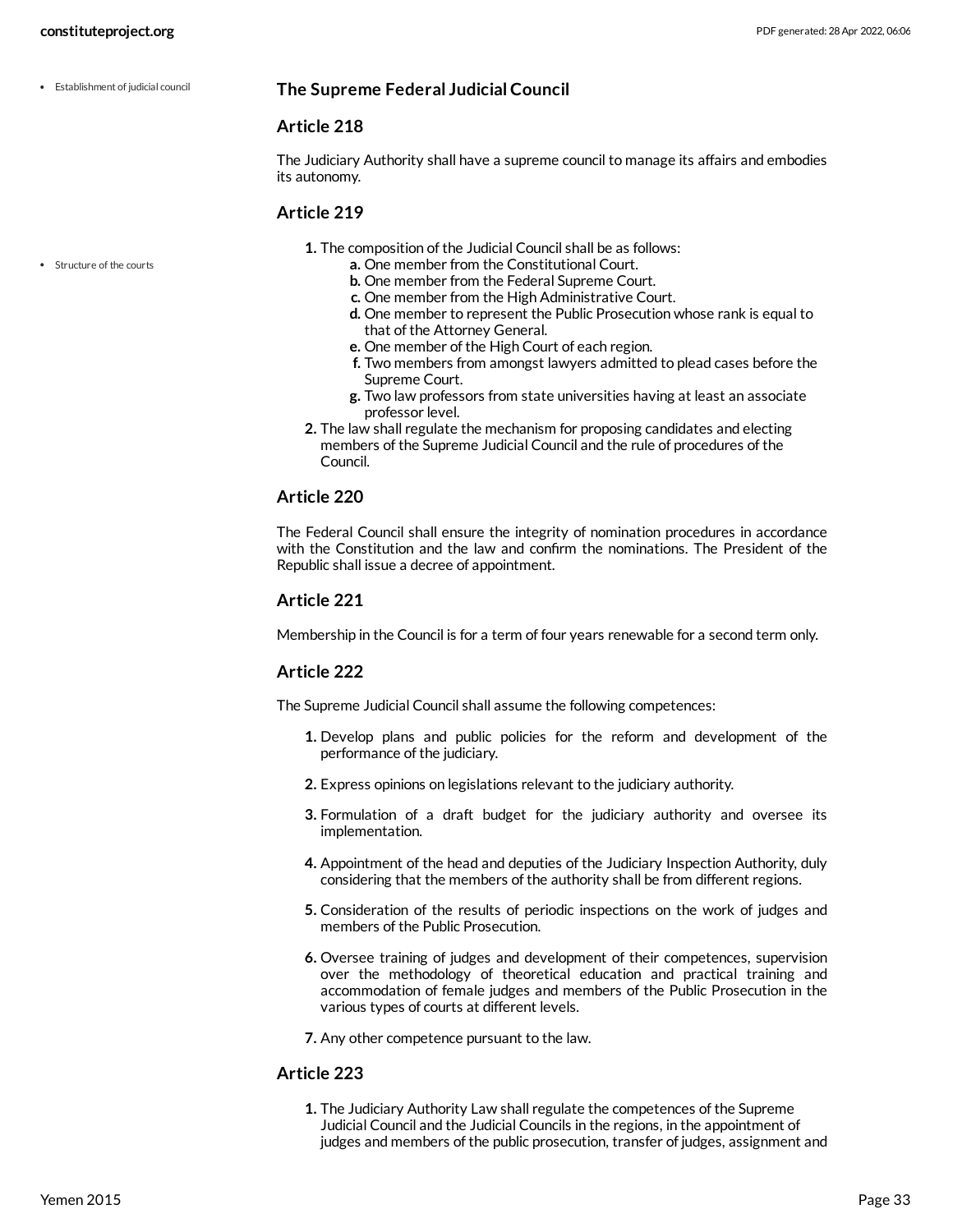- **1.** secondment, retirement, suspension from office, disciplinary action, all other career affairs and consideration of their grievances.
- **2.** The law shall also regulate the competences of the Judicial Councils in the regions as follows:
	- **a.** Management of the courts and Public Prosecution offices at the regional level.
	- **b.** Development of plans and public policies to reform the judiciary and development of performance.
	- **c.** Formulation of the draft budget of the judiciary and oversight over implementation.
	- **d.** Any other function provided by the law.

The Council shall deliver an annual memorandum to the President of the Republic and the House of Representatives on the general state of the judiciary authority, and provide proposals for development of performance thereof.

Establishment of administrative courts

#### **Article 225**

The administrative judiciary is an independent judiciary body and shall exclusively assume the adjudication on administrative disputes and enforcement thereof. The law regulates the composition of the administrative judiciary, levels, competences and procedures to be followed before such judiciary.

Right to appeal judicial decisions Structure of the courts

Attorney general

Attorney general

#### **Article 226**

Courts of First Instance shall be established in the districts, courts of appeals in the wilayas, supreme courts in the regions and a federal supreme court shall be established. Rulings of supreme courts in the regions are final, except for matters falling within the competence of the Federal Supreme Court in accordance with regulations of the law.

#### **Article 227**

The Federal Council shall elect the Public Prosecutor (Attorney General) from three candidates selected by the Supreme Judicial Council from among judges or the members of the Public Prosecution, whose rank is that of a judge of appeals or higher or a grade of member of the Appeals Prosecution, for a five year non-renewable term. A Republican Decree shall be issued for their appointment.

#### **Article 228**

The Public Prosecution is a organ of the judiciary authority, its task is to investigate and initiate criminal proceedings, and shall assume supervision over law enforcement organizations. The law shall define its other powers and competences

#### **Article 229**

Lawyers shall enjoy legal protection to enable them to perform their duties, contribute to the administration of justice and to defend rights and freedoms without hindrance. The law shall regulate the legal profession.

#### Subsidiary unit government

<span id="page-33-0"></span>**Section II. Authorities of the Regions**

#### **First. Legislative Authority**

#### **Article 230**

The Regional Parliament is the legislative authority in the region and shall be composed of no more than 80 members to be elected by general, secret, free, direct and equal vote under a proportional list system at the regional level, in a manner that ensures fair representation of the wilayas.

• Secret ballot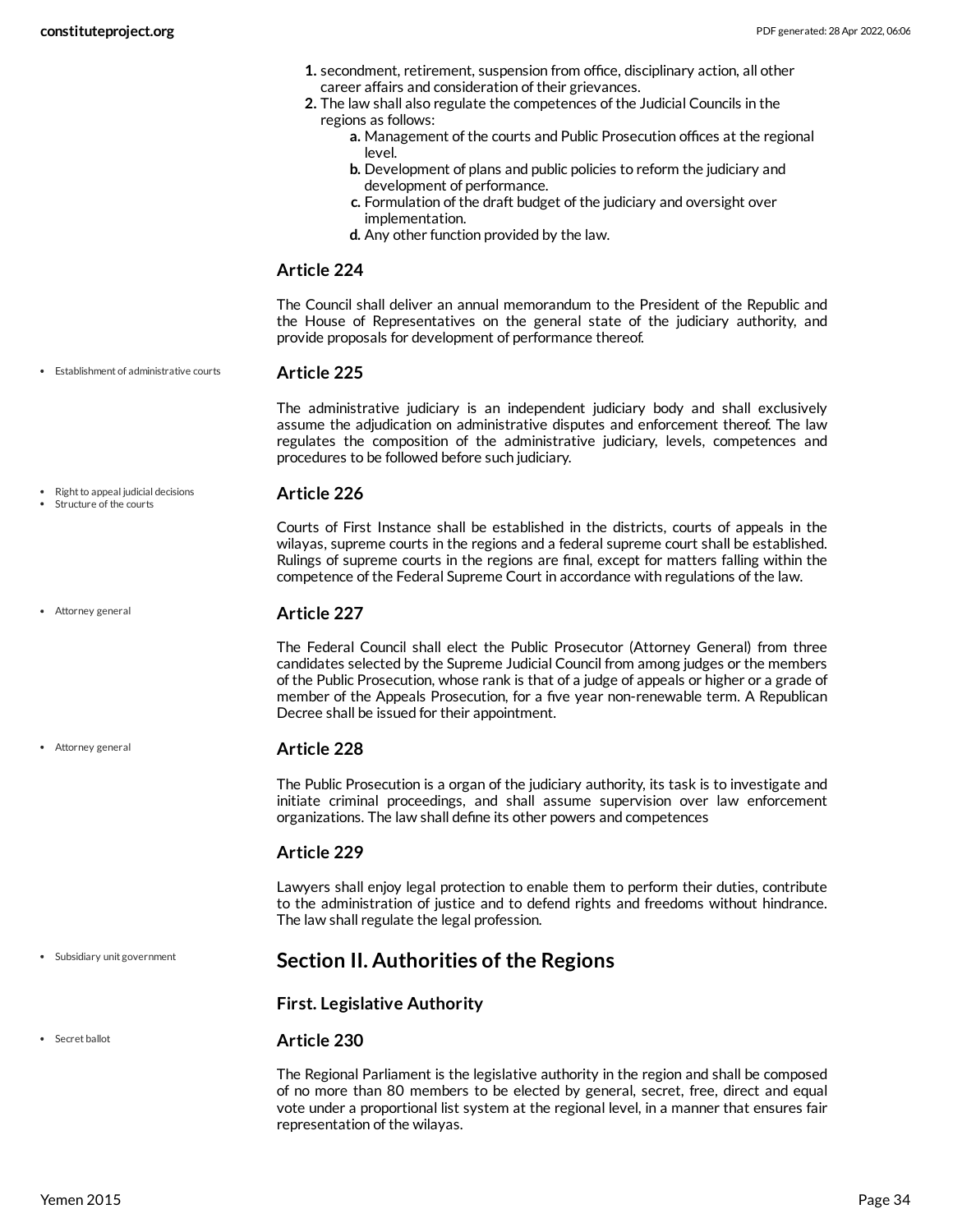A candidate for membership of the regional Parliament shall be required, in addition to conditions stated for the membership of the Federal Parliament, to be registered in the voters' registry in the region, and must have a permanent residence or be a resident in the region for a period of at least three years.

#### **Article 232**

The term of the regional Parliament shall be four calendar years commencing from the first session convened by the Parliament. Invitation to elect a new Parliament shall be made at least sixty days before the expiration of the term of the current Parliament.

#### **Article 233**

The headquarters of the regional Parliament shall be in the regional capital; and may convene its sessions in any other place at its own discretion.

#### **Article 234**

The sessions of the Parliament shall be deemed quorate if an absolute majority of members are present. Decisions on laws shall be adopted by a majority of those present, but shall be no less than one third of the Parliament's total membership.

#### **Article 235**

Provisions are set forth in the federal legislative authority's chapter concerning the duties and privileges of each member; cases of loss of membership and vacancy of the seat shall apply.

#### **Article 236**

The regional Parliament shall convene its first session within ten days from the date of announcement of elections results. It shall be chaired by the eldest member by age. Members of the Parliament shall perform the Constitutional Oath and elect a speaker and two deputies; at least one shall be a woman.

#### **Article 237**

It is not permitted to combine membership of the regional Parliament with a membership in any federal, regional, wilaya, or district authority.

#### **Article 238**

The regional Parliament shall exercise the following competences:

- **1.** Adoption of the draft regional Constitution or amendment thereof by a majority of at least two third of its members, provided it does not conflict with the Federal Constitution.
- **2.** Propose, discuss and approve draft regional laws in accordance with competences of the region defined in this Constitution.
- **3.** Propose, discuss and approve draft laws in areas mandated to the region pursuant to a federal law.
- **4.** Adoption of the General Budget of the region.
- **5.** Discuss and approve the Closing Accounts of the region for the previous year.
- **6.** Ratification of cooperation and investment agreements concluded by the region in areas of socio-economic development, provided they are in harmony with Federal foreign policy and shall not affect the powers of the federal authority or public debt of the federal State.

National vs subnational laws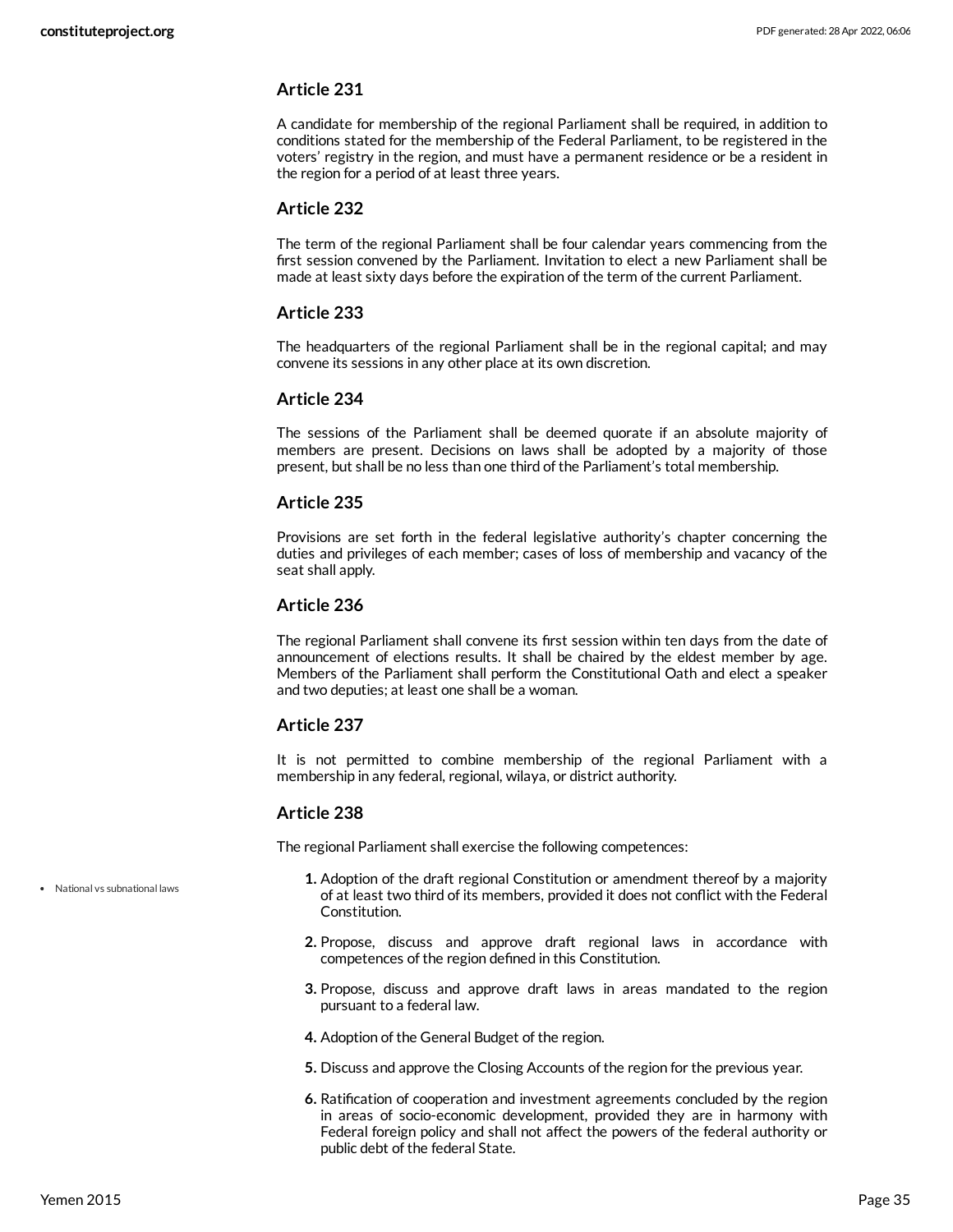- **7.** Discuss and adopt socio-economic development plans of the region.
- **8.** Oversight of executive authority in the region.
- **9.** Confirmation of appointment of senior leadership in civilian institutions, independent bodies and the police in the region.
- **10.** Any other competences under the provisions of the Constitution and the law.

#### **Second. Executive Authority**

#### **Article 239**

The executive authority in the region is made up of the Governor of the region and the Government.

#### **Article 240**

The Governor of the region shall preside over the Government of the region and shall be elected by a majority of two thirds of the House of Representatives of the region. If the House of Representatives fails to elect the Governor within sixty days from the convening of the first session, the House of Representatives shall be considered dissolved and a call for new parliamentary elections shall be made.

#### **Article 241**

The Governor of the region is the top executive official in the region and shall assume the implementation of the Constitution, the laws and public policy within the scope of the region.

#### **Article 242**

The Governor-elect of the region shall present a list of nominees for the Government of the region to the House of Representatives to obtain confidence by a majority of the House.

Oaths to abide by constitution

#### **Article 243**

The Governor of the region shall perform the Constitutional Oath within a week from the election date before the region's House of Representatives. Members of the Government shall perform the Constitutional Oath before the House within a week from the date they are granted confidence.

#### **Article 244**

The Governor of the region shall exercise the following functions:

- **1.** Appointment of senior regional government civilian and police staff.
- **2.** Enactment of laws, decrees and regulations.
- **3.** Concluding agreements and ratification of cooperation and investment agreements approved by the House of Representatives.
- **4.** Any other competence provided in the Constitution and the law.

#### **Article 245**

The Government of the region shall exercise the following competences:

- **1.** Formulation and implementation of the region's public policies.
- **2.** Propose draft laws and regulations.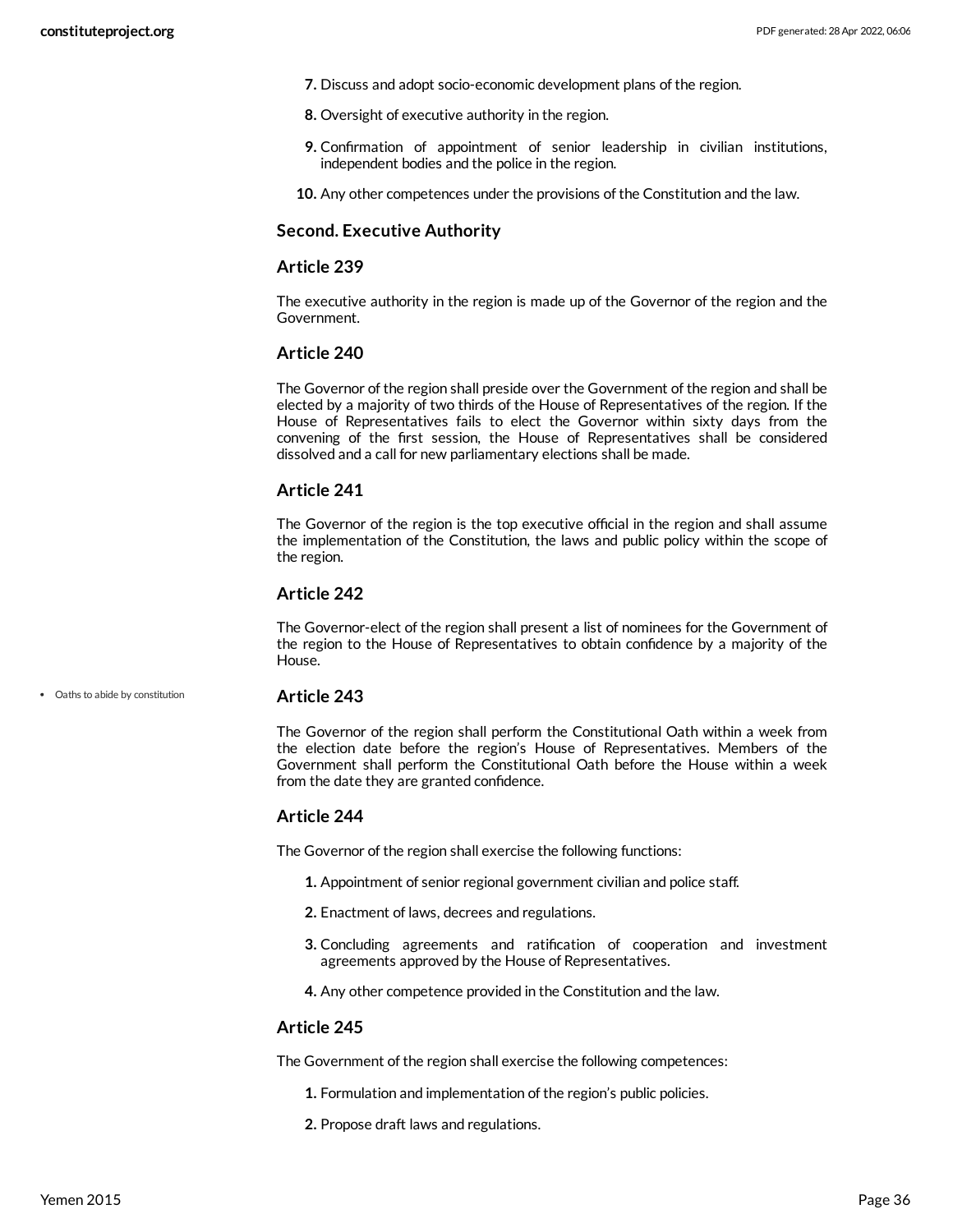- **3.** Presentation of the socio-economic development plan to the region's House of Representatives.
- **4.** Presentation of the regional draft Public Budget for the next fiscal year to the region's House of Representatives.
- **5.** Presentation of the annual Closing Accounts for the previous year to the region's House of Representatives.
- **6.** Any other competence prescribed in the Constitution or the Law.

The Government of the region shall be collectively and individually accountable before the House of Representatives. Each member of the House of Representatives may request the questioning of a minister in the region on issues that fall under their powers. The questioning shall take place seven days after the submission of the request.

# **Article 247**

Confidence may be withdrawn from a member of the Government or the entire Government by a majority of the House of Representatives. In cases where confidence in the Government has been withdrawn, the Governor of the region shall form a new Government and seek the confidence of the House.

### **Article 248**

The House of Representative in the region may withdraw confidence from the Governor by a two-thirds majority. The decision to withdraw confidence must include the election of a new Governor for the region.

### **Article 249**

The regional Constitution shall determine the perpetual mechanism for the selection of the regional Governor after the first electoral cycle.

Municipal government

# <span id="page-36-0"></span>**Section III. Powers of the Wilaya and District**

### **First. Power of the Wilaya**

### **Article 250**

The Wilaya enjoys a legal personality and financial and administrative independence, and shall have legislative and executive authorities within the scope of its competence.

# **Article 251**

The Wilaya Council shall consist of representatives of the districts councils in the wilaya at a minimum of one representative for each district.

# **Article 252**

The Wilaya's Council shall elect a President and a Deputy from amongst its members in the first session it convenes.

# **Article 253**

The Wilaya's Council is the legislative authority of the Wilaya in the sphere of its competences set forth in the Constitution. The Council shall exercise control, hold to account and oversee the performance of the Executive Council of the Wilaya. It shall have the power to raise taxes in accordance with the law and service charges for services provided by the Wilaya and fines relevant thereof and all other resources within the limits of its constitutional powers. It shall have the right to mandate the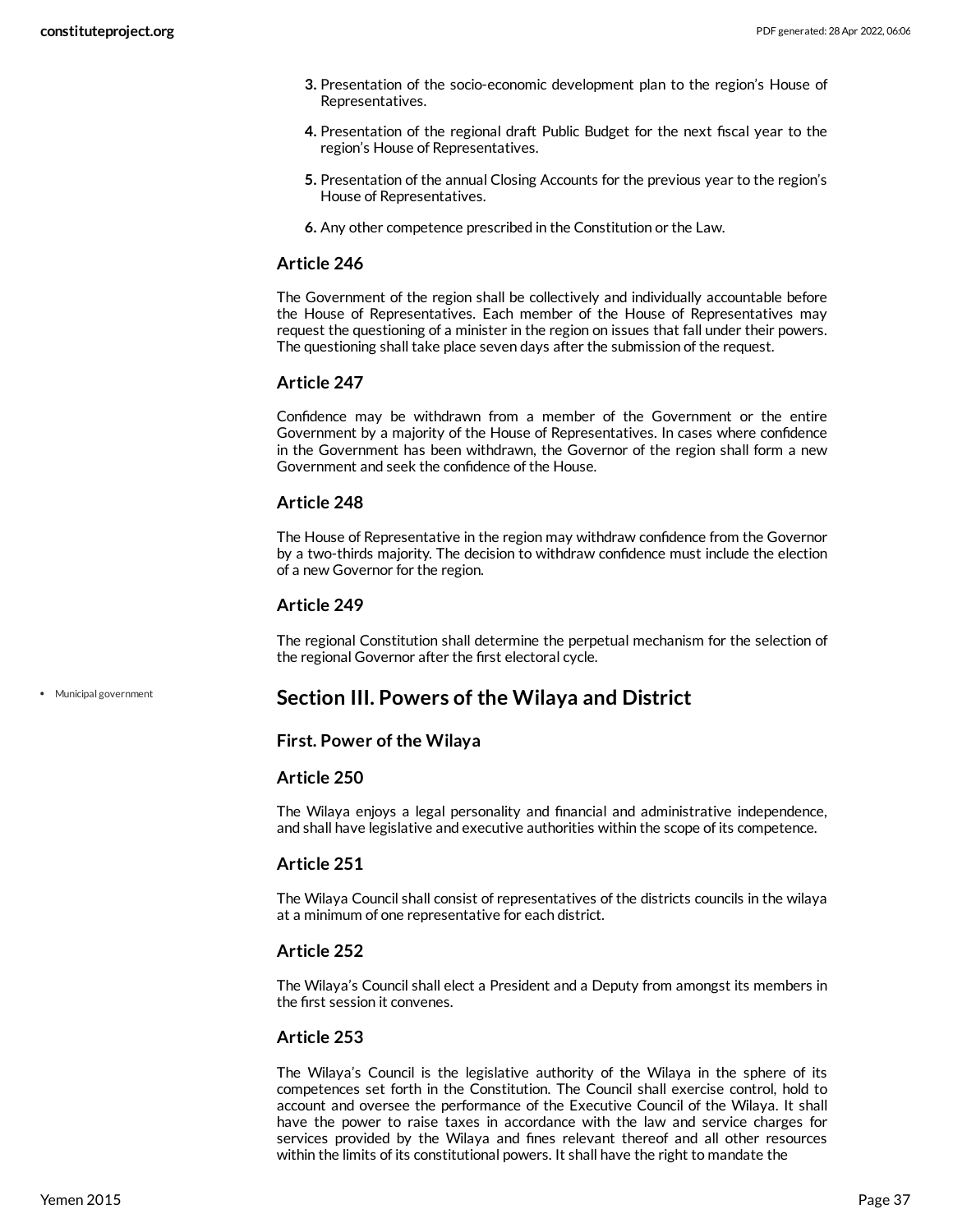district councils on any of its competences and the law shall determine other competences of the Council.

#### **Article 254**

The Wilaya's Council shall elect a Wali from outside its membership and from among those with the qualifications prescribed by law.

### **Article 255**

The Wali is the prime executive official in the Wilaya and shall assume the implementation of the Constitution, the laws and State public policy within the scope of the Wilaya. The Wali shall direct and oversee the performance of the executive organs in the Wilaya and shall assume powers with the assistance of the executive office of the Wilaya.

### **Article 256**

The Wilaya shall have an Executive Council made up of the Wali as the president, and membership of the directors of executive organs. The Council shall assume the development of the draft socio-economic development plan, draft budget, closing accounts, coordination of performance of executive organs, oversight over activities of the Wilaya and necessary actions to deal with natural disasters. The law shall determine other competences of the Council.

### **Article 257**

The Wali and members of the Executive Council shall be responsible to and accountable to the Wilaya's Council.

### **Second. the Districts**

#### **Article 258**

The Wilaya shall be divided into local administrative units called districts enjoying a legal personality and financial and administrative autonomy.

### **Article 259**

Districts shall have elected councils, chosen by universal suffrage in direct, free and secret vote under a proportional list system. The district shall assume the legislation of bylaws and shall exercise control over the performance of executive agencies within its jurisdiction.

### **Article 260**

Each district shall have a Director elected in a secret vote by district councils. The law regulates candidature and election procedures. The District Director shall be accountable to the District Council.

### **Article 261**

Each district shall have an Executive Council composed of the District's Director as chairman, and membership of the executive organs in the district. The law shall define the competences of the Council.

### **Article 262**

A regional law shall define the exclusive powers of the districts within the competences mandated to the Wilaya and localities in this Constitution in a manner that ensures efficient and effective service delivery by the level closest to the people.

Secret ballot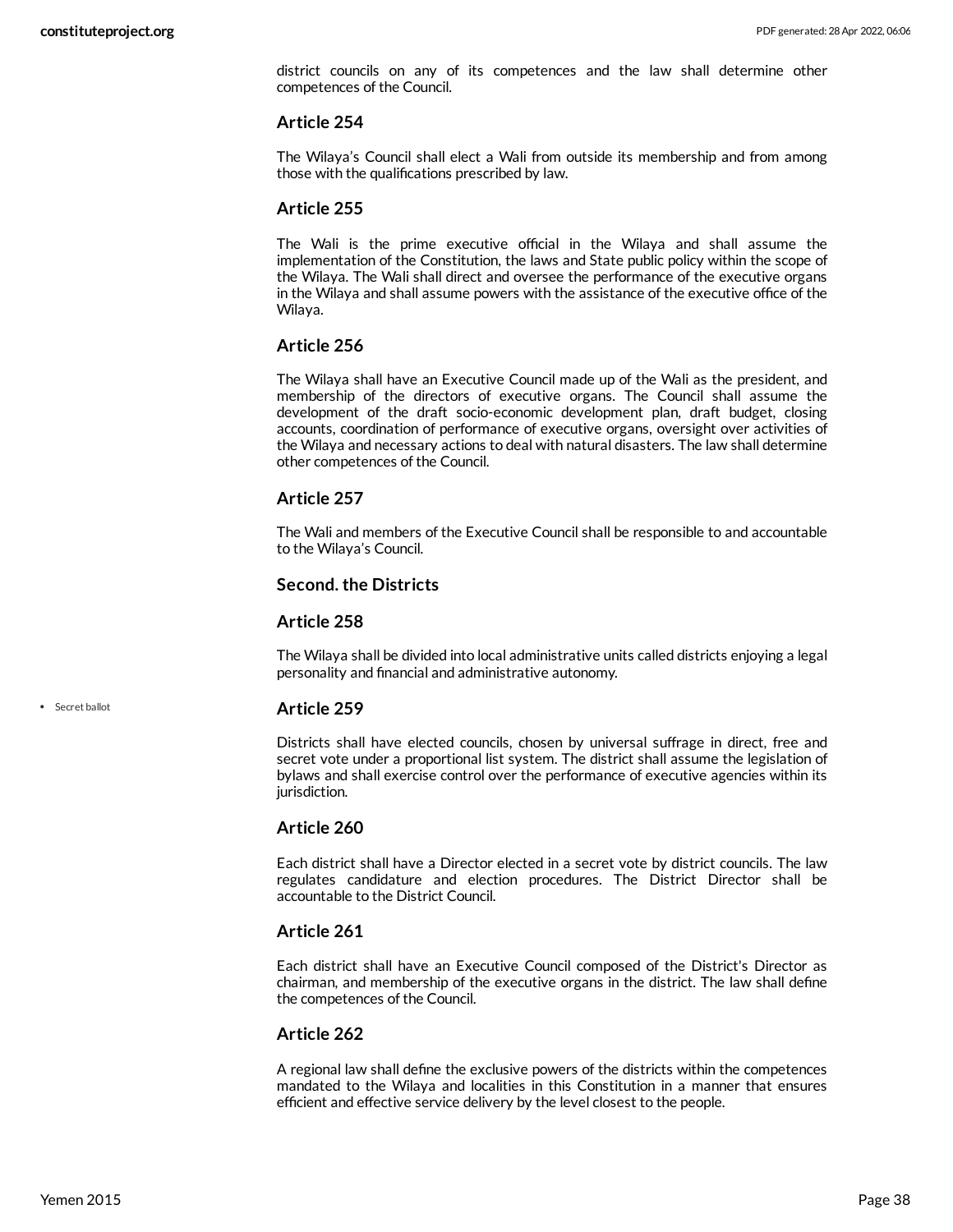A federal law shall determine the standards by which the cities shall have a legal personality and financial and administrative independence. A regional law shall determine their exclusive powers within the scope of the powers assigned to wilayas and localities in this Constitution.

Subsidiary unit government

National capital

# **Section IV. The Cities of Sana'a and Aden**

<span id="page-38-0"></span>**First. The City of Sana'a**

### **Article 264**

The city of Sana'a is the capital of the Federal Republic of Yemen and is a Federal city not subject to the authority of any of the regions. It shall embody national unity and cultural diversity. It shall have a special status to guarantee its autonomy and neutrality in a manner that ensures that federal organs and institutions are functioning efficiently and effectively.

### **Article 265**

The Federal Government shall be committed to support the historical status and special character of the city of Sana'a and its development needs as a federal capital.

### **Article 266**

The city of Sana'a shall have legislative and executive powers performing the competences entrusted to the regions, wilayas and districts as prescribed in this Constitution.

### **Article 267**

A federal law shall define provisions of public safety and security of the city of Sana'a, in consultation with the City Council.

# **Article 268**

- **1.** Legislative powers of the city of Sana'a shall be vested in the City Council elected through universal suffrage, secret, free and direct vote, according to the proportional list system.
- **2.** The term of the council shall be four years and the number of its members shall not exceed 40 and shall be regulated by law.
- **3.** A candidate for membership of the Council shall, in addition to requirements for the membership of the Federal House of Representatives, be a registered voter in the city, have maintained a permanent domicile in the city or have been a resident for at least three years.

# **Article 269**

The executive authority in the city of Sana'a consists of a Mayor,and the Executive Council of the city.

# **Article 270**

The Mayor of the city shall be elected through a general, free and direct vote for a period of four years. The Mayor may be re-elected only for a second term. The law shall regulate the terms of candidature and termination of the term in office.

### **Article 271**

The Mayor shall appoint members of the Executive Council from amongst persons of competence and integrity after the approval of the city council.

Secret ballot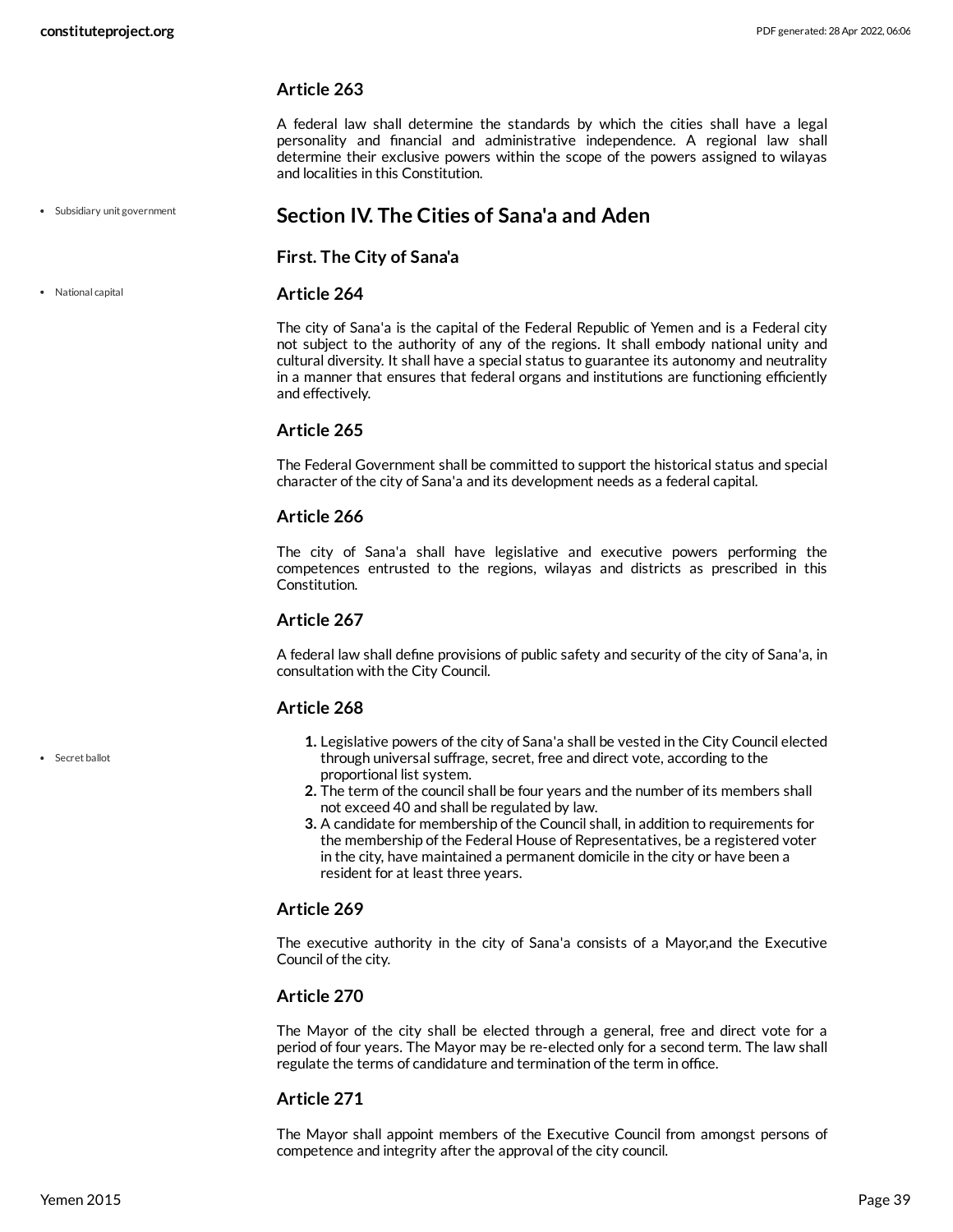A federal law shall define the geographical scope of the city of Sana'a to ensure accommodation of federal institutions and population growth.

#### **Second**

The City of Aden

### **Article 273**

The City of Aden has a special economic and administrative status within the region of Aden. It shall enjoy autonomous legislative and executive authorities.

### **Article 274**

The city of Aden shall have the same powers and responsibilities entrusted to the regions and the wilayas in this Constitution, including the powers to enact legislations relevant to the special economic and financial system and the ratification of economic and trade agreements. A federal or regional law may grant the city additional powers.

### **Article 275**

- **1.** The legislative authority in the city of Aden shall be entrusted to the City Council elected by universal suffrage, secret and free vote according to the proportional list system.
- **2.** The term of the Council is four years. The Council shall be composed of no more than 40 members and regulated by the law.
- **3.** A person wishing to run for membership of the Council shall, in addition to conditions prescribed for members of the Federal Parliament, be a registered voter in the City's voters register, have a permanent domicile in the city or have been a resident for at least three years.

# **Article 276**

The executive authority in the city of Aden shall consist of a Governor and the Executive Council of the city.

# **Article 277**

The Governor of the city shall be elected through general, direct and free vote for a four year term. The Governor may be re-elected for a second term only. The Law shall regulate terms and conditions for candidature and termination of tenure.

# **Article 278**

The Governor shall appoint members of the Executive Council from among qualified persons with integrity after approval of the city council.

### **Article 279**

The Federal Government shall be committed to support and promote the special economic status of the city of Aden by including it in the national economic policy priorities, support for special investment and tax and customs systems for the city and development of its infrastructure.

### **Article 280**

Specialized courts shall be established in the city of Aden to adjudicate on economic, financial and investment disputes.

• Secret ballot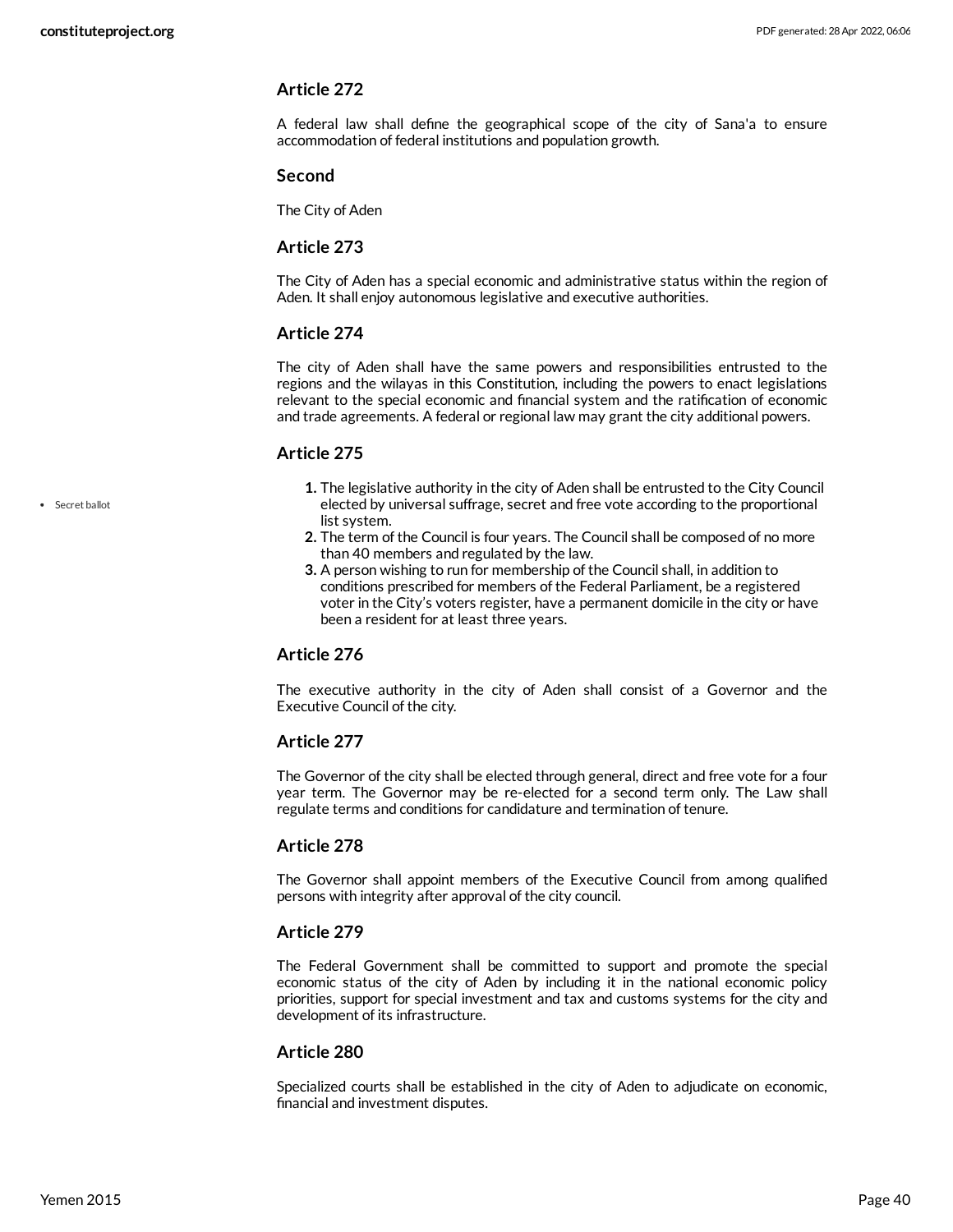A regional law shall establish the borders of the city of Aden to be enacted in agreement with the Legislative Council of the city.

# **Section V. Independent Institutions and Specialized Councils**

# **General Provisions**

# <span id="page-40-1"></span>**Article 282**

- **1.** Independent institutions and specialized councils shall embody the will of the entire society in the affairs they administer, enjoy a legal personality, financial and administrative autonomy, independent budgets, exercise their competence and perform their functions in accordance with the principles of good governance, and shall only be subject to the Constitution and the Law.
- **2.** It is impermissible to combine membership of independent institutions with any other office.
- **3.** The duration of membership in an independent institution shall be one nonrenewable term. A midterm renewal system shall be adopted and the stability of representation in accordance with standards shall be ensured.
- **4.** Membership shall be conditional on compliance with the standards of specialization, competence, integrity and experience.
- **5.** It is not permitted to remove members of independent institutions unless by approval of the Federal Council in accordance with the Law.

# <span id="page-40-0"></span>**Article 283**

Independent bodies shall be composed of an appropriate number of members from the various regions, provided that they meet eligibility criteria regarding specialization, competence, integrity and experience. Members are selected by the Federal Council by a majority of at least two third of the members. Due consideration shall be given to the representation of women in the composition of these bodies and the law shall regulate election and appointment procedures thereof.

# **Article 284**

Independent bodies and specialized councils shall be established under a federal law, which shall define their mandate and modality of work, guarantees for independence and the required protection for members and their functional status to ensure their impartiality and independence.

# **Article 285**

Independent institutions and specialized councils shall present periodic reports to the President of the Republic, the House of Representatives, the Federal Council, the legislative assemblies in the regions and the regional governments, where appropriate.

# **Article 286**

Independent institutions and specialized councils shall present proposals and express an opinion on draft legislations and regulations relevant to their area of activity.

# **Article 287**

The general provisions of this chapter shall apply to independent bodies mentioned in other chapters of this Constitution.

Ombudsman

- Electoral commission
- Media commission
- Human rights commission Counter corruption commission
- Ombudsman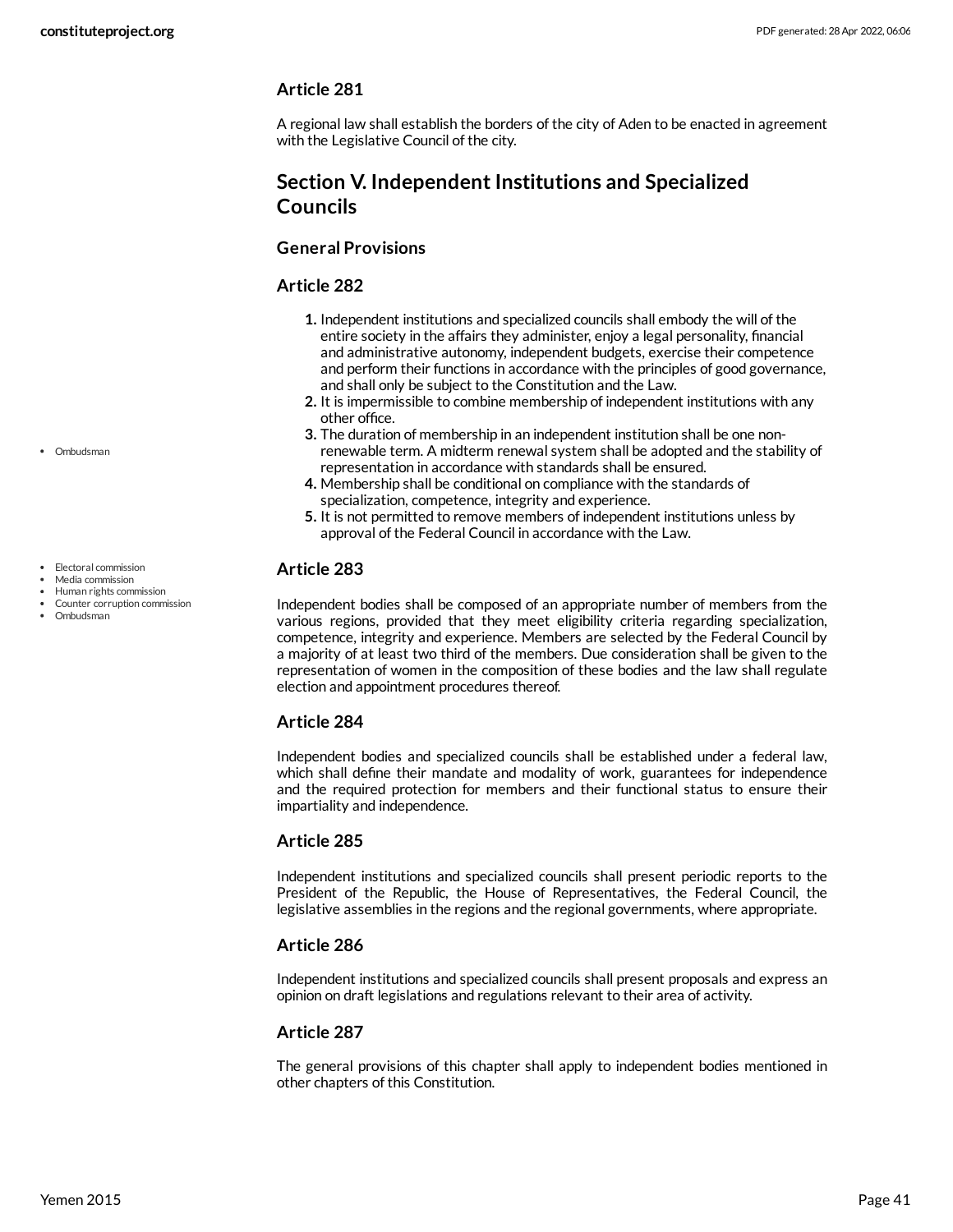The Federation and regions may establish independent bodies and specialized councils by law in accordance with their respective competences.

### **Elections and Referendum Authority**

### <span id="page-41-1"></span>**Article 289**

The Independent Elections and Referendum Authority is a national body specializing in the administration and organization of referenda and general elections in the Republic. It shall call for elections and referenda on appointed deadlines and shall oversee and monitor the elections and announce the results thereof. It shall have the competence of receiving notifications for the establishment of political parties and the results of the elections of bodies thereof. It shall have branches in the regions and the wilayas and a general secretariat to function under its supervision. The staff of the secretariat shall be selected on the basis of precise eligibility criteria regarding competence, integrity, independence and impartiality as well as proportional representation of the regions.

### **The National Media Council**

### <span id="page-41-4"></span>**Article 290**

The National Media Council is an independent body that aims to promote principles of democracy, freedom of expression, human rights, intellectual and cultural diversity and national and religious values. It shall be responsible for overseeing the performance of State-owned media institutions; ensures impartiality and independence and the appointment of leaderships officers thereof at the federal level. The regions may establish media councils to oversee regional-owned media institutions.

### **Civil Service Authority**

### **Article 291**

The Independent Civil Service Authority is a federal institution responsible for the performance of the public administration bodies, and oversight of the application of standards of good governance. Similar bodies shall be established in the regions.

### <span id="page-41-0"></span>**Anti-Corruption Authority**

#### **Article 292**

The Anti-corruption Authority is an independent national body that works to combat corruption and abuse of power and to promote the values of transparency, integrity and good governance. The law shall define its composition, authorities and powers, terms and conditions for membership, and the rights and obligations of its members. It may establish branches in the regions.

<span id="page-41-2"></span>**Human Rights Commission**

### **Article 293**

<span id="page-41-3"></span>The Human Rights Commission is an independent national institution with a focus on the protection of public rights and freedoms through the following:

- **1.** Monitoring the extent to which human rights, established in the Constitution, laws, treaties and conventions ratified by the State are respected in public and private institutions of the State.
- **2.** Monitoring all violations of human rights and freedoms, accepts complaints from individuals, groups and organizations, investigation thereof and referral to the competent authorities and the judiciary.

• Flectoral commission Referenda

- 
- State operation of the media
- Media commission

Counter corruption commission

Human rights commission

• International law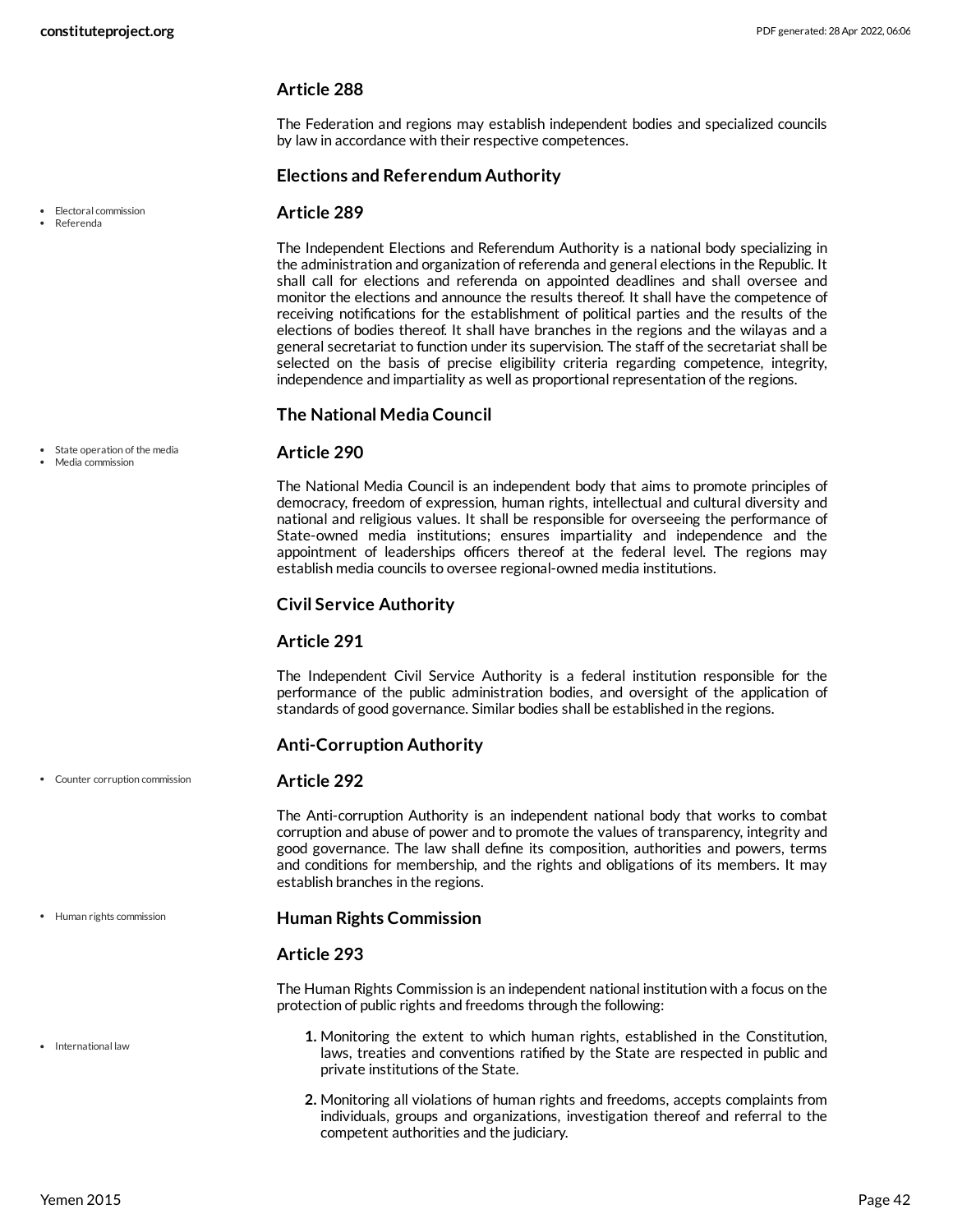- **3.** The provision of legal and judicial assistance to anyone whose rights have been violated.
- **4.** Promotion and dissemination of a culture of human rights within society, and responsible organs and institutions of the State, in particular: the police organization, the prisons administration and public services departments in all institutions.
- **5.** Any other competences and powers stipulated in the law.

The Commission may establish branches in the regions.

### **The Audits and Control Authority**

### **Article 294**

The Audits and Control Authority is an independent national institution specializing in the following:

- **1.** Audits of accounts, financial statements and financial management of all institutions, organizations and organs of the State at the various levels of government and presents reports on such audits.
- **2.** Realization of effective control over public funds and ensures good management in terms of efficiency and effectiveness.
- **3.** Contribution to the development of performance of organs and institutions subject to its control, particularly in financial and administrative spheres.
- **4.** Any other function prescribed by law.

### **The Ifta Council**

### **Article 295**

The Ifta Council is an independent national institution responsible for Sharia Fatwas (edicts) on matters presented to it and in a manner that realizes the intents of the Islamic Sharia. It shall have branches in the regions.

### **Article 296**

The Ifta Council shall be composed of Sharia scholars who represent different doctrines of jurisprudence, provided that the commission, in performing its functions, will draw on the assistance of senior specialists in the humanities and applied sciences.

### **Article 297**

A "Sharia Research Complex" shall be established consisting of experienced and competent persons, accountable to the commission, and initiates its activities and functions to achieve the objectives of the commission; including:

- **1.** In-depth research on branches of Islam and Islamic studies.
- **2.** Revival of Islamic thought and culture, and promotion of the values of tolerance and moderation.

### **National Council for Education and Scientific Research**

#### **Article 298**

The National Council for Education and Scientific Research is an independent national institution responsible for the formulation of the general policies for public education, university education, technical education and vocational training, and scientific research in all stages of education in line with global quality standards.

• Reference to science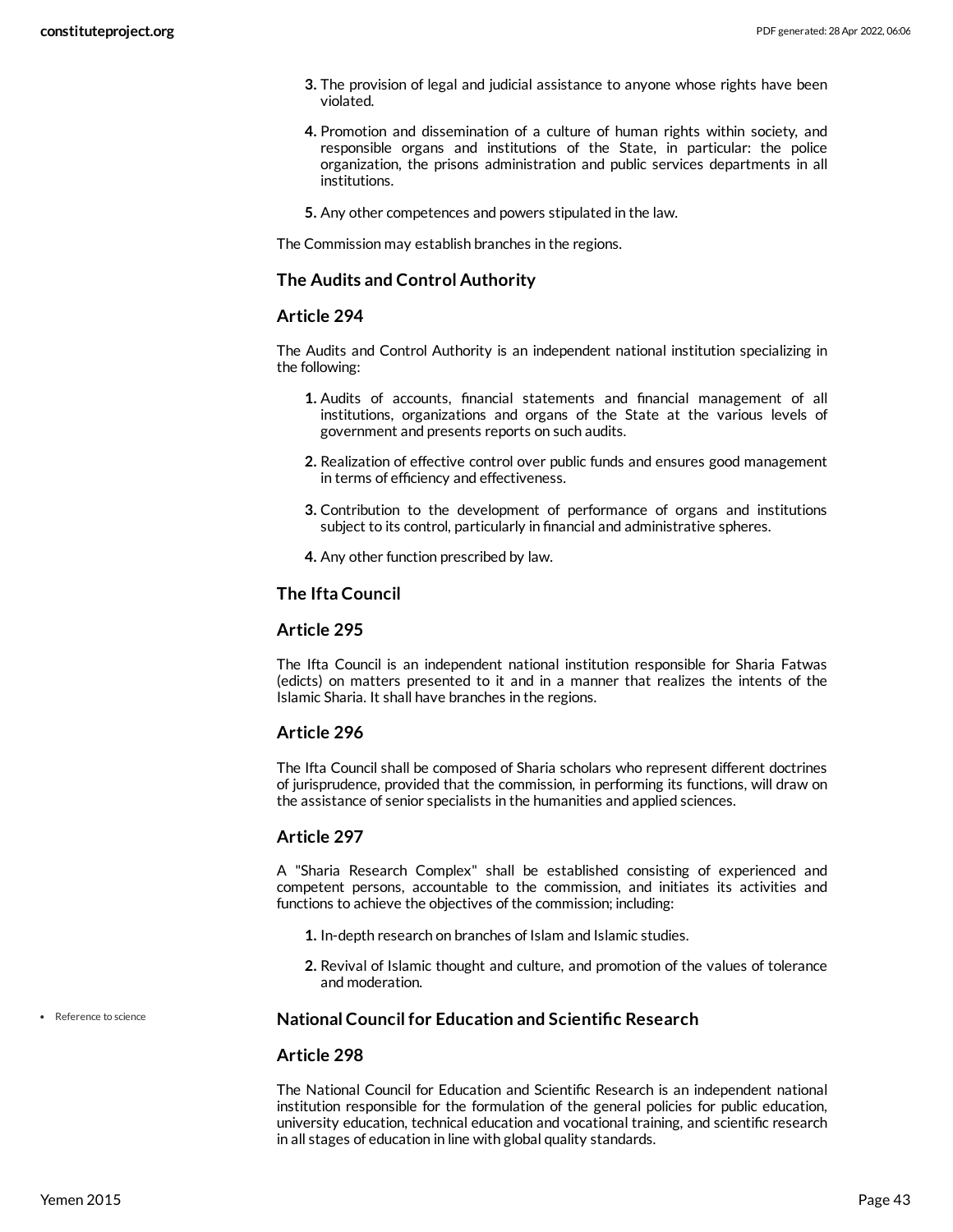The Council shall assume the following functions:

- **1.** Develop specific and clear objectives for education and scientific research linked to the needs of society to achieve comprehensive and sustainable development.
- **2.** Setting quality standards for the performance of various educational institutions, quality standards for the educational outputs in such institutions and monitoring and supervision of the implementation of those standards.
- **3.** Develop a national system for scientific and academic certification in various specializations, incorporating standard scientific materials and programs that must be passed to obtain such certificates.
- **4.** Setting national standards for the accreditation and equivalency of scientific and academic certificates issued outside the State.
- **5.** Setting standards and conditions for the appointment of the rectors of universities and heads of educational institutions and research centers to ensure that the positions are occupied by persons with the necessary qualifications and experience.
- **6.** Establish systems that enable the effective participation of the private sector and civil society in the implementation of educational policy according to the defined objectives.
- **7.** Continuous reviews of educational curricula at all stages of education, and assessment of how far they have achieved the desired objectives thereof, within the scope of any specific educational stage.
- **8.** Setting a national strategy for the advancement of scientific research, including defining priorities, methods of funding and support, practical steps to achieve this goal, and the role of the private sector in this respect.

### **Article 300**

The law shall define the system of work in the Council and its relationship with the executive organs of the State.

<span id="page-43-1"></span>**Office of the Ombudsman**

### **Article 301**

The Office of the Ombudsman is an independent office responsible for receiving grievances and complaints from all individuals, groups or organizations regarding any decision or action or lack of action by any state authority. It shall consider such complaints and issue instructions to relevant authorities. Similar bodies shall be established in the regions. The law shall define its composition and competences.

### **Article 302**

Without prejudicing the independency of the judiciary, all State agencies shall be obliged to respond to any inquiries raised by the Office of the Ombudsman, and shall give full cooperation in any investigation to be undertaken by the Office.

### **Article 303**

<span id="page-43-0"></span>The Office may provide legal and judicial assistance concerning complaints that it finds necessary to initiate judiciary proceedings thereon.

**The Supreme Council for Youth** Advisory bodies to the head of state

• Ombudsman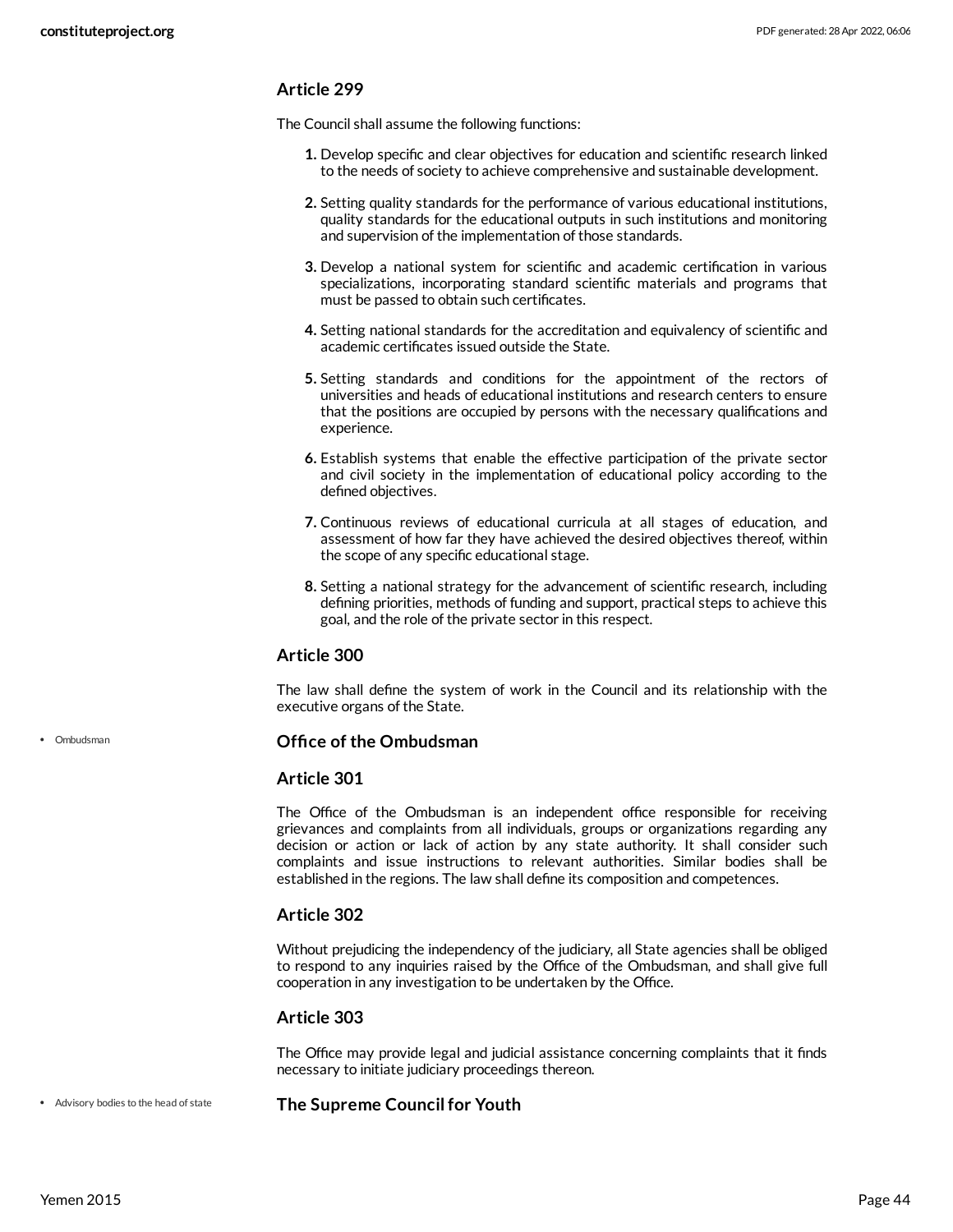The Supreme Council for Youth is an independent specialized institution entrusted with the following tasks:

- **1.** Propose national policies for youth aiming at building a capable, effective and an active Yemeni generation involved in the building and development of society, in all aspects of economic, social, political, cultural and sports development.
- **2.** Consultation and coordination with the Executive Authority for the development, financing and implementation of interim strategies for youth.
- **3.** The Council shall follow up with the Executive Authority in the implementation of relevant strategies and programs and provides periodic reports about its activities.
- **4.** The Supreme Council for Youth shall endeavor to encourage youth participation in political life. Similar councils shall be established in the regions.

### **The National Commission for Women**

### **Article 305**

The National Commission for Women shall be responsible for the following tasks: Participation in proposing public policies for the advancement of the status of women and their effective participation in the political, economic and social spheres, protection of the rights of women without discrimination and following up on implementation. The regions may establish similar commissions.

### **The Zakat Authority**

### **Article 306**

The Zakat Authority is an independent regional institution working to collect Zakat (alms) from citizens. The law shall determine Zakat spending in accordance with Islamic Sharia.

### **The Endowments Authority**

### **Article 307**

The Endowments Authority is an independent regional institution that shall take account of and maintains endowment funds and endowed estates and wills. It shall manage resources and revenues and disbursement thereof for prescribed channels so as to achieve the wills of endowers and contribute to economic and social development in accordance with the provisions of Islamic Sharia, and in a manner that benefits local communities.

# **Section VI. The Armed Forces, Police and General Intelligence**

### **General Principles**

#### **Article 308**

The armed forces, police and general intelligence shall exercise their functions in accordance with the provisions of the Constitution and the Law, and the principles of human rights and freedoms.

Restrictions on political parties

Restrictions on the armed forces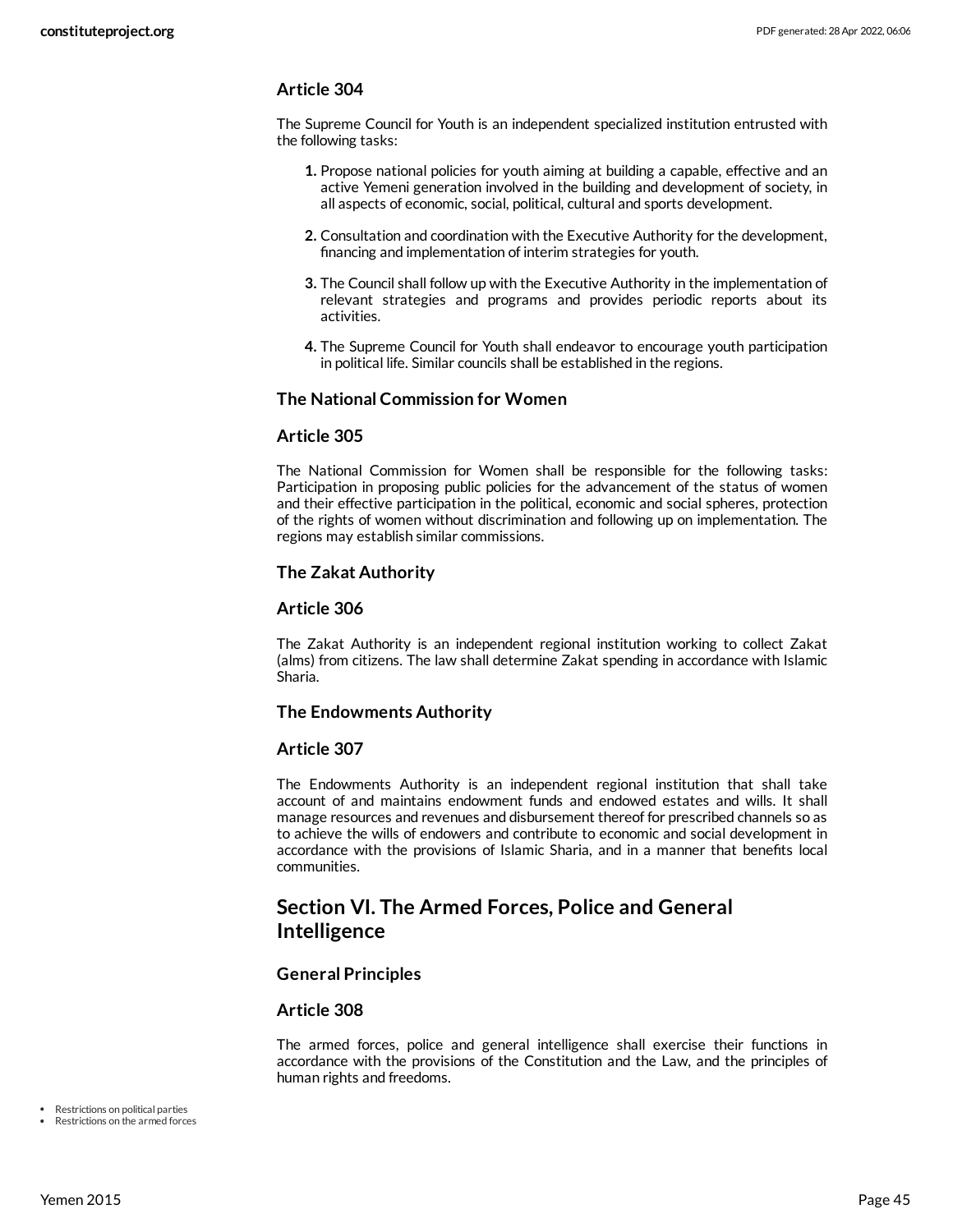Military, police and general intelligence personel shall be prohibited from partisan activities. Political parties, political organization or political groups are prohibited from practicing political activities within the armed forces, security and general intelligence; or use them in favor of any party, group or individual. The law shall define penalties for such violations.

### **Article 310**

The Armed Forces, Police and General Intelligence shall be built in accordance to a doctrine devoted to the values of national belonging, respect for human rights and clarity of their functions.

### **Article 311**

The Armed Forces, Police and General Intelligence shall adhere to the principles of national partnership and professional standards in all regions and wilayas. The regions shall be represented in the command structures of the armed forces in an equitable manner and regulated by law.

### **Article 312**

The Armed Forces, Police and General Intelligence shall adhere to the principles of good governance, including accountability, transparency and financial oversight. The commanders of the Armed Forces, Police and General Intelligence shall be subject to financial disclosure rules according to the law.

### **Article 313**

The Law shall regulate the terms of service, promotion, retirement, penalties and sanctions in the Armed Forces, Police and General Intelligence, exclusively on the basis of professional standards.

### **Article 314**

Empower and expand employment opportunities for women in the Armed Forces, Police and General Intelligence, which shall be regulated by law.

• Selection of active-duty commanders

#### **Article 315**

The appointment of any of the relatives, in-laws of the President of the Republic, the Vice President, Ministers of Defence and Interior and the Chief of the General Intelligence Service, to the fourth degree of kinship, in any position in the command structures of the Army, Police and Intelligence Service during their tenure is prohibited.

#### **Article 316**

**Article 317**

The State shall have the exclusive right of the possession of weaponry. The law shall regulate the production, procurement, import, export and transit of military materials and possession and carrying of weapons.

#### **The Armed Forces**

#### Type of government envisioned

The Armed Forces are a national institution that belongs to the people. The State shall assume the establishment, training, and equipping of the armed forces with necessary personnel, materiel and weapons. The Armed Forces shall be entrusted with the protection of the Republic and maintaining security, unity, territorial integrity, sovereignty and the Republican System.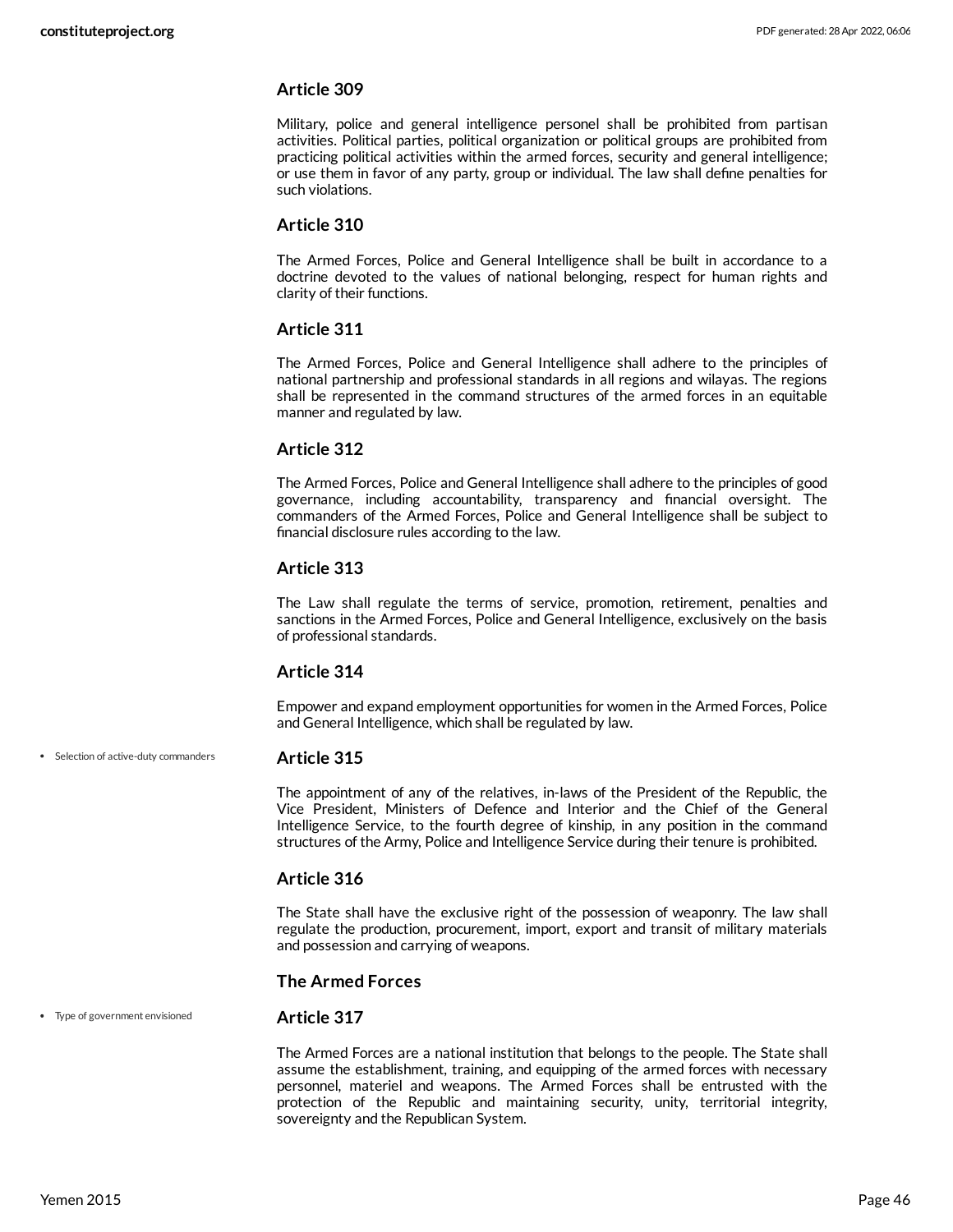The law shall define the organizational structure of the Armed Forces, including job descriptions, functions, the human resources and physical capital for all of its subcomponents and the financial and administrative system.

Restrictions on the armed forces

### **Article 319**

Personnel of the Armed Forces are prohibited from participating in elections, either by voting, nomination or by organizing electoral campaigns.

**Article 320** Restrictions on the armed forces

> The Armed Forces are prohibited from practicing any commercial, financial or economic activities.

**Article 321** • International organizations

> <span id="page-46-2"></span>No military cooperation or military arrangements with any other state, or states, regional or international organization or organizations may be established, unless approved by the House of Representatives and the Federal Council.

### **Article 322**

Military procurements shall be subject to the same rules applied for procurement by the State.

### **The Police**

#### • Human dignity

### <span id="page-46-1"></span>**Article 323**

The Police are a statutory civil body, its mission and duty is to serve the people, maintain security and public order, ensures public serenity and tranquility for citizens, respect for human rights, maintenance of human dignity, implementation of the orders of the judiciary and all the duties mandated by laws and regulations.

### **Article 324**

The following shall be established under a law:

- **1.** A federal police organization to assume the following competences:
	- **a.** Nationality, entry and residency of foreign nationals.
	- **b.** Joint operations and shared information room.
	- **c.** The security of points of entry by sea, air and land.
	- **d.** Department of Public Relations and International Police.
	- **e.** Combatting terrorism and organized crime.
	- **f.** Any other federal competences prescribed by the law.
- **2.** The police organization in each region shall maintain security and public order.

### **General Intelligence Service**

### <span id="page-46-0"></span>**Article 325**

**1.** The General Intelligence Service shall be established under a law. It shall undertake the protection of security and interests of the Republic and shall be accountable to the Federal Council. Its formation and competences shall be regulated by law.

• Terrorism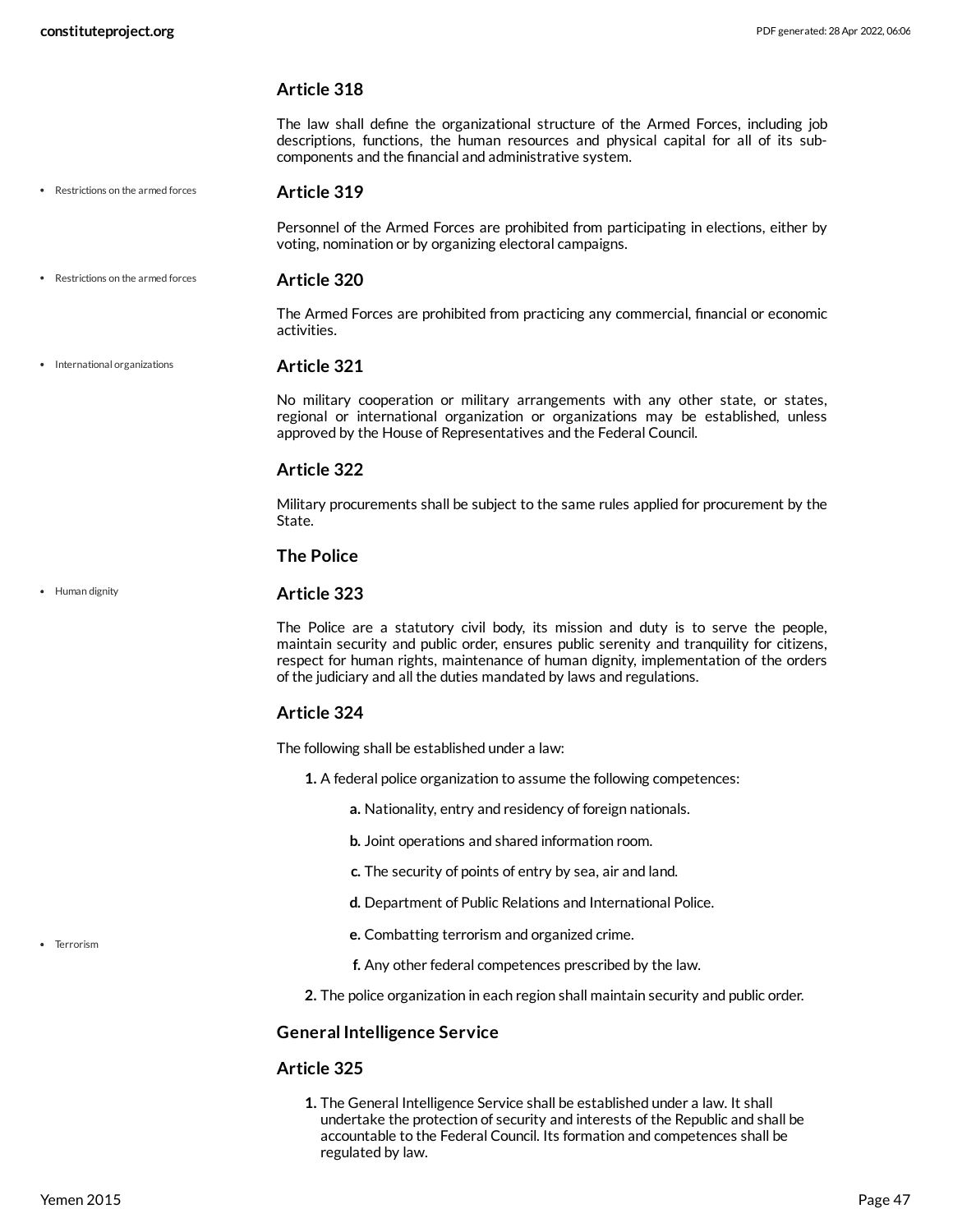- Head of state powers
- Advisory bodies to the head of state

Establishment of constitutional court

Constitutional court powers

**2.** The President of the Republic shall appoint the Chief of the General Intelligence Service after the approval of the Federal Council.

**The Supreme Council for National Defence and National Security**

#### <span id="page-47-0"></span>**Article 326**

A Supreme Council for National Defence and National Security shall be established, chaired by the President of the Republic. It shall have the competence to review the security affairs, and the integrity and protection of the country. It shall also be responsible for approving plans to respond to natural disasters. The law shall determine its formation, functions and powers.

# <span id="page-47-4"></span>**Chapter IV. The Constitutional Court**

# <span id="page-47-1"></span>**Article 327**

<span id="page-47-3"></span>The Federal Constitutional Court is a judicial body, financially and administratively independent, and shall assume the following competences:

- **1.** Monitoring the constitutionality of laws, regulations and resolutions.
- **2.** Adjudication of conflicts of jurisdiction between judicial bodies.
- **3.** Adjudication of cases of conflict arising from the issuance of two final contradictory judgments by the ordinary judiciary and administrative judiciary.
- **4.** Interpretation of the Constitution, laws and regulations.
- **5.** Adjudication on conflicts over jurisdiction between the various levels of Government.
- **6.** Examining the constitutionality of draft laws relevant to elections and the fundamental rights and freedoms of citizens before and after enactment.
- **7.** Presentation of draft laws relevant to the affairs of the Constitutional Court to the legislature.
- **8.** Monitoring the constitutionality of procedures followed in amending the Constitution.
- **9.** Ensuring the consistency of regional constitutions with the Federal Constitution.

#### **10.** Any other competence under the provisions of this Constitution or a federal law.

# **Article 328**

The law shall define the procedures and conditions for raising direct claims (lawsuits) by individuals and bodies, defences, referral, challenges and procedures to be followed before the court.

# <span id="page-47-2"></span>**Article 329**

- **1.** The Constitutional Court shall be composed of fourteen members, consisting of senior judges, lawyers and law professors in universities, who are highly qualified and persons with integrity and experience representing the various regions and taking into account the representation of women.
- **2.** The President of the Republic shall nominate half of the members and the Supreme Judicial Council, universities and the Bar Association shall nominate the remaining half. The law shall determine the selection mechanism for the list of nominees for each group.
- Constitutional interpretation
- Constitutionality of legislation

Federal review of subnational legislation

Constitutional court selection

- Eligibility for const court judges
- Establishment of judicial council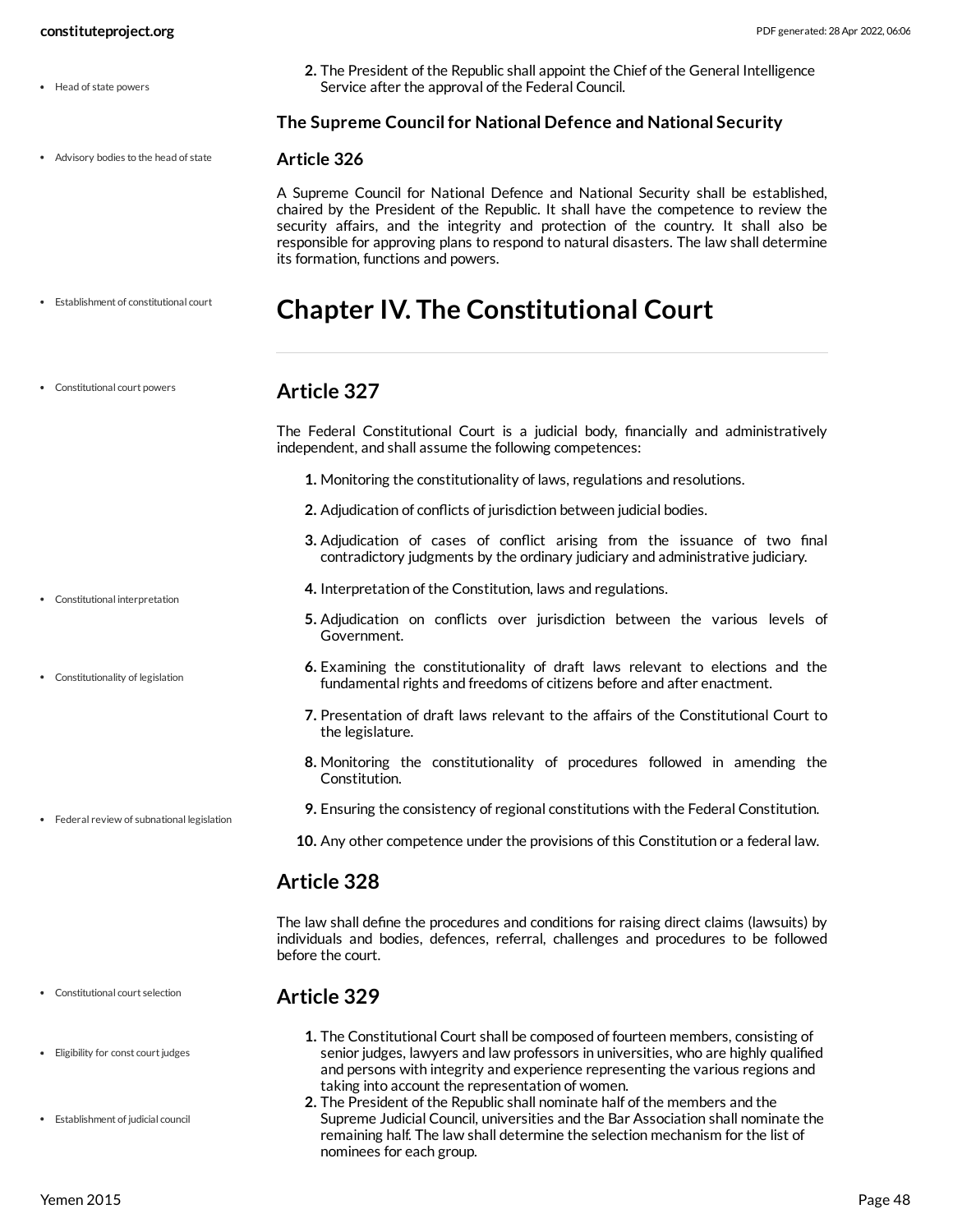**3.** The President of the Republic shall issue a decree appointing judges to the Court following confirmation of the Federal Council by three-fifths of the members.

#### Constitutional court term limits Constitutional court term length

<span id="page-48-1"></span>**Article 330**

Membership in the Court shall be for a ten-year non-renewable term.

# **Article 331**

Half of the members shall be replaced mid-term and shall be succeeded by new members for a ten-year term and by the same previous appointment modality.

#### **Article 332** Constitutionality of legislation

<span id="page-48-2"></span>Rulings and decisions of the Constitutional Court are binding for everyone and on all State authorities, have force of res judicata and shall be published in the Official Gazette. The law regulates the consequent implications of the judgments regarding the unconstitutionality of any piece of legislation.

# **Article 333**

The headquarters of the Constitutional Court shall be in [……], and it may hold hearings outside its headquarters.

# **Chapter V. Lists of Legislative and Executive Powers**

# **Section I. List of Powers**

### **Article 334**

The different levels of government shall enjoy certain exclusive powers and other joint powers that shall be shared between them, based on the provisions contained in this chapter.

### **Article 335**

<span id="page-48-0"></span>The Federal Authorities shall have the following exclusive powers:

- **1.** Foreign affairs, diplomatic and consular representation and international conventions and treaties.
- **2.** Defence affairs, including procurement, possession of weaponry, military manufacturing, general intelligence and the federal police.
- **3.** Currency, printing of banknotes, monetary policy.
- **4.** Foreign borrowings.
- **5.** Nationality, citizenship, immigration and the entry and residence of foreign nationals.
- **6.** Standardization, weights, measures and scales.
- **7.** Customs, export fees and regulation of foreign trade.
- **8.** National statistics and population census.

• Census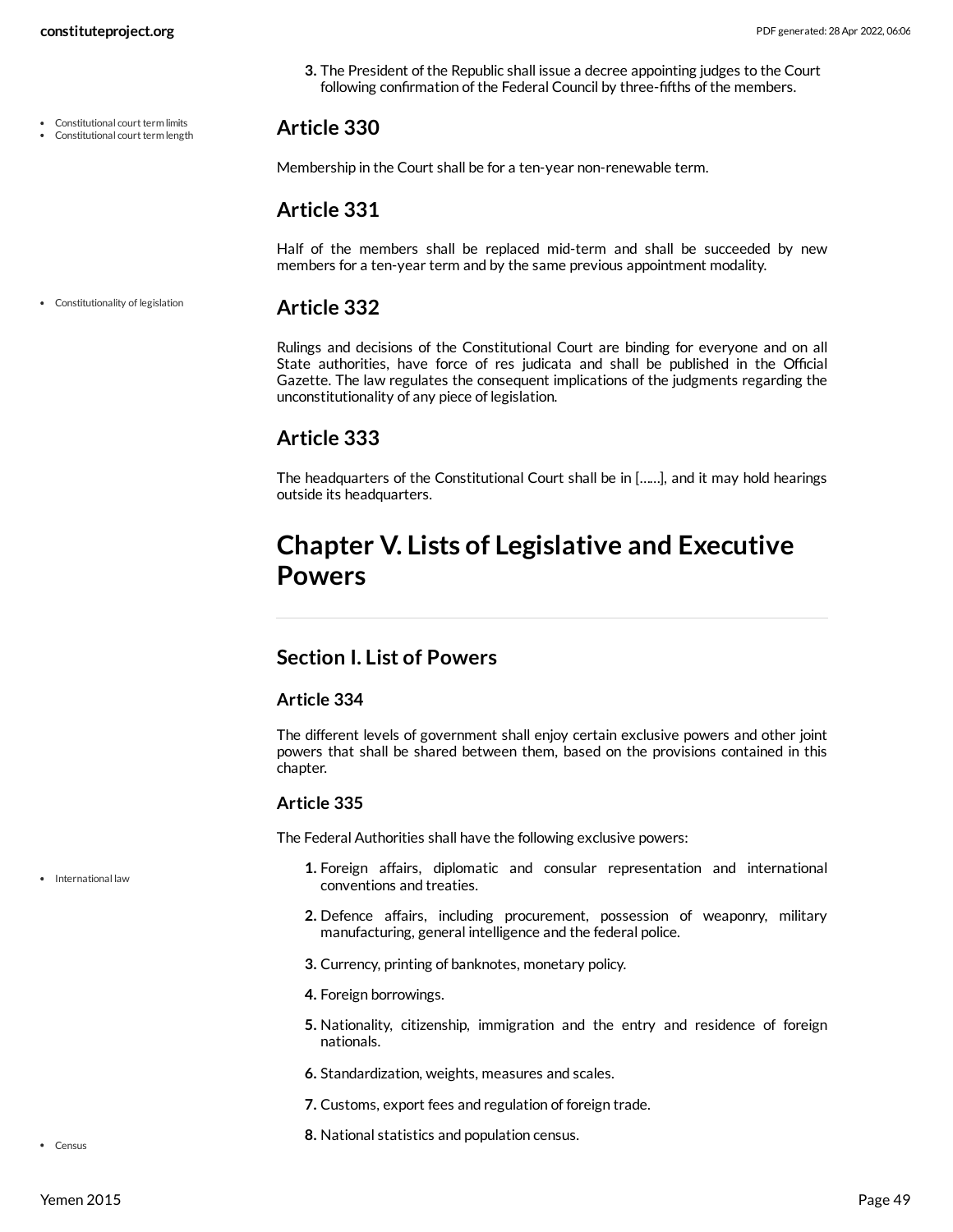- **9.** Air navigation, civil aviation, meteorology and regulation of marine navigation
- **10.** National infrastructure.
- **11.** International and inter-regional highways including railways.
- **12.** National electricity and national energy policy and various sources of energy, including nuclear power for peaceful purposes.
- **13.** Radio & TV broadcasting and regulation of cyberspace.
- **14.** The Postal service and regulatory standards of telecom and infrastructure thereof.
- **15.** Intellectual Property.
- **16.** National fisheries policy and regulation.
- **17.** National agricultural policy and ensuring food security.
- **18.** National policy and general standards for health, national health services, regulation of drugs and national strategic interventions in agreement with regions.
- **19.** National education policy, quality standards, regulation of curricula, strategic educational projects and programs, academic certification standards and scientific research standards.
- **20.** National environment protection and climate change policy.
- **21.** National policy for drinking water supply and the national water policy.
- **22.** National policy for culture, national heritage, libraries, museums and antiquities and sites thereof.
- **23.** Basic general substantive, procedural and regulatory laws in civil, criminal, personal, commercial, economic and financial fields, and laws relating to the exercise of the exclusive powers of the federation.
- **24.** Any other competence enshrined in the Constitution.

The federal authorities and regional authorities shall exercise the following concurrent powers:

- **1.** Youth affairs.
- **2.** Women's affairs.
- **3.** Sports.
- **4.** Population policy.
- **5.** Social welfare and social security.
- **6.** Civil service.
- **7.** Establishing cities with special privileges.
- **8.** Disaster response.
- **9.** Estuaries of rain spates, maintenance and tapping thereof and construction of dams.

• Reference to science

- **10.** Scientific research.
- **11.** Nature reserves policies.
- Radio
- Television
- Provisions for intellectual property
- Reference to science
- Protection of environment

Subsidiary unit government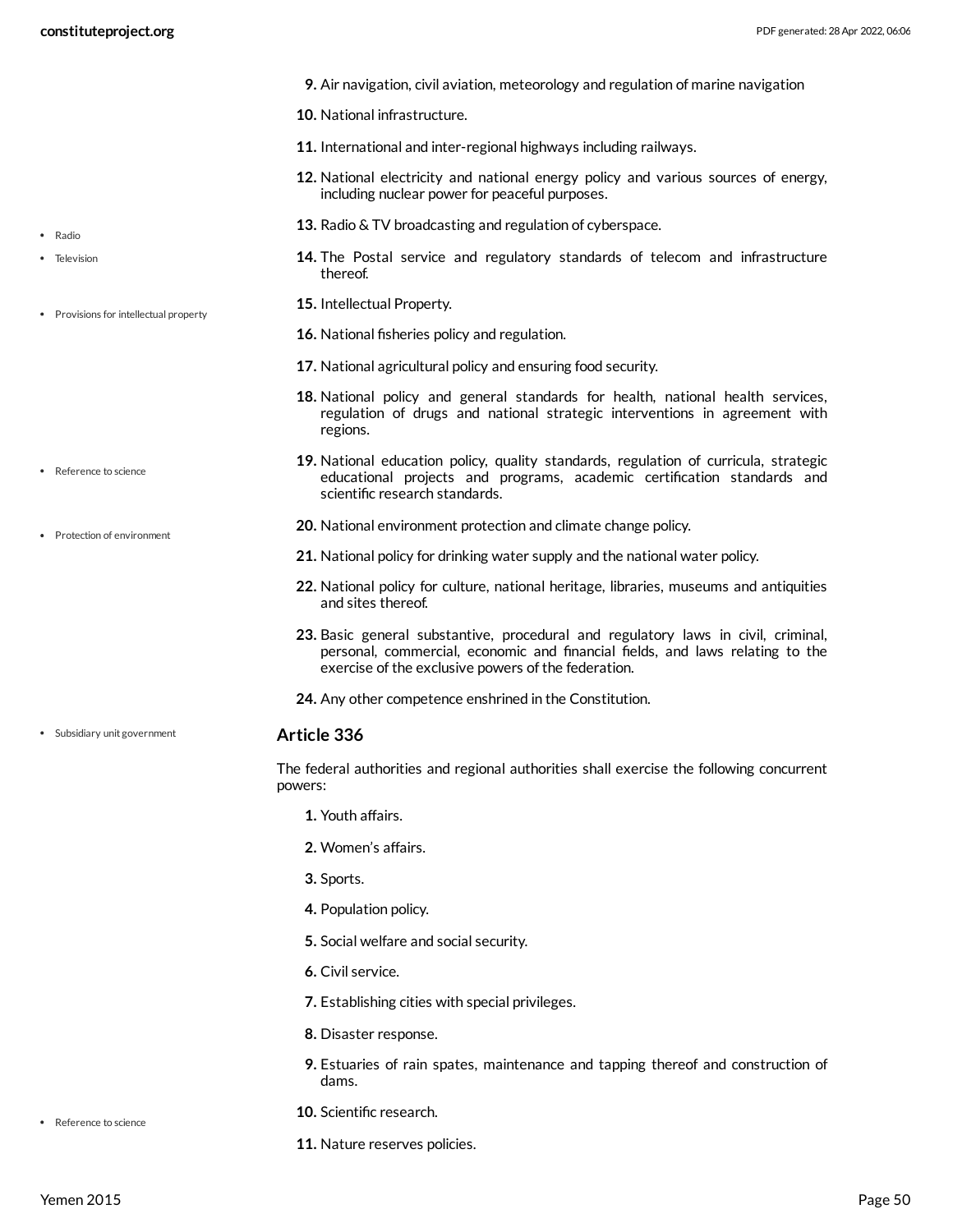| constituteproject.org        |                                                                                 | PDF generated: 28 Apr 2022, 06:06 |
|------------------------------|---------------------------------------------------------------------------------|-----------------------------------|
|                              | 12. Any other powers in accordance with the provisions of this Constitution.    |                                   |
| • Subsidiary unit government | Article 337                                                                     |                                   |
|                              | The regional governments shall have the following exclusive powers:             |                                   |
|                              | 1. Promotion of economic development in the region.                             |                                   |
|                              | 2. Conclude agreements in the fields of trade and investment.                   |                                   |
|                              | 3. Infrastructure in the region.                                                |                                   |
|                              | 4. Lands and real estates in the region.                                        |                                   |
|                              | 5. Maritime fishing, except for powers included in the federal list.            |                                   |
|                              | 6. Health policy and services.                                                  |                                   |
|                              | 7. Educational policy, education and training services.                         |                                   |
|                              | 8. Agriculture.                                                                 |                                   |
|                              | 9. Regulation of utilization and use of water.                                  |                                   |
|                              | 10. Policies, programs, projects and environmental management and conservation. |                                   |
|                              | 11. Tourism.                                                                    |                                   |
|                              | 12. Roads and transportation within the region.                                 |                                   |
|                              | 13. Seaports and airports.                                                      |                                   |
|                              | 14. Regional police.                                                            |                                   |
|                              | <b>15.</b> Zakat and endowments.                                                |                                   |
| Telecommunications           | 16. Telecom services.                                                           |                                   |
|                              | 17. Culture, organizing libraries, museums and archaeological sites.            |                                   |
|                              | 18. Regional statistics and surveys.                                            |                                   |
|                              | 19. Legislations within the scope of their competences.                         |                                   |
| Protection of environment    | 20. Natural reserves (protectorates).                                           |                                   |
|                              | 21. Any other competences under the provisions of this Constitution.            |                                   |
| • Municipal government       | Article 338                                                                     |                                   |
|                              | Exclusive powers of the wilaya and localities:                                  |                                   |
|                              | 1. City planning, urban development, housing and land use.                      |                                   |
|                              | 2. Public utilities including water, sanitation, gas and electricity.           |                                   |

- <span id="page-50-0"></span>**3.** Parks and recreational facilities, cultural centers, libraries and museums.
- **4.** Civil defense.
- **5.** Local police.
- **6.** Local roads and bridges.
- **7.** Regulation of markets and business licenses.
- **8.** School construction and private education licensing.
- **9.** Basic healthcare and provision of health services in cities and rural areas.
- Telecommunications
- Protection of environment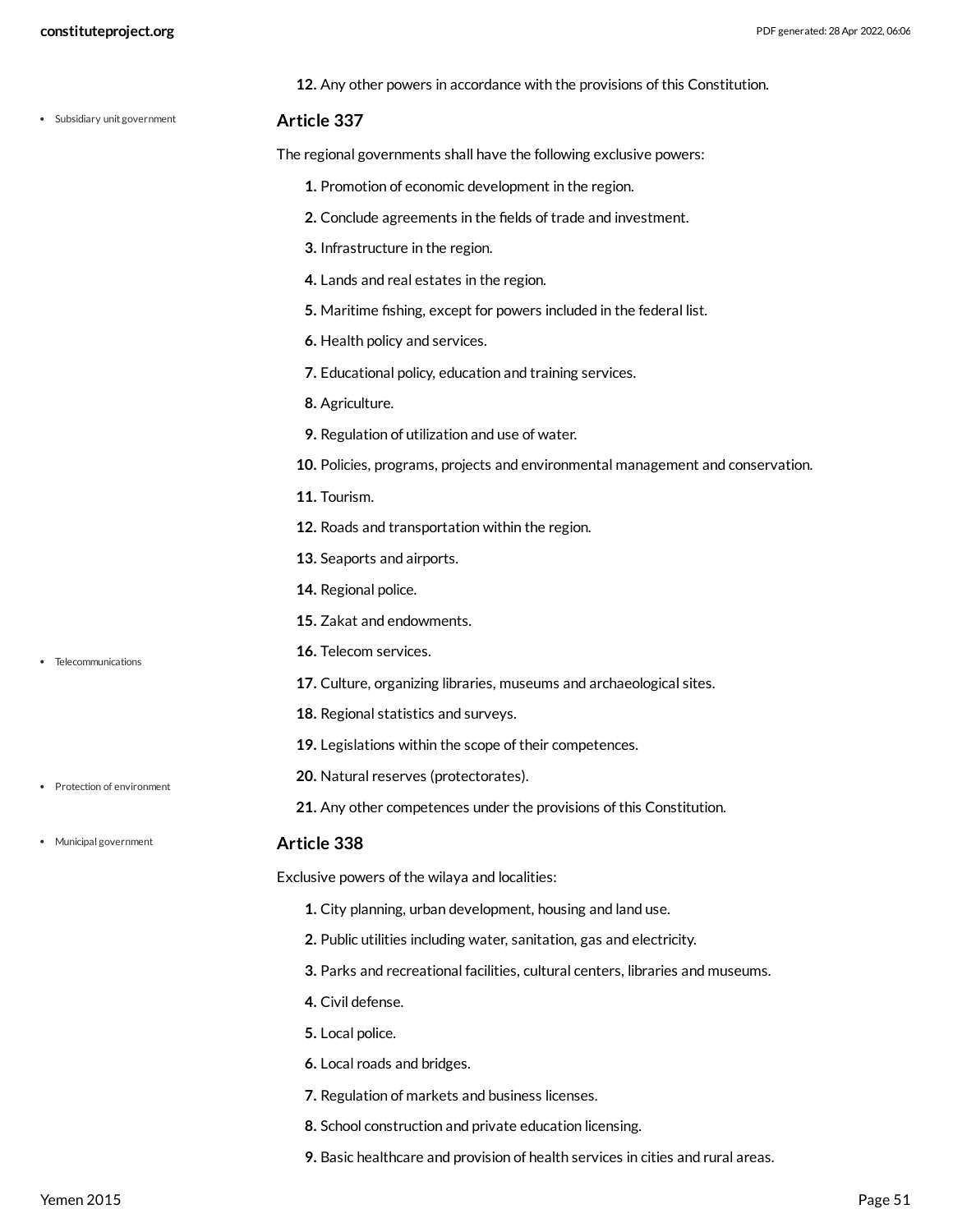- **10.** Medium and small enterprises.
- **11.** Nurseries, senior citizens homes and orphanages.
- **12.** Traffic regulation and parking.
- **13.** Transportation in urban and rural areas.
- **14.** Cooperative societies, charitable foundations and fishermen and farmers associations.
- **15.** Domestic tourism.
- **16.** Safe waste disposal and processing.
- **17.** Local agricultural development, conservation and exploitation of fishery wealth.
- **18.** Local public works.
- **19.** Regulation of construction activities.
- **20.** Legislations within the scope of their competences.
- **21.** Any other power under the provision of this Constitution.

Within the scope of joint legislative competences the role of the federal authorities shall be limited to the development of standards and public policies to ensure the level of services. The regional authority shall exercise full competence in the absence of a federal law.

### **Article 340**

In cases where federal authorities have exclusive competence for the development of policies on a certain matter, its power shall be limited to the development of policies necessary to ensure proper implementation of this Constitution, adoption of uniform standards of services across the federation, achievement of comprehensive economic development and maintaining public health or national security.

#### **Article 341**

Powers that are not allocated to a specific level of the government shall be within the scope of powers of the regional authorities.

National vs subnational laws

Subsidiary unit government

### <span id="page-51-0"></span>**Article 342**

When a regional law conflicts with a federal law, the provisions of the federal law shall prevail in the respective area.

### **Article 343**

Each authority at any level of government may devolve some of its powers to any other level conditional on the approval of the authority accepting those powers; and in any case, no authority may grant a general mandate for all its powers.

### **Article 344**

Policies and standards approved by federal legislation shall be binding on all levels of Government.

# **Section II. Intergovernmental Relations**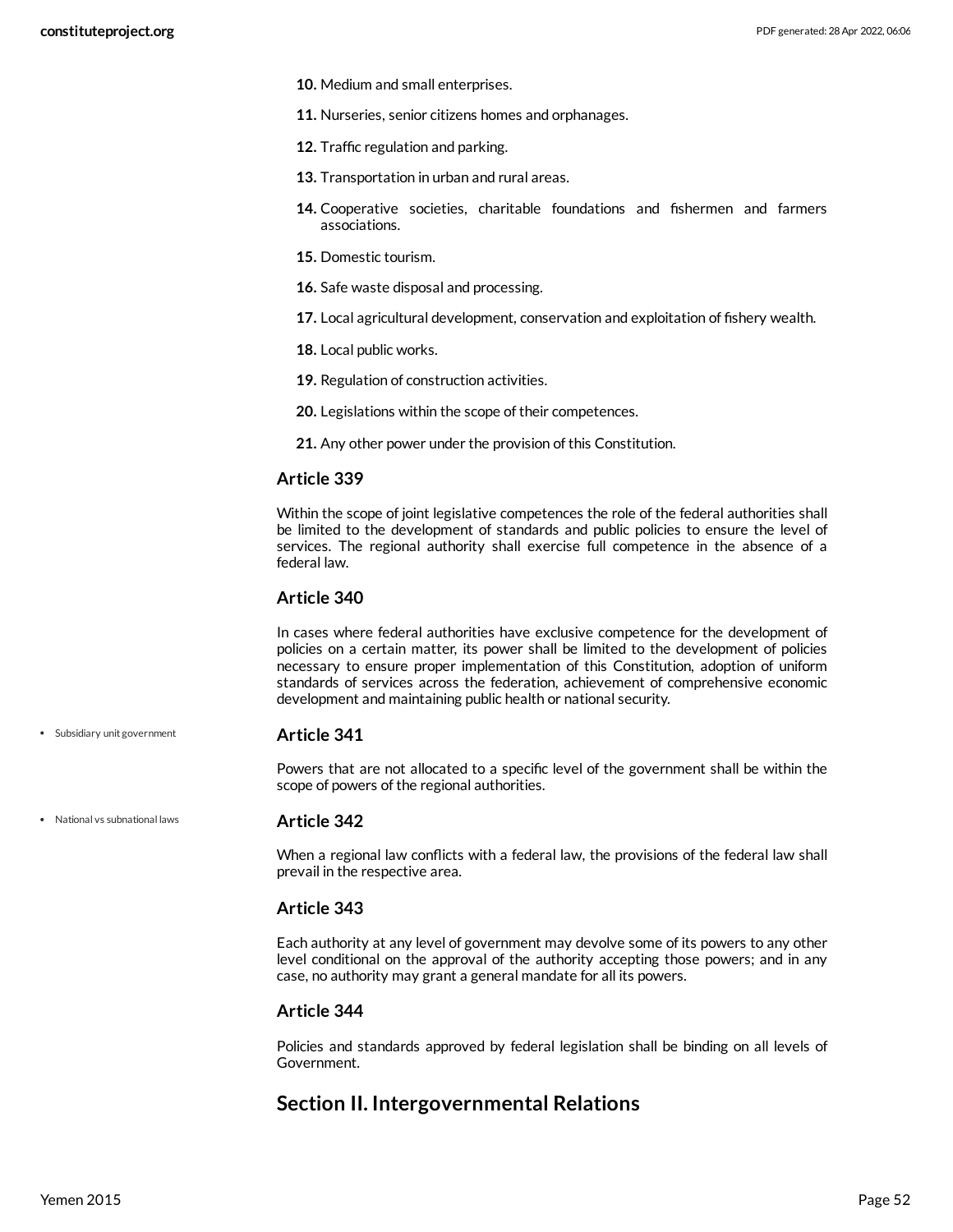All authorities, organs and institutions of the State within the federation, regions, wilayas, and districts shall work in accordance with the following principles:

- Type of government envisioned
- **1.** Maintainence of the interests of the people, the unity, integrity, independence, and sovereignty of Yemen, and the republican, democratic and federal system.
- **2.** Adhere to constitutional and legal powers and functions and shall not infringe upon them.
- **3.** Cooperation, consultation, and coordination on an ongoing basis and promotion of mutual trust between them.

### **Article 346**

The federal government may not intervene in the scope of the powes and authorities of the regions and wilayas, unless necessary and in the following exceptional circumstances:

- **1.** To protect the security of society.
- **2.** To ensure basic common standards of the State.
- **3.** To protect a region from intervention by another region.

### **Article 347**

The intervention by the Federal Government in the circumstances prescribed in Article 345) above requires the approval of the Federal Council following consultation with the legislative and executive authorities in the respective regions and that shall be regulated by Federal law.

### **Article 348**

A federal law shall define the rules governing the relationship between the different levels of government, and the settling of disputes that may arise between them.

# **Chapter VI. Public Administration**

# **Article 349**

<span id="page-52-0"></span>Public administration at all State institutions and at every level of governance shall adhere to democratic values and the principles of good governance, including:

- **1.** Standards of quality, transparency, accountability and responsibility.
- **2.** Standards of professionalism, integrity, honesty and good conduct.
- **3.** Engagement of citizens in the process of policy and decision making, through transparency, consultations and regular reporting.
- **4.** Equality among citizens, both women and men, in access to public sector jobs to ensure the accomodation of the different groups and constituencies of society.
- **5.** Hiring and promotion through clear, substantive and impartial procedures and standards; and the creation of equal opportunities and fair competition.
- **6.** Efficient, effective and economic use of public resources.
- **7.** Good management of human resources and professional development.
- Civil service recruitment
- Civil service recruitment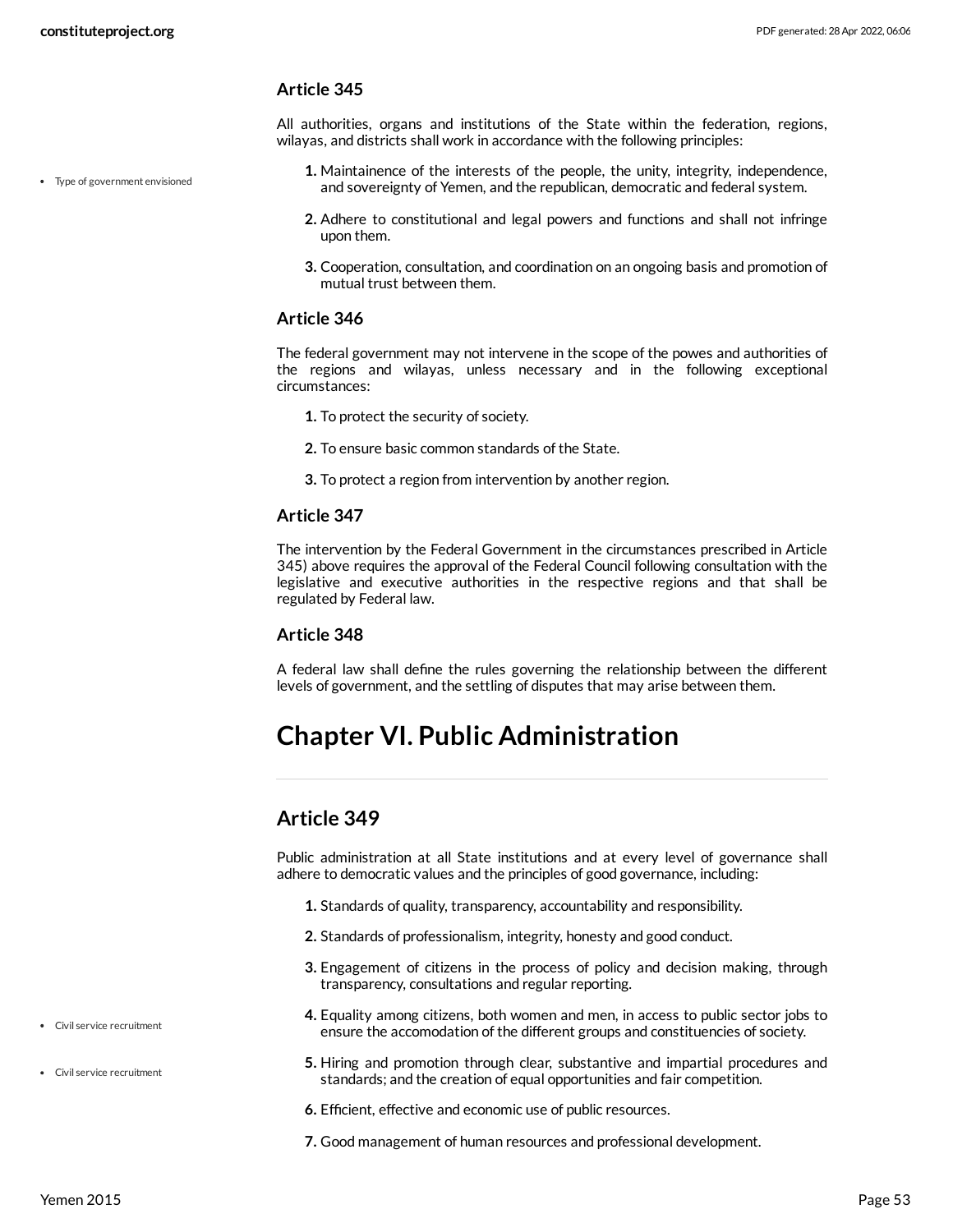- **8.** Provision of services to the citizens in an ongoing, effective, fast and equitable manner, which is responsive to their needs.
- **9.** No citizen shall be deprived of the right to assume a job in the public sector because of ideological, partisan, doctrinal or regional affiliation.

In order to promote the efficiency of public administration, commitment to the following principles shall be considered mandatory:

- **1.** Neutrality of public offices and the prohibition against using them for partisan and factional objectives or private purposes.
- **2.** The prohibition of double employment in public administration and office.
- **3.** All public institutions at all levels of Government shall be subject to controls, assessment and accountability.
- **4.** Adoption of a job description system for all public offices of the State and at all levels of governance.

Duty to obey the constitution

# <span id="page-53-0"></span>**Article 351**

A public employee shall adhere to the provisions of the Constitution and the laws in force and the implementation of all decisions and shall perform the work with integrity and protect public and private funds.

# **Article 352**

All public servants shall be subjected to the principles of good governnance and the granting of immunity from accountability in cases involving public funds shall be prohibited.

# **Article 353**

Senior office holders in the public administration shall present financial disclosures in accordance with the determination of the law.

# **Article 354**

The President of the Republic, the Vice President and holders of senior offices shall be prohibited from engaging in commercial or business activities or any other private profession. Each, either personally themselves or through intermediaries, shall be prohibited from buying or renting any State property, or from any public legal persons, or public or private enterprises, or sell, lease or barter to the State any of of their property. Any such acts shall be deemed null and void.

# **Chapter VII. Public Finance**

# **General principles**

# **Article 355**

The Public Finance of the state is based on the following principles:

**1.** The financial system works as one unit.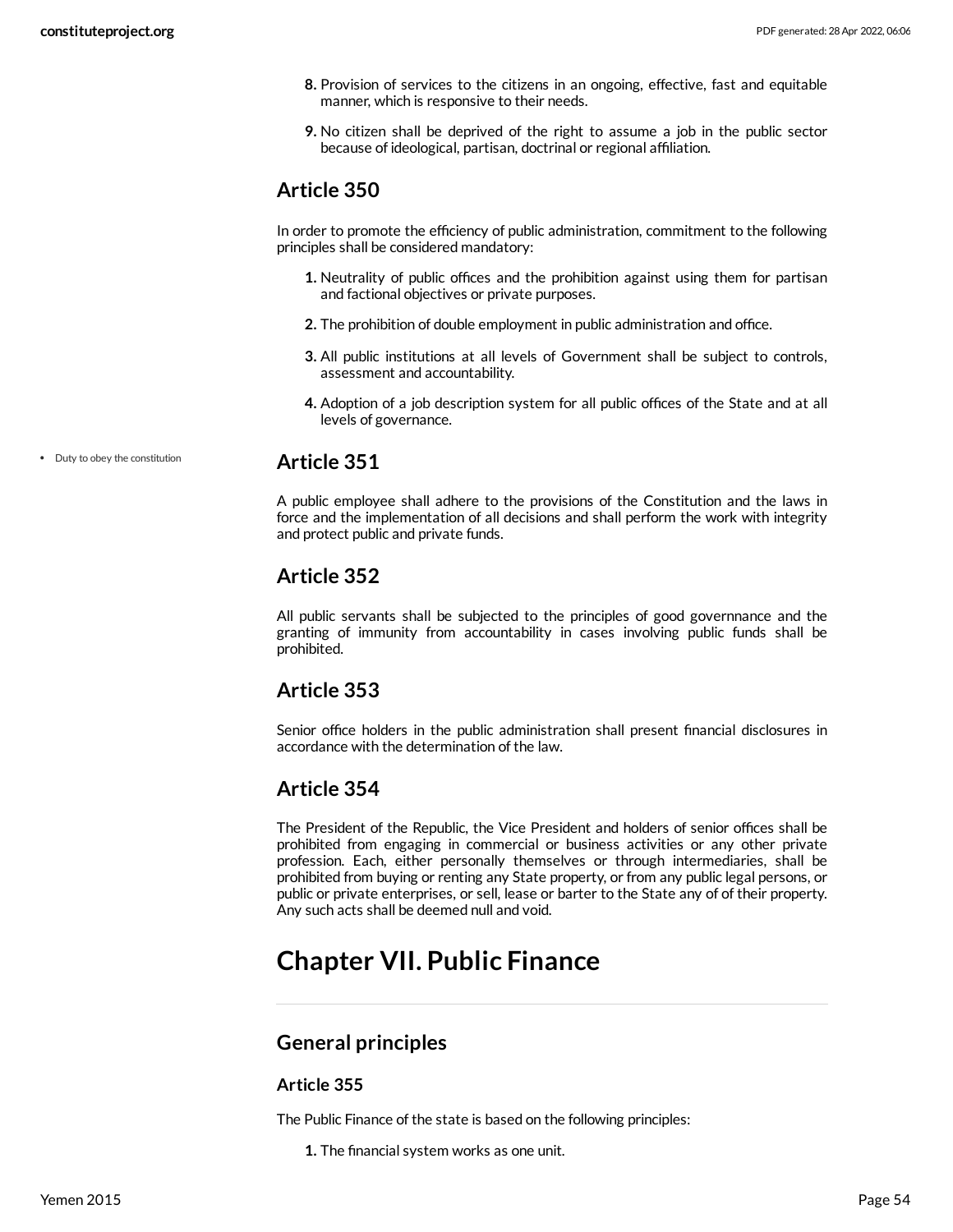- **2.** Transparency and accountability in public finance.
- **3.** Division of national revenues in a fair and equitable manner between the different levels of government.
- **4.** Preparation of government budgets in a manner that ensures fair and effective service delivery and increases the efficiency of the national economy.
- **5.** Rationale use of public resources to achieve sustainable development and preservation of the rights of future generations.
- **6.** Empowers the various levels of government to realize autonomy and equity in the collection, management and spending of their financial resources.
- **7.** Clear, public and regular financial reports to be made available to the general public.

# **The National Revenue Fund**

# **Article 356**

- **1.** A National Revenue Fund shall be established to which all national revenues are to be deposited; including:
	- **a.** Taxes, customs duties and fees imposed under a federal law.
	- **b.** Revenues from sale of oil and gas and other natural resources.
	- **c.** Proceeds of public federal properties or any other federal assets.
	- **d.** Fines, penalties and compensations generated by the federal government.
	- **e.** Transfers from federal public institutions and agencies.
	- **f.** Profits and dividends generated by federal State-owned enterprises or which the Federal Government is a shareholder.
	- **g.** Federal government loans.
	- **h.** Any other funds received by the federal government from any other source.
- **2.** Monies are withdrawn from the National Revenue Fund according to the Revenue Division Act.

# **National Revenue Division Act**

# <span id="page-54-0"></span>**Article 357**

- **1.** Under the Revenue Division Act, estimated annual national revenues shall be divided amongst the federal and regional governments, wiliyas, districts and the cities of Sana'a and Aden with due consideration to the following criteria:
	- **a.** Equitable and fair division of national revenues between the different levels of government.
	- **b.** The national interest.
	- **c.** Payment of national debt or any other national liabilities.
	- **d.** The responsibilities and needs of the federal and regional governments, wilayas, districts and the cities of Sana'a and Aden, which shall be determined based on objective criteria.
	- **e.** Financial capacity of the regional, wilaya and district governments.
	- **f.** Reducing economic disparities between and within each region, wilaya and districts with the aim of creating equal opportunities.
	- **g.** Responsibilities of producing regions, wilayas and districts to support economic development, particularly the responsibilities for the exploitation and extraction of natural resources.
	- **h.** Obligations of regions, wilayas and districts under federal laws.
	- **i.** Achieve stability and predictability with regard to allocation of revenue shares.
	- **j.** Flexibility to respond to humanitarian emergencies and other temporary needs.
	- **k.** Shares from the revenues of natural resources including oil and gas in accordance with the law.
- **2.** The Revenue Division Act shall include:

Subsidiary unit government Municipal government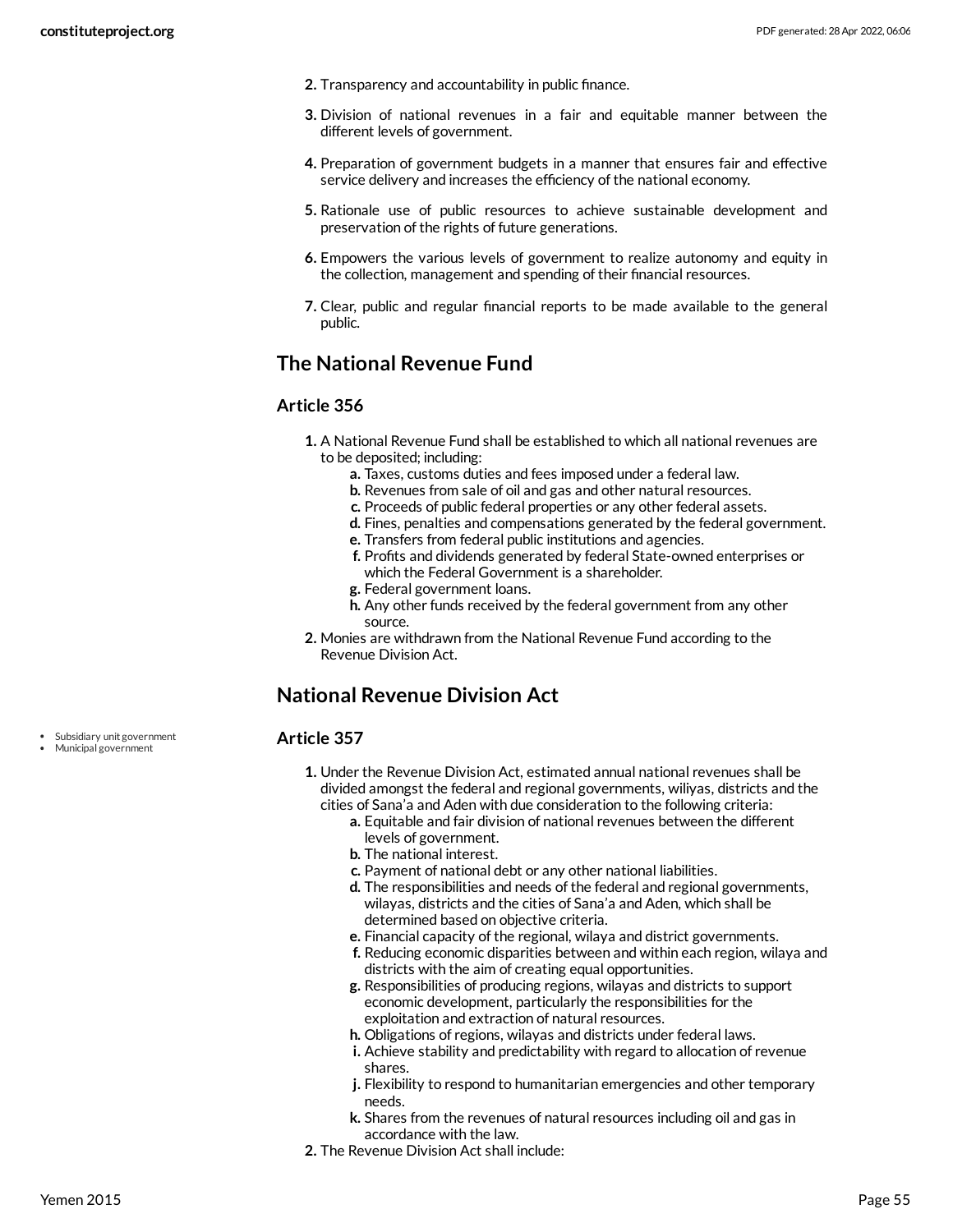- **2. a.** Determination of the equitable share of the Federal Government and governments of regions, wilayas, districts and the cities of Sana'a and Aden.
	- **b.** Determination of the equitable share of each region from share of the regions.
	- **c.** Determination of the equitable share of each wilaya from the share of the wilayas.
	- **d.** Determination of the equitable share of each district from the share of the districts.
	- **e.** Determination of the equitable share of the cities of Sana'a and Aden.
- **3.** The Revenue Division Act must include a payment schedule for transfers from the National Revenue Fund for the new fiscal year.
- **4.** Any surplus in the National Revenue Fund at the end of the fiscal year shall be carried forward to the next fiscal year.

# **The National Revenue Fund Board**

# **Article 358**

- **1.** The Board of the National Revenue Fund shall consist of:
	- **a.** The federal minister of finance, chairman of the board. **b.** Regional finance ministers.
	- **c.** One representative to be selected by the wilayas and districts within each region.
	- **d.** Finance officers in the cities of Sana'a and Aden.
- **2.** The National Revenue Fund Commissioner, a deputy or anyone invited by the Board shall attend meetings of the National Revenue Fund.

# **Functions of the National Revenue Fund Board**

# **Article 359**

The National Revenue Fund board shall have the following functions:

- **1.** Approval of the draft annual National Revenue Division Act and its explanatory note.
- **2.** Presentation of the draft Revenue Division Act, with all supporting documents, to the federal legislature no later than two months prior to the start of the fiscal year.
- **3.** Monitoring the National Revenue Fund status and its management and proposing measures to improve performance.
- **4.** Provide advice on financial matters which may impact the regions, wilayas, districts and the cities of Sana'a and Aden, upon the development of federal legislations, borrowing and raising of tax by any level of government.
- **5.** Any other functions provided by law.

# **National Revenue Fund Management**

# **Article 360**

The selection of the National Revenue Fund Commissioner shall be based on the mechanism and conditions required for selection of members of independent institutions and shall be appointed by the President of the Republic.

# **Article 361**

The Commissioner of the Fund shall assume the following functions:

**1.** Management of the Fund in a transparent and effective manner.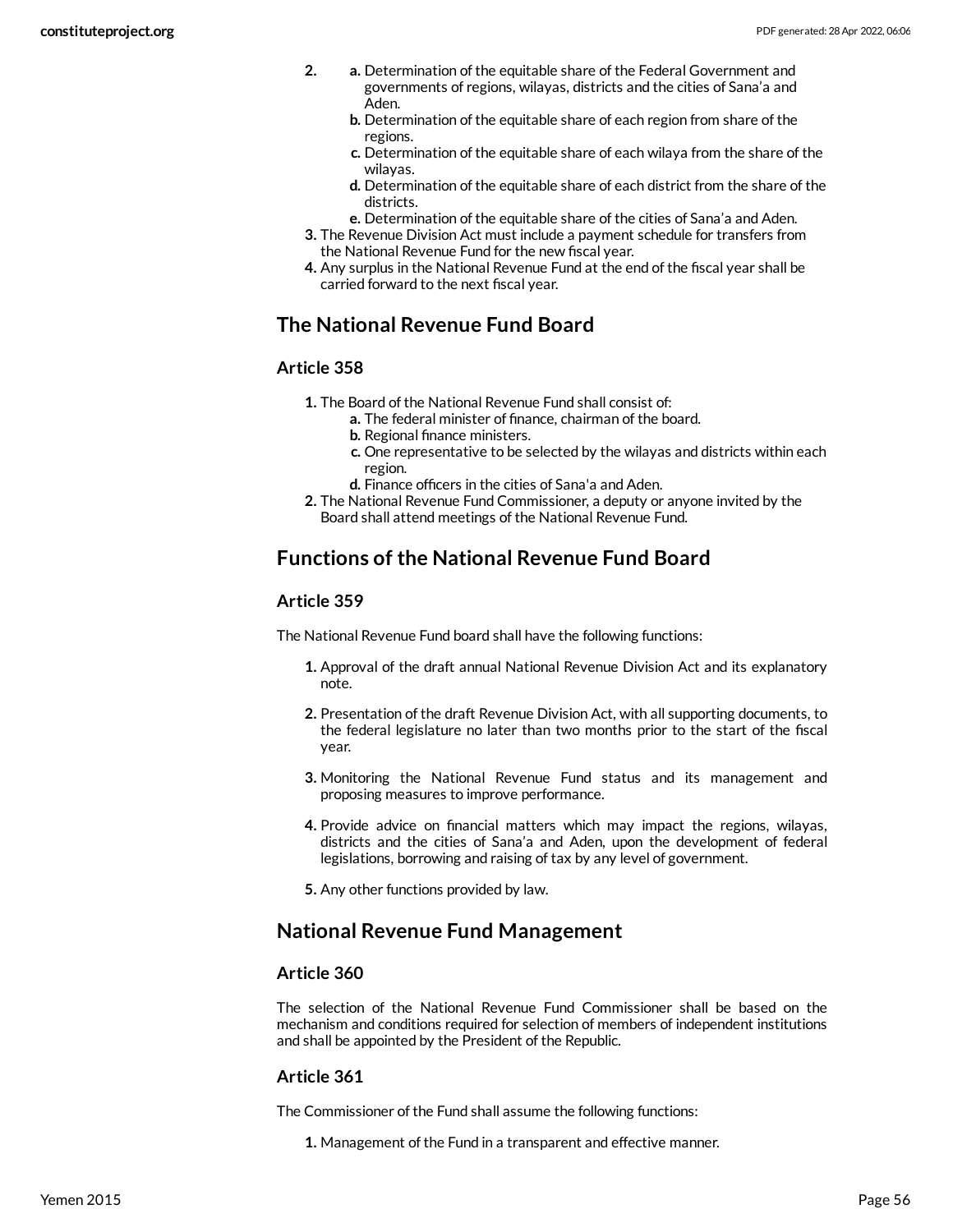- **2.** Preparation of the annual Revenue Division Act and presentation to the board five months before the start of each fiscal year accompanied by a report on the application of criteria set forth in Article 3) of this chapter in the draft law.
- **3.** Ensures the flow of all national revenues to the Fund in accordance with the Constitution and the Law.
- **4.** Ensures the soundness of all transfers from the National Revenue Fund in accordance with the Constitution or the Revenue Division Act.
- **5.** Presentation of a report on financial data and the management of the National Revenue Fund to the federal legislature within three months from the end of the fiscal year.

The Federal Legislative Authority shall adopt the Revenue Division Act before the start of the fiscal year. If this proves unattainable, the law of the preceding year shall continue to be in effect on conditions that every transfer on the schedule of payment shall be reduced by 5% and such transfers shall be considered as part of the transfers to be approved later in the Revenue Division Act.

# **Taxes and fees**

# **Article 363**

The State shall be committed to develop an equitable, fair and effective tax scheme, improve collection mechanisms of State revenues, combat fraudulent practices and practices resulting in the reduction of tax burden and tax evasion.

# **Article 364**

The following taxes and fees shall be raised under a federal law:

- **1.** Personal income tax.
- **2.** Corporate tax.
- **3.** Value Added Tax.
- **4.** Customs and export taxes.
- **5.** Capital gains tax.
- **6.** Taxes and fees relevant to the exploration and exploitation of oil, gas and minerals.
- **7.** Any other taxes and fees.

### **Article 365**

Each level of government may levy fees, fines and service charges within the spheres of their competence.

Subsidiary unit government

#### **Article 366**

- **1.** The following taxes and fees shall be levied under a regional law:
	- **a.** A flat rate sales tax.
	- **b.** Business startup fees.
	- **c.** Wages and salaries tax.
	- **d.** Excise tax to be collected at the point of production.
	- **e.** Drivers and vehicles licensing fees.
	- **f.** Taxes and fees for road use.
	- **g.** Tourism taxes and fees.
	- **h.** Environmental taxes and fees.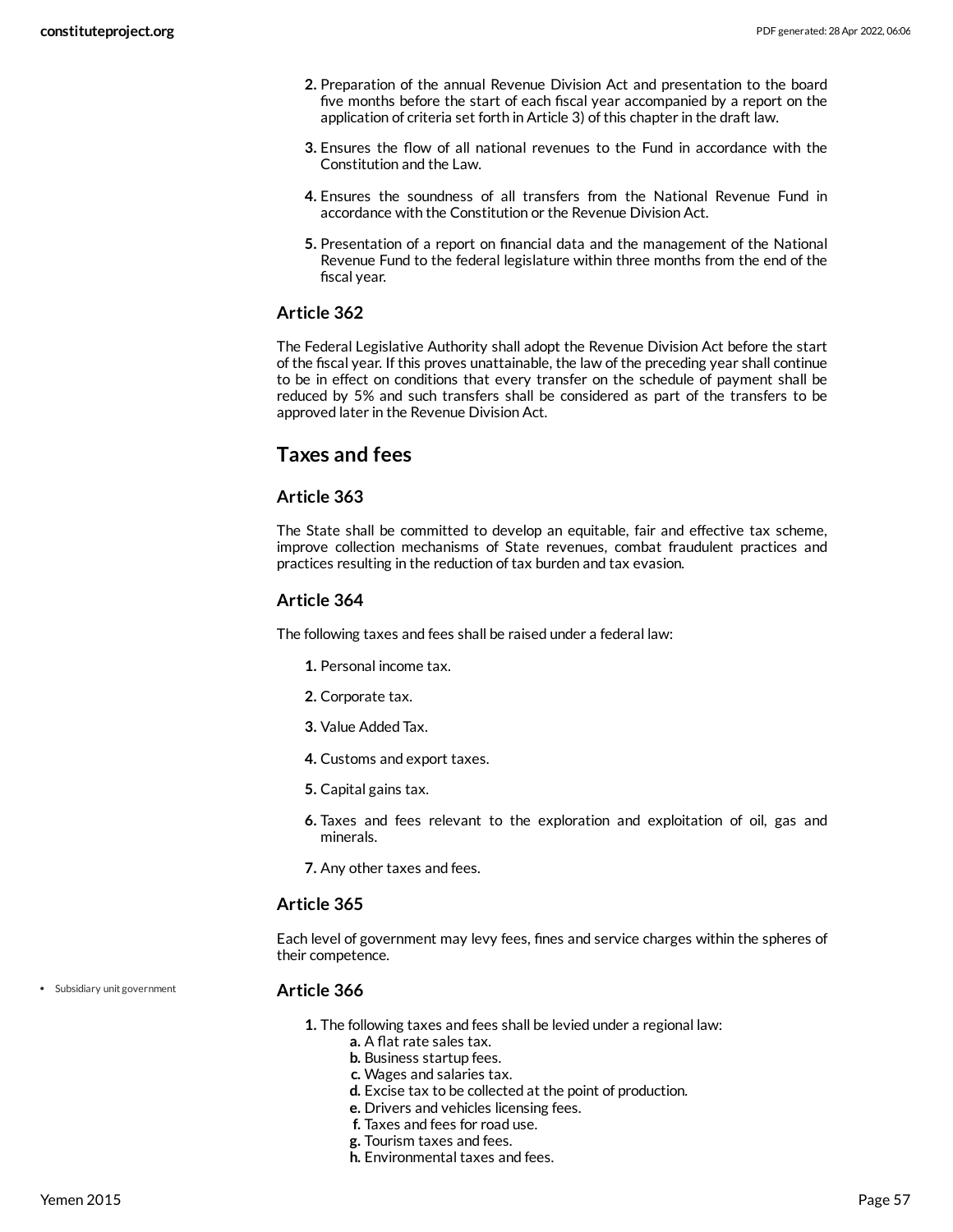- **1. i.** Other taxes and fees, except for taxes included in the preceding article.
- **2.** Flat rate additional taxes and surcharges may be imposed by a regional law
	- above the following taxes and fees raised under the federal law: **a.** Personal income tax.
		- **b.** Corporate tax.
		- **c.** Taxes on the exploration and exploitation of onshore oil, gas and minerals.
		- **d.** Any other tax or fees imposed under a federal law, except VAT, customs duties, taxes and fees on the exploration and exploitation of offshore oil, gas and minerals. The maximum limit of the additional taxes and surcharges shall be determined by a federal law.

Municipal government

### <span id="page-57-1"></span>**Article 367**

- **1.** A Wilaya's council may impose a real-estate tax or any other tax under a federal law.
- **2.** The Wilaya and district councils may raise fees under a law.

# **Additional Revenues**

### **Article 368**

- **1.** Additional revenues raised by regions and local governments may not be deducted from their shares of national revenue or from any allocations made from the federal revenue fund.
- **2.** The National Revenue Fund or the Federal Revenue Fund shall not be considered obligated to compensate regions, wilayas, districts and the cities of Sana'a and Aden if there is a decrease in the revenue that is collected.

• Finance bills

# <span id="page-57-0"></span>**Borrowing**

# **Article 369**

A federal law shall determine the conditions under which the federal government may conclude loans, guarantees thereof, and the required government procedures and guarantees.

# **Article 370**

A federal law shall determine the conditions under which the governments of regions, wilayas and the cities of Sana'a and Aden may borrow and the required government guarantees.

# **Article 371**

Loans may not be concluded unless approved by the House of Representatives and the Federal Council. Loans shall be issued under a law showing value of the loan, subsequent financial obligations and the purpose for concluding the loan agreement based on a detailed study, guarantees and repayment mechanisms.

# **Financial Management**

# **Article 372**

A federal law shall establish a federal revenue fund and treasury and funds and treasuries for the governments of regions, wilayas, districts and the cities of Sana'a and Aden to deposit each of their shares from national revenues and own revenues. The respective treasury shall undertake the management of its own revenue fund. The modality for composition and other functions of the treasury shall be defined by law. No withdrawals may be made from any revenue fund unless by a budget law enacted by the respective legislative authority.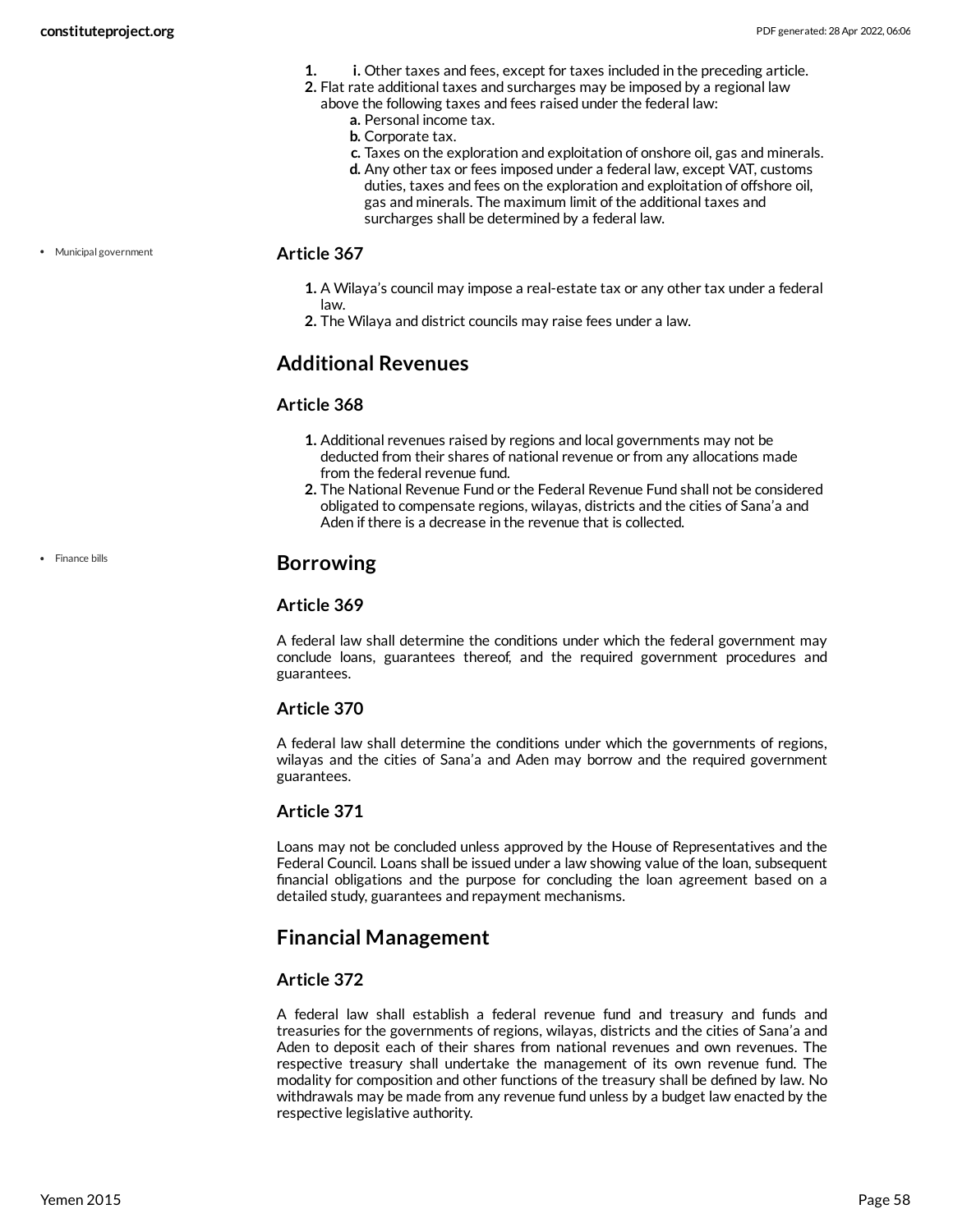A federal law shall stipulate national criteria and measures to ensure transparency, accountability, integrity and the effective management of public funds and resources by State institutions and agencies at all levels, and shall include:

- **1.** Accredited accounting practices.
- **2.** Standardized expenditure classification.
- **3.** Standardized financial reporting rules.
- **4.** Uniform standards and rules of financial management.

# **Government budgets**

### <span id="page-58-0"></span>**Article 374**

- **1.** Each level of government shall have an annual public budget approved by the competent legislative authority at each level.
- **2.** A federal law shall regulate the structure of the public budget and budget formulation deadlines at each level.
- **3.** The public budget shall include revenue estimates and detailed projected expenditures.
- **4.** No public money may be spent except within the approved budgets.

# **Procurements**

# **Article 375**

State institutions, at all levels, in concluding goods and services contracts and disposition of public funds, shall abide by a fair, equitable, transparent, competitive and cost-effective system to be regulated by law.

# **The Central Bank**

# <span id="page-58-1"></span>**Article 376**

The Central Bank is a national independent institution responsible for the development and implementation of the State's monetary, credit and banking policies and exercises oversight thereof with the aim of promoting balanced and sustainable economic growth. It shall endeavor to maintain cash and rate of exchange stability, oversees the banking sector, issuance of currency and possession and management of official foreign reserves. A federal law regulates other functions of the Bank and the composition of its board.

# **The National Revenue Authority**

# **Article 377**

A national organization shall be established to assume the power of collecting national revenue in the form of taxes and fees. A federal law shall regulate its competences, mechanism of work and management and composition to ensure equitable representation of regions.

# **Chapter VIII. Water, Environment and Natural Resources**

• Central bank

• Budget bills

• Protection of environment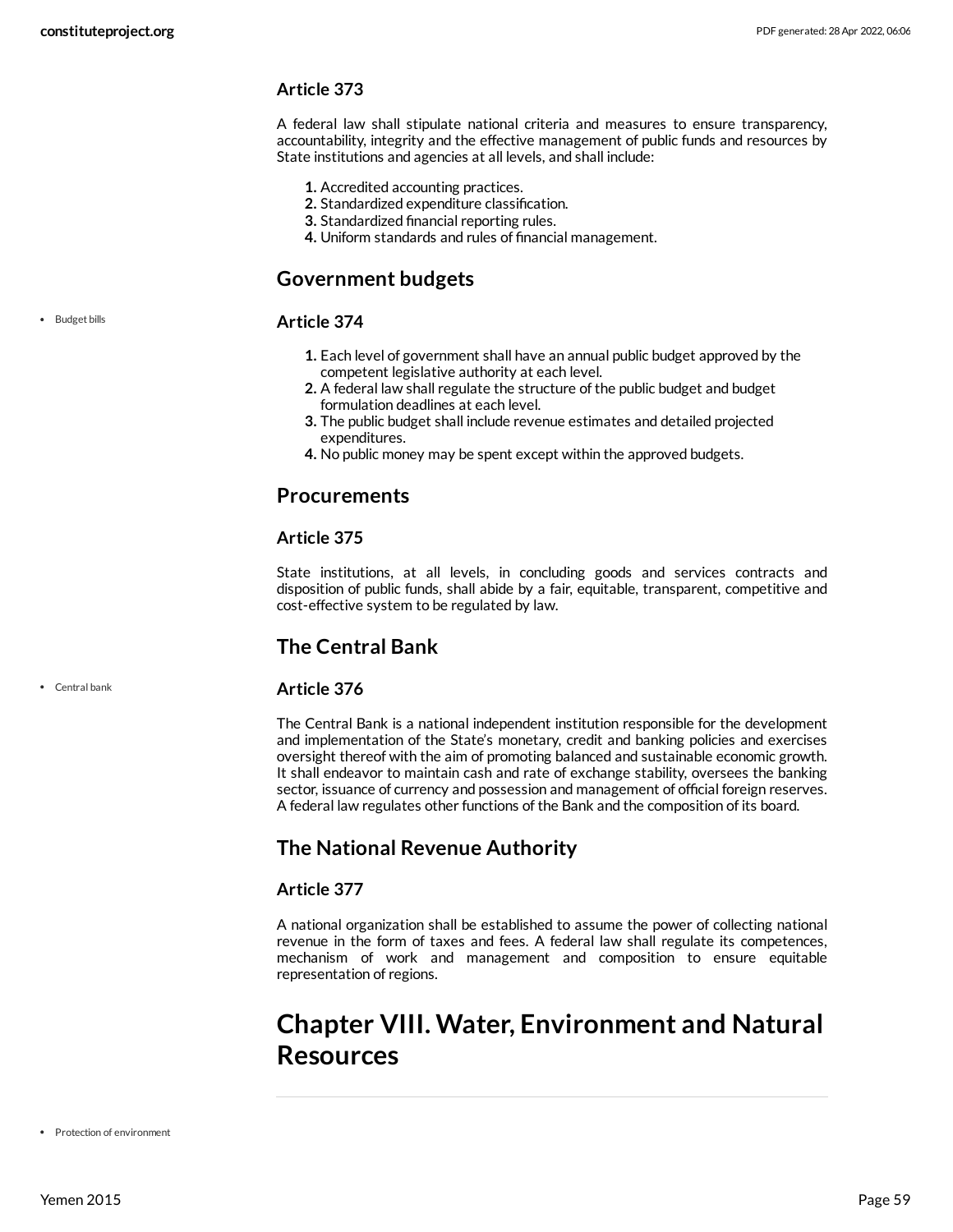Laws shall regulate the management, protection, exploitation and investment of natural resources in accordance with this Constitution. Due consideration should be made to transparency, competitiveness, environmental and water protection, consultations with the citizens and engaging them in environmental, economic and social impacts assessment concerning the exploitation and investment of natural resources.

# **Protection of Fish Populations**

Protection of environment

#### **Article 379**

The State shall protect the fish population and federal law shall regulate fishing activities, including:

- **1.** Formulation of a policy for marine resources and fish wealth, in a manner that ensures protection, prevention of overfishing and protection of traditional fishing rights.
- **2.** Setting standards and conditions for licensing of fishing.
- **3.** Provision of mechanisms and define responsibility and roles of each wilaya, region and the federal government concerning the organization of fishing.

### **Article 380**

The wilaya shall be responsible for the development and management of fish resources within the scope defined by law.

# **Water**

#### <span id="page-59-0"></span>**Article 381**

- Protection of environment
- Ownership of natural resources
- Protection of environment
- Protection of environment

### people's need for water of good quality and that is distributed equitably. Water resources may not be subjected to private ownership. **2.** A federal law shall establish an integrated system of water resource

**1.** Water resources are ultimately owned by the people of Yemen. The State shall be responsible for the preservation of water resources and shall secure the

- management, including the sustainability of water basins, surface water, catchments, water flows and protection thereof from pollution and transgressions. The law shall define the powers of the regions, wilayas, cities and districts in the area of water resources.
- **3.** The wilayas, cities and districts shall assume the responsibility of local water supply provision in accordance with federal law.
- **4.** Unlicensed drilling of deepwater wells is a crime punishable by law.

# **The Environment**

### **Article 382**

The State shall protect the environment and endeavors to safeguard its elements and components from pollution, degradation and the maintenance of the natural balance and biodiversity, including marine, coastal and islands environments.

# **Article 383**

Federal legislations for environmental protection shall include the following:

**1.** Natural reserves, rare species, wetlands and migratory birds to protect biodiversity.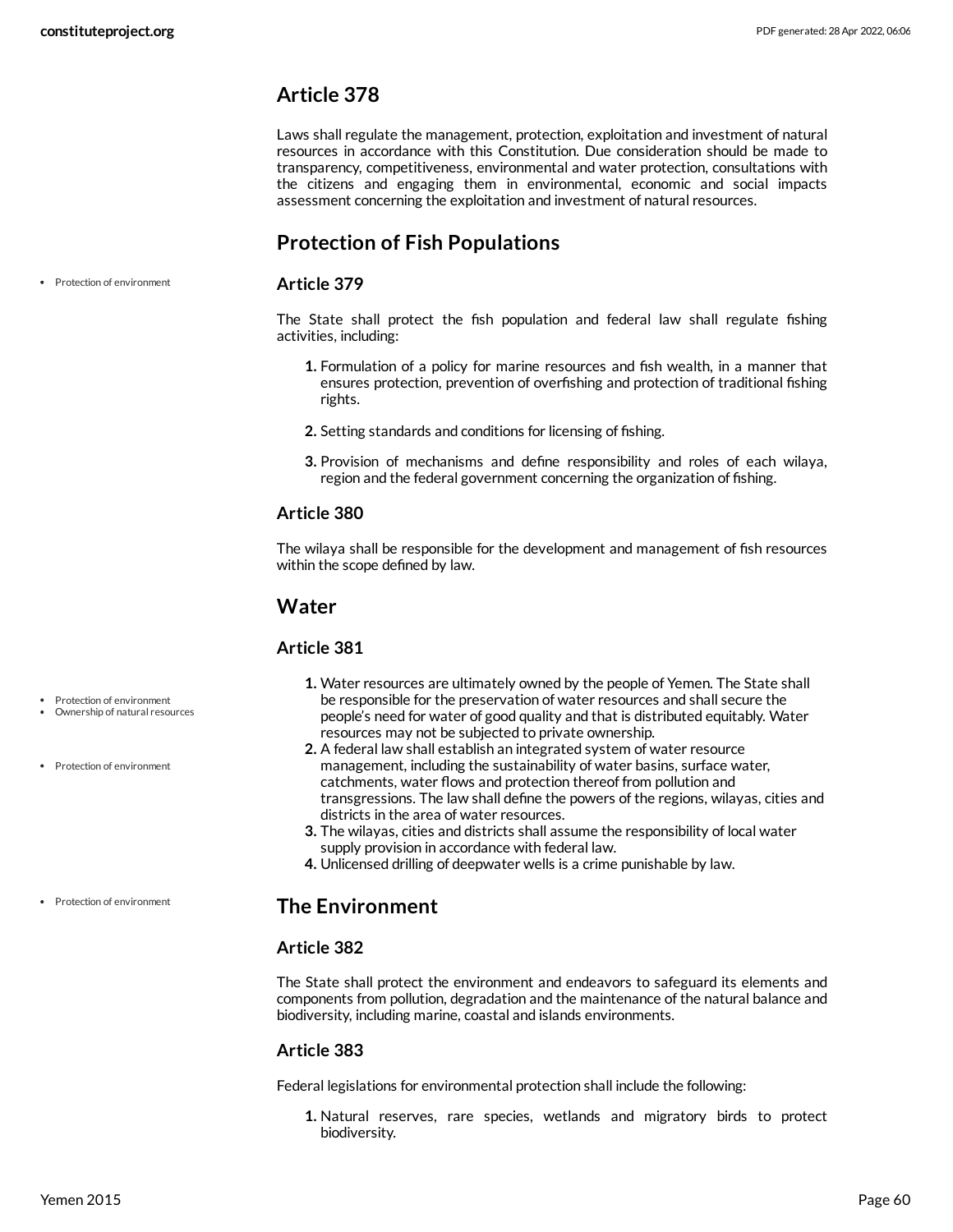- **2.** Protection of fresh waters, coastal waters and marine waters in Yemen, including coral reefs and the eco-systems in the islands, especially in the Socotra archipelago.
- **3.** Regulation of the import, transport, storage, use and disposal of radioactive and hazardous materials and any other substances harmful to the environment.
- **4.** Develop an environmental law for urban planning and construction in line with regional and international standards.

The entry or storage of toxic, nuclear and radioactive waste or storage thereof, temporarily or permanently, in the territories of the Republic is prohibited. A breach of this provision is a crime not subject to the statute of limitation.

Ownership of natural resources

#### <span id="page-60-0"></span>**Article 385**

It is prohibited to own or privatize coasts, beaches and natural reserves. The law shall regulate the exploitation and use thereof.

# **Article 386**

The law shall determine the body responsible for the protection of the environment in the Republic, its powers, modality of work and penalties for the harmful impacts on the environment. The law shall prescribe the responsibilities for environmental protections and the legislative and executive powers of the regions, wilayas, and districts with due consideration that the devolution of powers should be to the lowest possible level capable of effectively and efficiently managing these responsibilities.

# **Management of Natural Resources**

# **Article 387**

A federal law shall establish an independent national council for natural resources to be composed of representatives of the federal government, regions and wilayas, and shall have the following functions:

- **1.** Formulation of public policy in the field of investment and management of natural resources.
- **2.** Propose draft legislations and regulations on natural resource management, including oil, gas and minerals.
- **3.** Study the economic, social and environmental impact of exploitation of natural resources, particularly oil, gas and minerals, and presentation of proposals for dealing with the negative impacts.
- **4.** Enable the producing wilayas and regions to manage their natural resources efficiently.
- **5.** Presentation of periodic reports on its activities to the House of Representatives, the Federal Council and the councils in the regions and wilayas.

**6.** Any other functions prescribed by law.

### **Article 388**

The management, development and awarding of exploration and development contracts is the responsibility of the producing wilaya with the participation of the regional and Federal authorities. Oil, gas and mineral affairs, and the awarding of contracts for exploration and development, shall be managed by an independent national body, in which the federal government, regions and wilayas shall be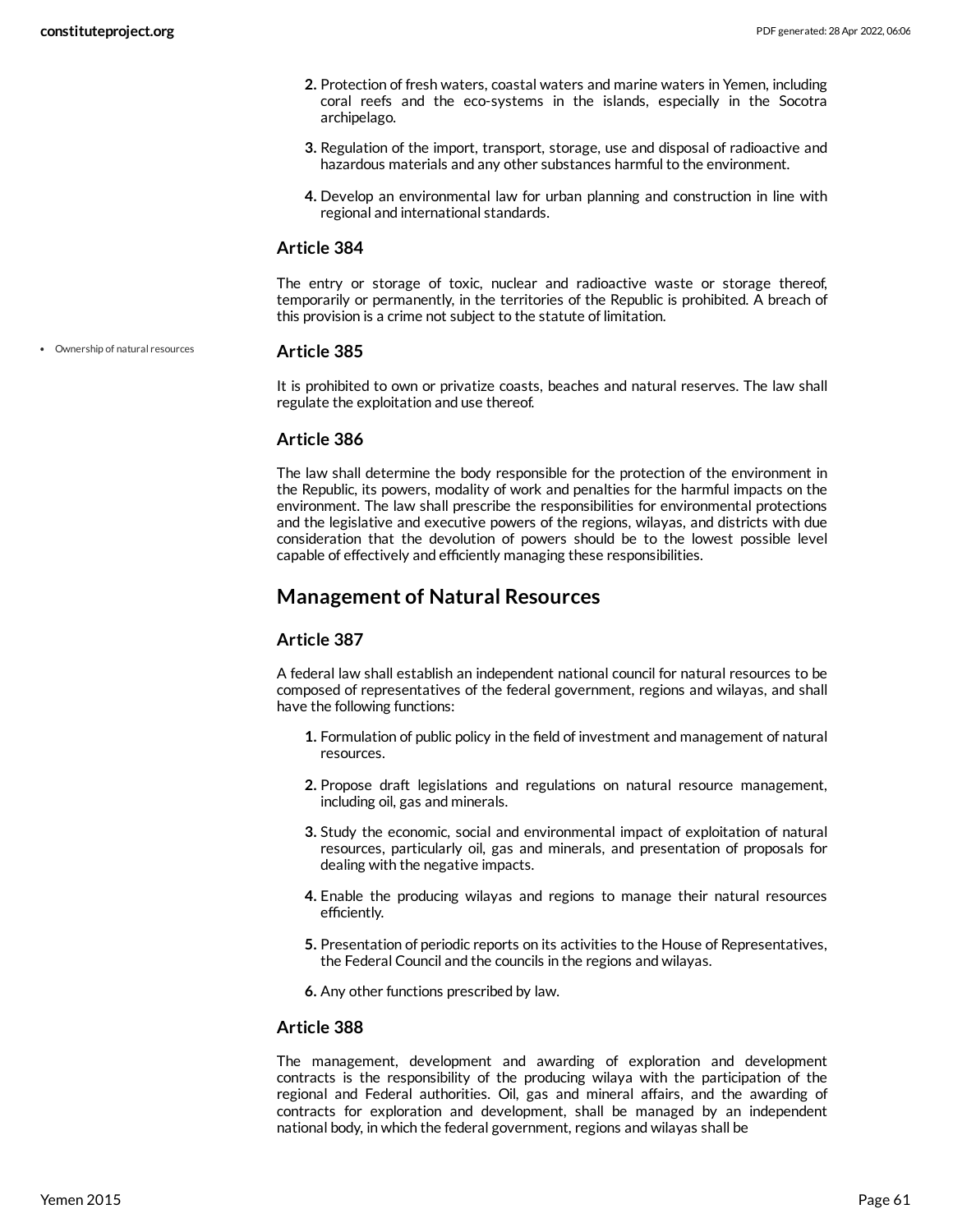represented. It shall have branches in the regions and wilayas as needed. The law shall define the responsibilities and the role of each respective government.

#### **Article 389**

The wilaya shall assume the responsibility for local service contracts for oil and gas in coordination with the region.

### **Article 390**

A federal law shall set out the criteria and a formula for revenue sharing and natural resources, including oil and gas, ensuring:

- **1.** Transparency and equitable distribution.
- **2.** Taking into account the needs of the producing wilayas and regions.
- **3.** Allocation of a share of the revenues to the Federal Government.

# **Chapter IX. General Provisions and Constitutional Amendments**

# **Section I. General Provisions**

### **Article 391**

The Federal Republic of Yemen consists of six regions, four in the North and two in the South, they are: Hadhramout region, Sheba region, Aden region, Aljanad region, Azal region and Tahamh region and as follows:

- **1.** Hadhramout region consists of the following wilayas: Al Mahrah, Hadhramout, Shabwah and Socotra.
- **2.** Sheba region consists of the following wilayas: Al Jawf, Ma'rib and Al Bayda'.
- **3.** Aden region consists of the following wilayas: Aden, Abyan, Lahaj and Al Dali.
- **4.** Aljanad region consists of the following wilayas: Taiz and Ibb.
- **5.** Azal region consists of the following wilayas: Sa'ada, Amran, Sana'a, and Dhamar.
- **6.** Tahamh region consists of the following wilayas: Al Hudaydah, Raymah, Al Mahwit and Hajjah.

### **Article 392**

Wherever there is a mention of the word "citizen", it shall refer to every citizen, male and female.

Constitutionality of legislation

### <span id="page-61-0"></span>**Article 393**

The Constitution is the supreme law of the State. It expresses the will of the people and shall be binding on all State agencies at the federal, regional, sub-regional and individual levels. It shall be superior to all laws, regulations and decisions. Any contradictions with the provisions of this Constitution shall be deemed absolutely null and void.

### **Article 394**

<span id="page-61-1"></span>The preamble of the Constitution shall be deemed an integral part thereof.

• National flag National anthem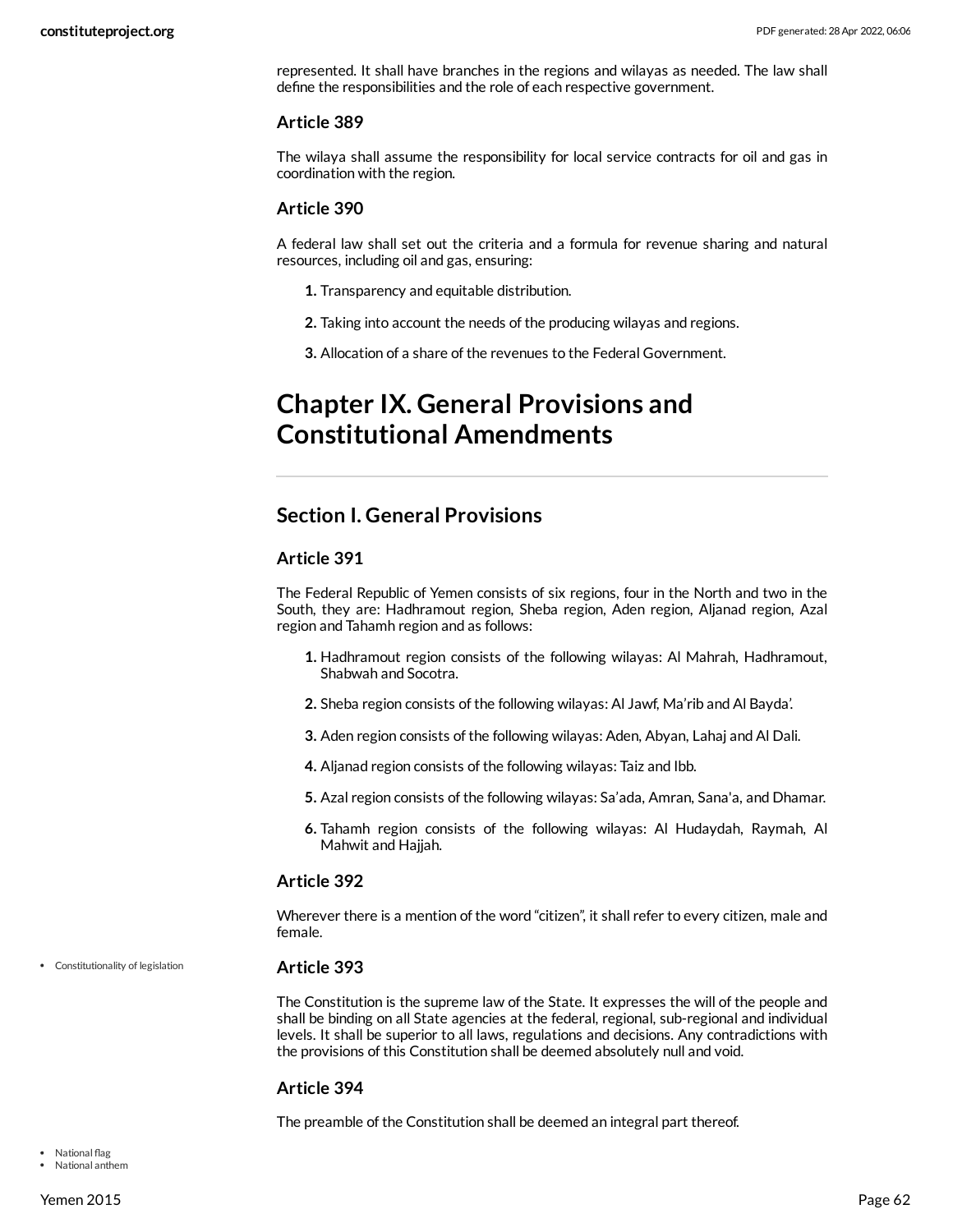The law shall define the flag, the emblem and the national anthem of the State.

### **Article 396**

The law shall establish the medals, decorations and insignia of the State.

### **Article 397**

Laws shall be issued on behalf of the people and shall be published in the Official Gazette.

### <span id="page-62-1"></span>**Article 398**

The text of the Constitutional Oath shall be the following: "I swear by the Almighty God that I will adhere to the Book of Allah and the Sunnah (tradition) of His Messenger and that I would sincerely maintain the Federation and the Republican regime, adhere to the Constitution and the law, protect the interests of the people and their rights and freedoms, and maintain the unity of the homeland, independence and territorial integrity thereof".

### **Article 399**

The law shall determine the salaries of the President of the Republic, the Vice President, the ministers and their deputies. They shall not have any other salary or bonus, and while in office, may not practice any professional vocation or commercial activity either individually or through intermediaries.

### **Article 400**

The President of the Republic, the Vice President, ministers, their deputies, governors of the regions, the walis of the wilayas, members of the House of Representatives, the Federal Council, the regional houses of representatives and any other public employee prescribed by law, during their tenure, may not buy, sell, lease, rent, use or barter anything from the State or from juristic persons or the public sector. They may not conclude any supply contracts or commitment, or other contractual obligation in person or through intermediaries. Any such transactions shall be deemed null and void.

### **Article 401**

<span id="page-62-0"></span>The following office holders shall present financial disclosures upon appointment, at the end of each year in office and at the end of service: The President of the Republic, the Vice President, members of the legislative authority at the federal level and in the regions, governors of the regions, the walis of the wilayas, ministers, members of the judicial authority, members of independent institutions and other civilian and military employees as may be determined by law.

### **Article 402**

Gifts received by the President of the Republic, the Vice President, ministers, governors of the regions, members of the legislative authority, senior public offices in the State, both civilian and military for their offices shall revert to the State and the law shall organize that process.

### **Article 403**

The preamble of the Constitution and provisions complement each other with each has the same legal authority.The day for which the Constitution takes effect shall become a national holiday.

• Protection from ex post facto laws

Earnings disclosure requirement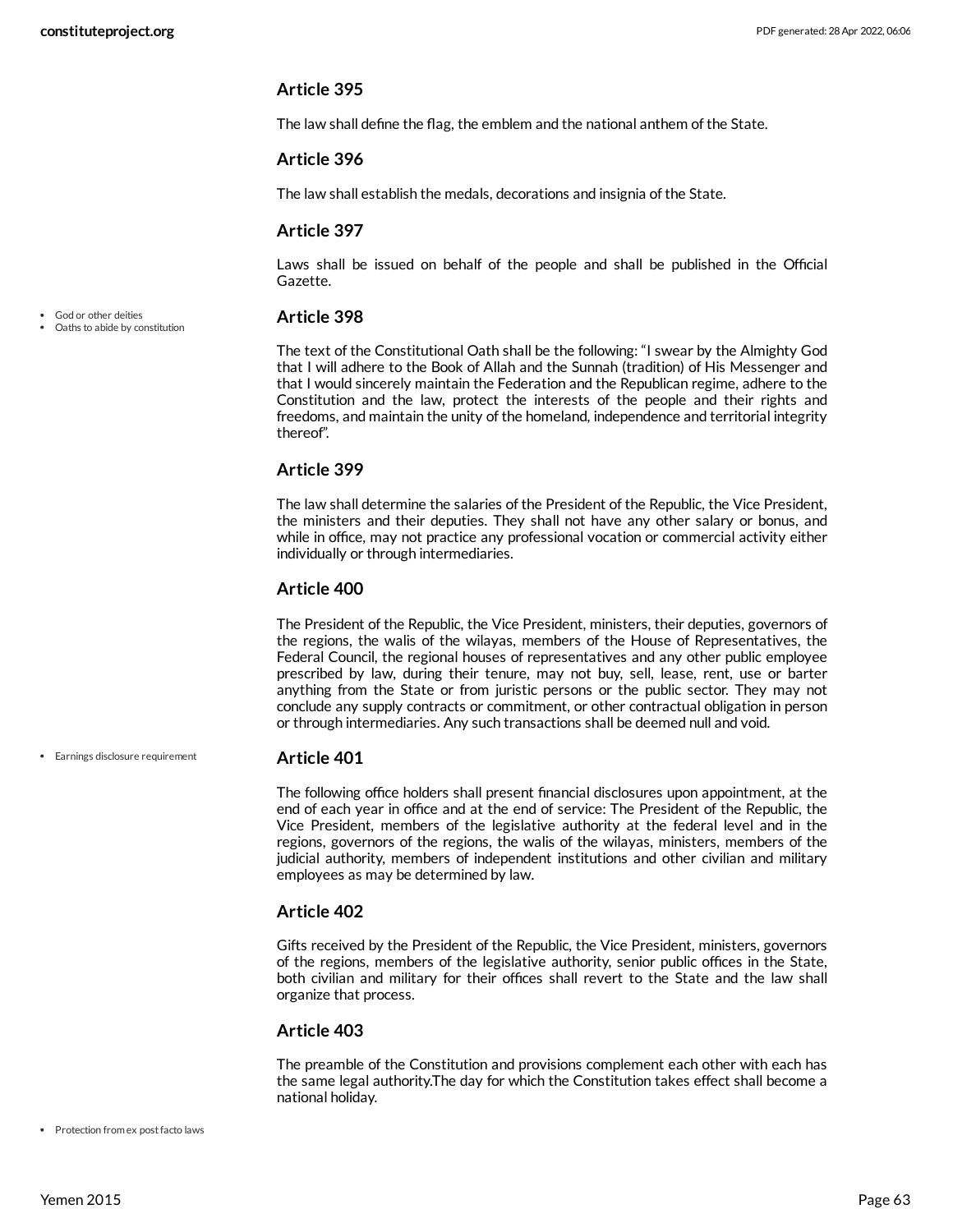Referenda

# **Article 404**

Provisions of the law may only be deemed valid from the date of entry into force. It shall not have any retroactive effects prior to that. However, in matters relevant to taxation and penalties, it can be stated otherwise with approval of two third of the members in the council.

### **Article 405**

The Constitution shall be considered effective on the date of declaration of approval by a majority of valid votes of voters casting their votes in a public referendum.

### **Article 406**

The 1991 constitution of the Republic of Yemen and amendments thereof shall be repealed on the date this Constitution becomes effective.

Constitution amendment procedure

# <span id="page-63-0"></span>**Section II. Constitutional Amendments Provisions**

### **Article 408**

- **1.** The President of the Republic or a third of members of the House of Representatives or a third of members of the Federal Council may request the amendment of one or more provision of the Constitution. The article or articles to be amended and the reason for such amendments must be stated in the request.
- **2.** The request shall be presented to the two houses for deciding, in principle, whether to proceed with the proposed amendement or not. The request shall be deemed accepted by a majority of members in each of the two houses.
- **3.** If the request is rejected by any of the two houses or both, the request may not be presented again before the elapse of one year from the date of rejection.

#### **Article 409**

If the request is approved, it shall be circulated to the public and shall be discussed in the House of Representatives after sixty days from the date of approval.

#### **Article 410**

If the proposed amendments are adopted by a majority of two thirds in the House of Representative; it shall be referred to the Federal Council to be adopted by a two-third majority.

### **Article 411**

If the proposed amendments failed to receive the required majority for adoption, another vote shall be taken after ten days has passed. If the proposed amendments again do not receive the required majority, the proposed amendments shall be considered rejected and may not be presented again until one year has passed from the date of rejection.

### **Article 412**

If the Federal Council approves the proposed amendments and introduced new alterations to the proposal, it shall be returned to the House of Representatives for adoption by a majority of two third. If the House of Representatives rejects the alterations, the proposed amendments may not be presented before the elapse of one year from the day of rejection.

#### **Article 413**

Amendments adopted by the two houses to the following provisions and chapters ( …) shall not enter into force unless approved by a majority of valid votes in a public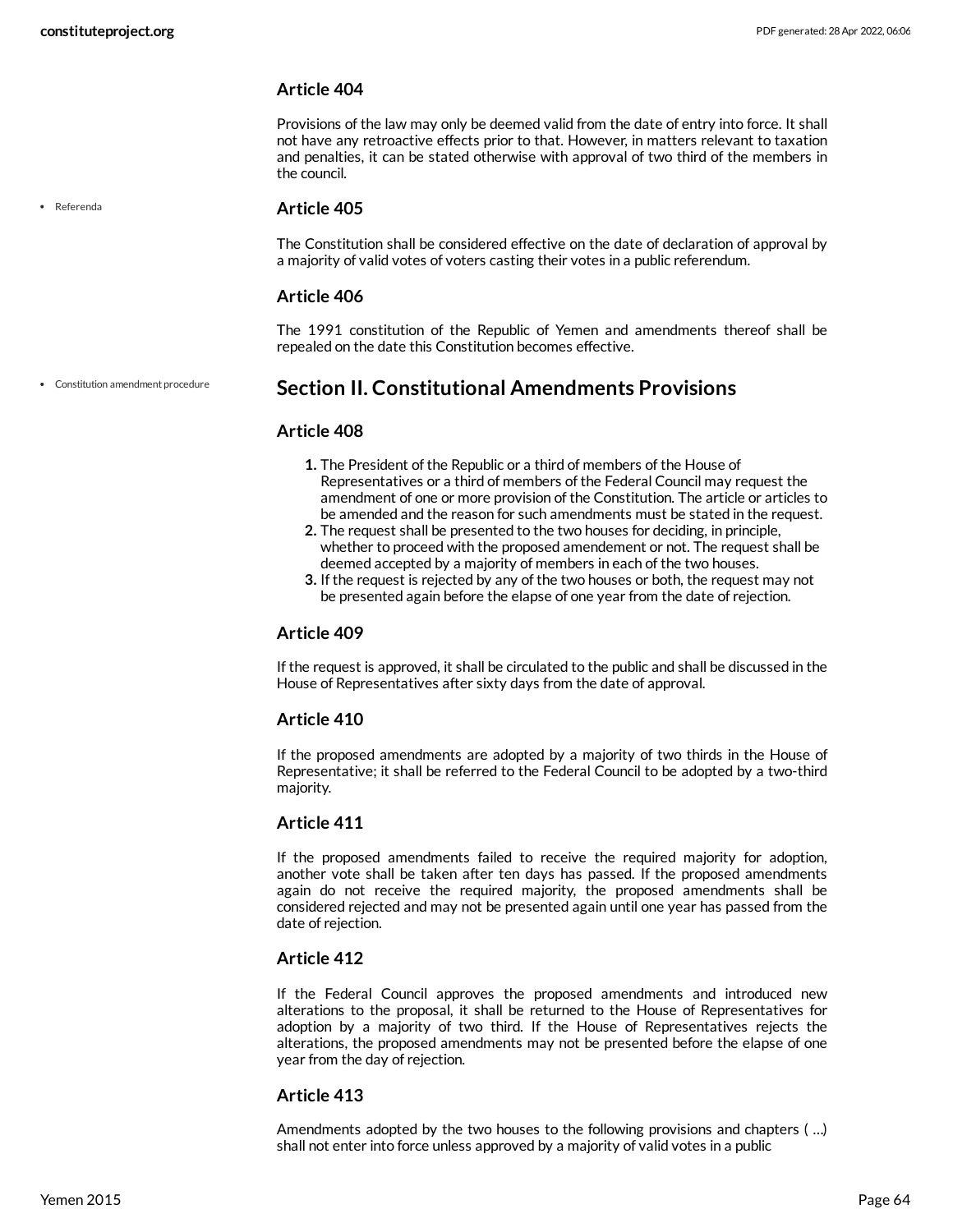referendum.

### **Article 414**

No amendment may be made to the Constitution during a state of emergency or war.

Transitional provisions

# **Chapter X. Transitional Provisions**

# **Arrangements of Powers**

### **Article 415**

The President of the Republic shall continue exercising his functions and powers until the President-elect swears the constitutional oath in accordance with the provisions of this constitution.

### **Article 416**

All State institutions and executive bodies shall continue to exercise their functions and competences in accordance with the provisions of the laws in force until a review thereof in accordance with the provisions of the Constitution.

# **Article 417**

Existing laws in force shall continue to exist and shall not be annulled or amended, except in accordance with procedures set forth in this Constitution, unless explicitly conflicting with the provisions of this Constitution.

### **Article 418**

The presidential system of governance may be reviewed after two legislative cycles in accordance with the amending procedures prescribed in this Constitution.

# **Judiciary**

# **Article 419**

All judicial authority entities, existing prior to the entry into force of this Constitution, shall exercise their functions and powers in accordance with the laws in force until organized in accordance with the provisions of this Constitution.

# **Legal Arrangements**

### **Article 420**

Following the entry into force of the Constitution, the following laws shall be enacted:

- Elections law.
- Regions Law.
- Judicial Authority Law.
- Constitutional Court Law.
- Transitional Justice Law.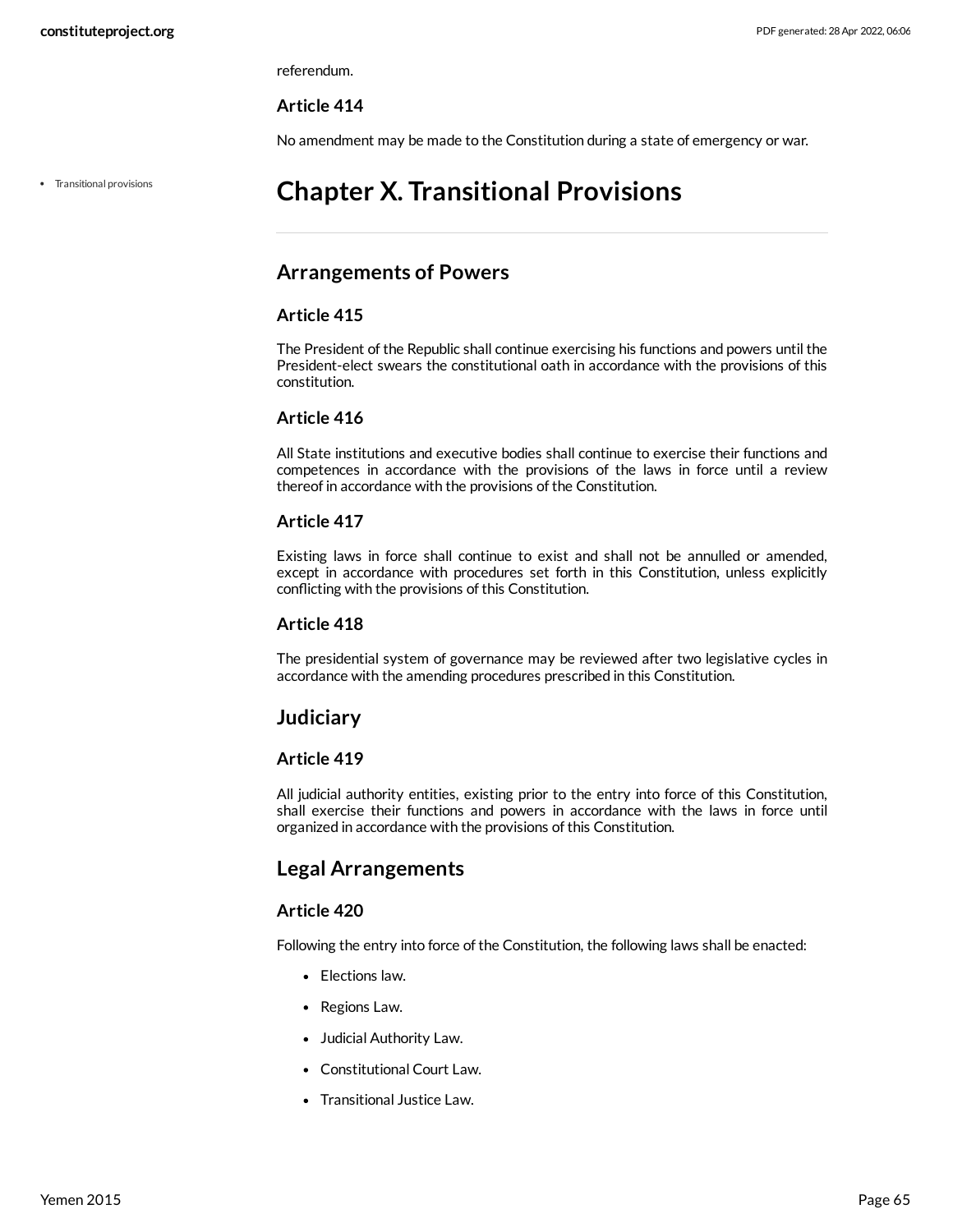# **Sequencing of elections**

# **Article 421**

Elections for the federal House of Representatives, the Federal Council and the Houses of Representatives of the regions shall be held at the same time within a period of no more than one year from the entry into force of the Constitution. Preparation for the presidential and local elections shall be undertaken within six months from the date of announcement of the election results.

# **Article 422**

The elections law shall provide for measures leading to representation of women and youth in the legislative authority in accordance with the provisions of this constitution.

### **Article 423**

The region's House of Representatives shall elect the governor of the region by a majority of two thirds of its members in the first electoral cycle. The Constitution of the region shall determine the permanent mechanism for the election of the governor.

First chamber representation quotas Second chamber representation quotas

Subsidiary unit government

### <span id="page-65-0"></span>**Article 424**

The representation of the South (regions of Aden and Hadhramout) in the first electoral cycle shall be 50% in the federal legislative authority and all leadership structures in the legislative, judiciary and executive bodies including the army and security.

# **Article 425**

During the first electoral cycle, inequality in the civil service and armed and security forces at the federal level shall be addressed through laws and institutions to ensure the elimination of discrimination and the realization of equal opportunities for all Yemenis. For addressing the disparities in representation in employment, southerners (the two regions of Aden and Hadhramout) shall have priority in hiring for vacant jobs, qualifying and training in the civil service and the armed forces and security. Appointments shall respect the requirements of the civil service relevant to skills and qualifications. No employee shall be dismissed arbitrarily.

# **The First Composition of the Constitutional Court**

# **Article 426**

As an exception from the provisions of article 329, the President of the Republic, within a period not exceeding sixty days from the date of entry into force of the Constitution, shall issue a decree to establish the Constitutional Court in accordance with the criteria and terms mentioned in the same article of this Constitution.

# **Article 427**

Mid-term renewal of membership shall take place in the first composition of the Constitutional Court after the elapse of five years in accordance with the provisions of the this Constitution.

# **The Body Monitoring the Implementation of the Constitution**

# **Article 428**

**1.** An independent national body to monitor the implementation of the Constitution shall be formed composed of no more than twenty members, within a period not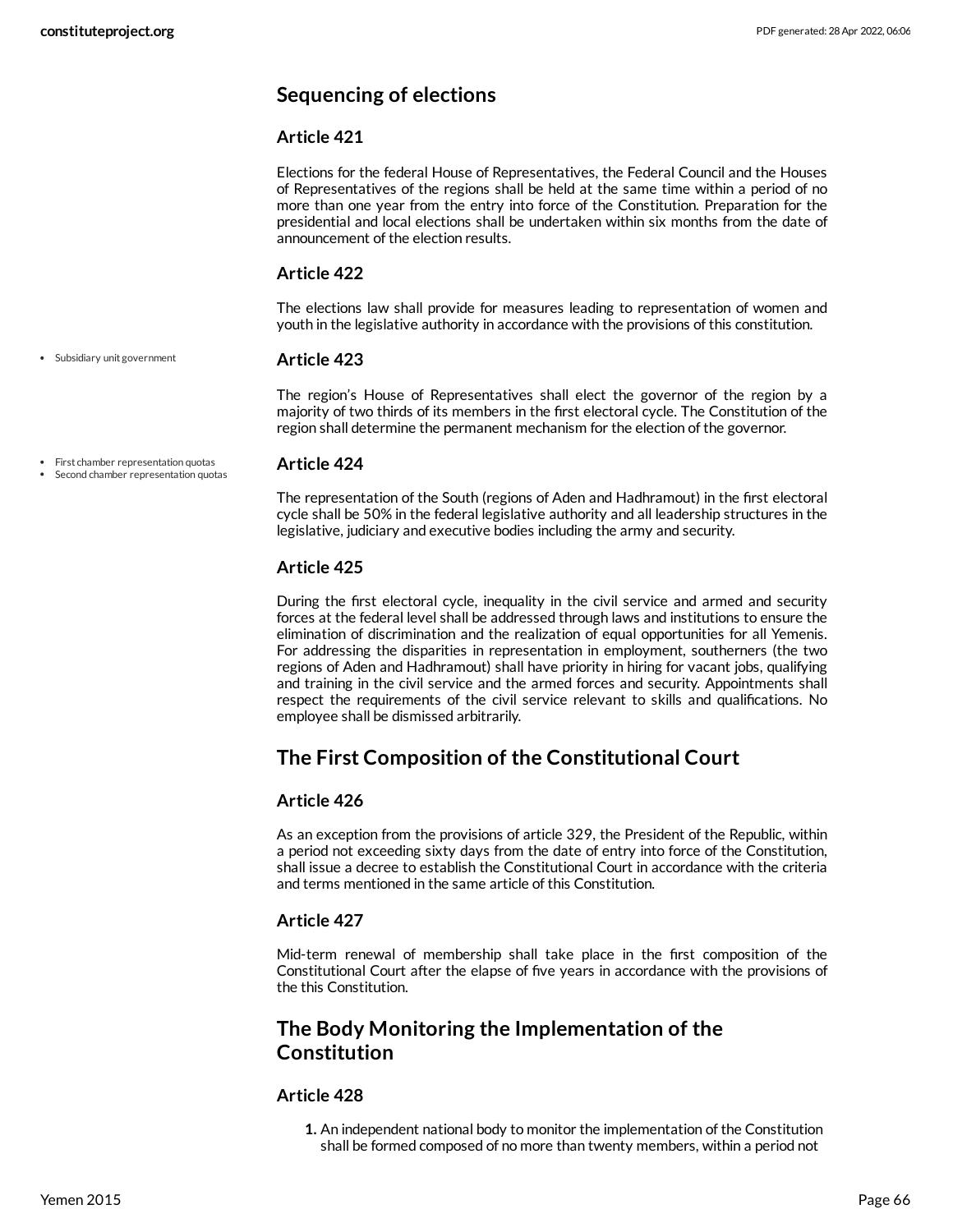- **1.** exceeding thirty days from the date of entry into force of the Constitution, by a decree issued by the President of the Republic for the period of the first electoral cycle. The term of the body may be renewed for another cycle by approval of the Federal Council.
- **2.** The body shall assume the following powers:
	- **a.** Sets a timetable for the implementation of arrangements relevant to the building of the federal State.
	- **b.** Propose programs for capacity building of public administration at various levels of governance and monitoring thereof.
	- **c.** Monitors the implementation of the outcomes of the National Dialogue pursuant to timetables in its action plan, including the issue of the rights of South Yemen.
	- **d.** Provides recommendations to the relevant authorities as needed.
	- **e.** Publication of reports for the public on progress made in the implementation at least once every six months.
	- **f.** Exercises any other tasks as stipulated in the decree of its establishment.

The National Revenue Fund shall be established within six months from the election date for the federal and regional legislative authority.

### **Article 430**

The Ministry of Finance shall exercise the functions of the National Revenue Fund until such time the Fund is established in accordance with the provisions of the Constitution. The Ministry of Finance shall divide the shares of all regions, wilayas, districts and the cities of Sana'a and Aden as stipulated in the principles set forth in Article ).

# **Article 431**

Anyone who upholds legal barriers that preclude him or her from being held accountable or prosecuted by the judiciary may not run for the office of the president or for the legislative authority or to assume any executive or judicial office at any level of government.

- Truth and reconciliation commission
- Reference to country's history

# **Establishment of the Transitional Justice and National Reconciliation Commission**

### **Article 432**

<span id="page-66-0"></span>The State, in accordance with a national policy, shall be committed to take measures ensuring the realization of transitional justice and national reconciliation that guarantees:

- **1.** The revelation of the truth about human rights violations in the past.
- **2.** To prevent impunity from accountability for violations and the introduction of accountability mechanisms of individuals and institutions responsible for the violations.
- **3.** Recognition of the victims, reparation and equitable compensation for the victims.
- **4.** The reforms of institutions which committed violations.
- **5.** That such violations will not be repeated.

### **Article 433**

A transitional justice and national reconciliation law thats meets international standards shall be enacted within a period of no more than three months from the date of entry into force of this Constitution.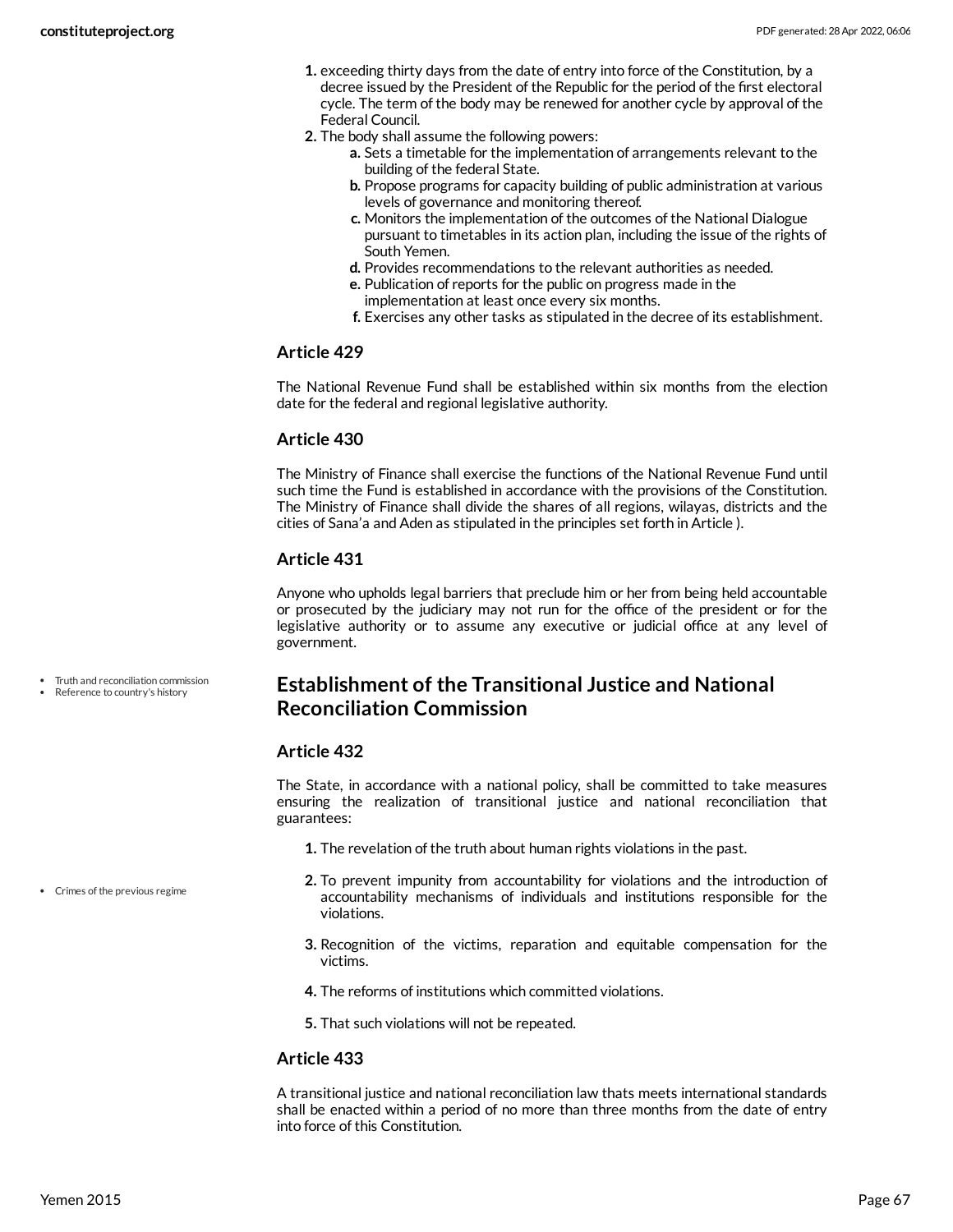A "Transitional Justice Commission" shall be established pursuant to the "Transitional Justice and National Reconciliation Act". The law shall provide for its competences, mechanisms of work and conditions for qualifications of its members to ensure impartiality, independence and competence.

#### **Article 435**

The State shall be committed to complete the treatment of those wounded in the popular peaceful youth revolution and the peaceful Southern movement and shall care for their families and the families of martyrs and shall eternalize this in the national memory.

### **Article 436**

An independent national body shall be established to recover lost assets, whereby the establishment law shall regulate relevant provisions to the body.

### **Article 437**

All State institutions, organs, authorities and public administration shall adhere to the application of provisions of good governance and the foundations and principles of public management and shall furnish financial disclosures immediately upon the entry of this Constitution into force.

#### Reference to country's history

# **Compensation Fund (Reparations)**

### **Article 438**

A compensation fund shall be established by law and shall be subject to the supervision of the Justice and National Reconciliation Commission.

### **Article 439**

The State shall be committed to recover all public funds and looted public and private land, including those which were disposed of through abuse of power. Owners of private properties shall be compensated for the period they were deprived of the use of their property. Addressing the impacts of the nationalization law shall be completed equitably.

### **Article 440**

The State shall be committed to vacate military camps and weapons depots located in cities and urban areas.

### **Article 441**

The State shall endeavor to disarm armed groups and militias in accordance with a specific timetable.

### **Article 442**

The State shall review all offshore and coastal investment agreements, which have harmed the environment and violated the right of people to live in a healthy and sound environment.

# **Establishment of Funds**

• Reference to country's history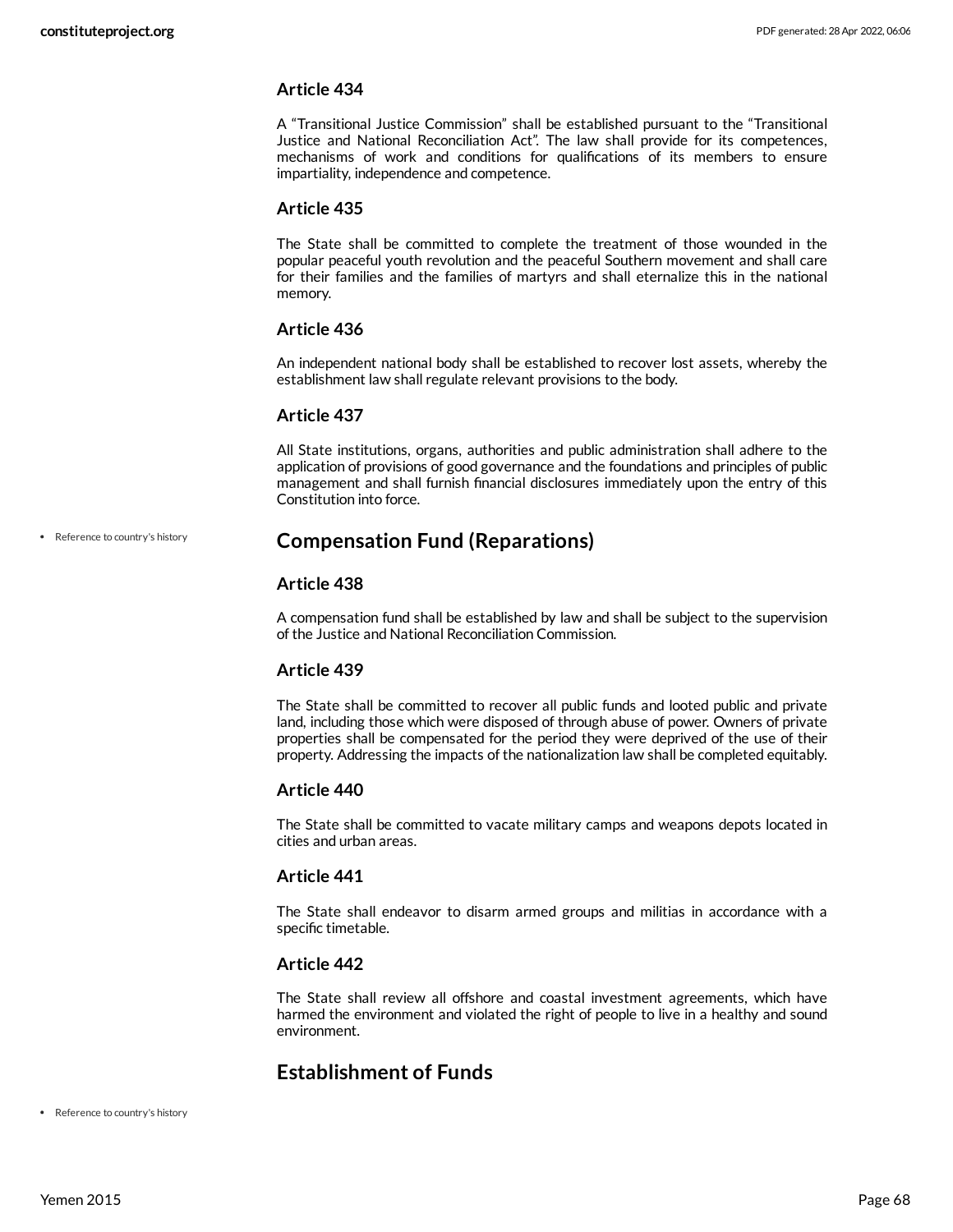A fund for the reconstruction of the South shall be established under a law that shall regulate management thereof and defines its functions according to a timetable for the implementation to start in accordance with a specific time schedule.

### **Article 444**

The Sa'ada reconstruction fund shall endeavor to compensate affected people, according to a specific timetable for the implementation to start within a year from the date the Constitution enters into force.

### **Article 445**

The State shall be committed to address the effects of all wars in Sa'ada and in all areas and shall take necessary measures to realize that in all spheres, particularly in respect for employment rights, students, farmers and the displaced.

### **Article 446**

<span id="page-68-0"></span>The State shall be committed to complete the implementation of the twenty points and the eleven points according to a specific timetable.

God or other deities With the Grace of Allah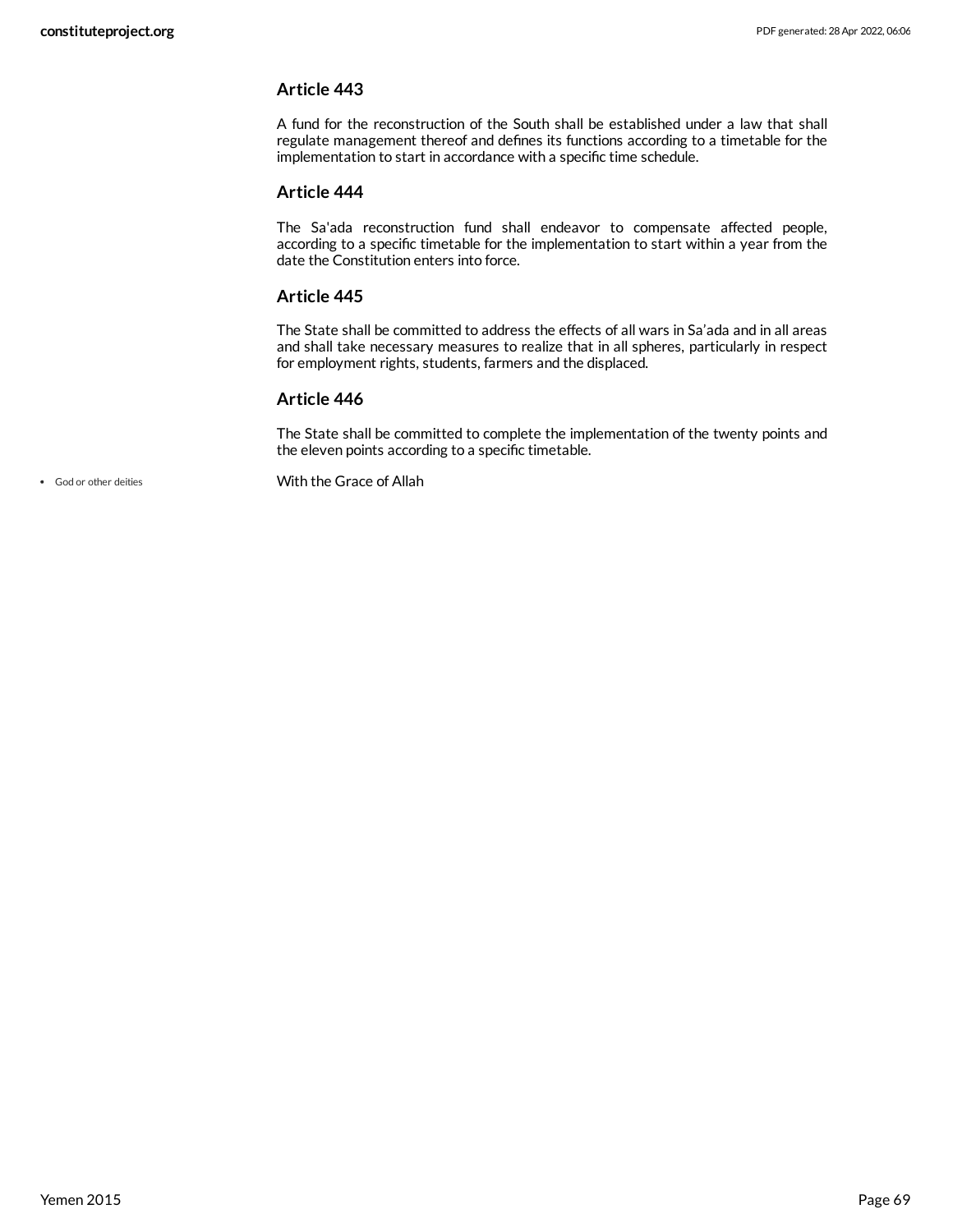# **Topic index**

# A

| B |  |
|---|--|
|   |  |
| C |  |
|   |  |
|   |  |
|   |  |
|   |  |
|   |  |
|   |  |
|   |  |
|   |  |
|   |  |
|   |  |
|   |  |
|   |  |
|   |  |
|   |  |
|   |  |
|   |  |
|   |  |
|   |  |
|   |  |
| D |  |
|   |  |
|   |  |
|   |  |
|   |  |
|   |  |
|   |  |
| E |  |
|   |  |
|   |  |
|   |  |
|   |  |
|   |  |
|   |  |

[27](#page-26-1) Eligibility for head of state . . . . . . . . . . . . . . . . . . . . . . . . . . . . . . . . . . . . . . . . . . . . . . . . . . . . . . . . . . . . . . . [23](#page-22-0) Eligibility for second chamber . . . . . . . . . . . . . . . . . . . . . . . . . . . . . . . . . . . . . . . . . . . . . . . . . . . . . . . . . . . . .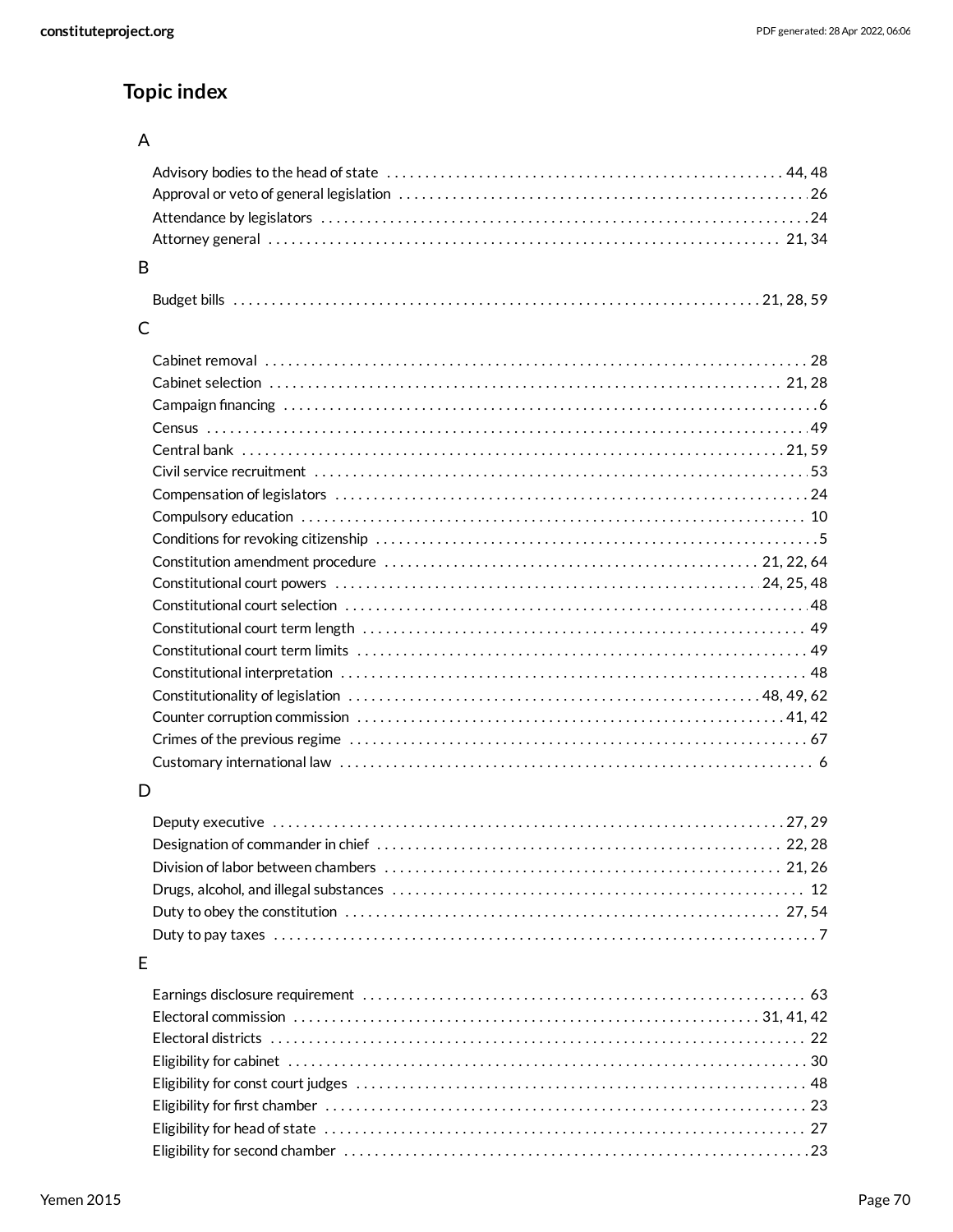# F

# G

# H

I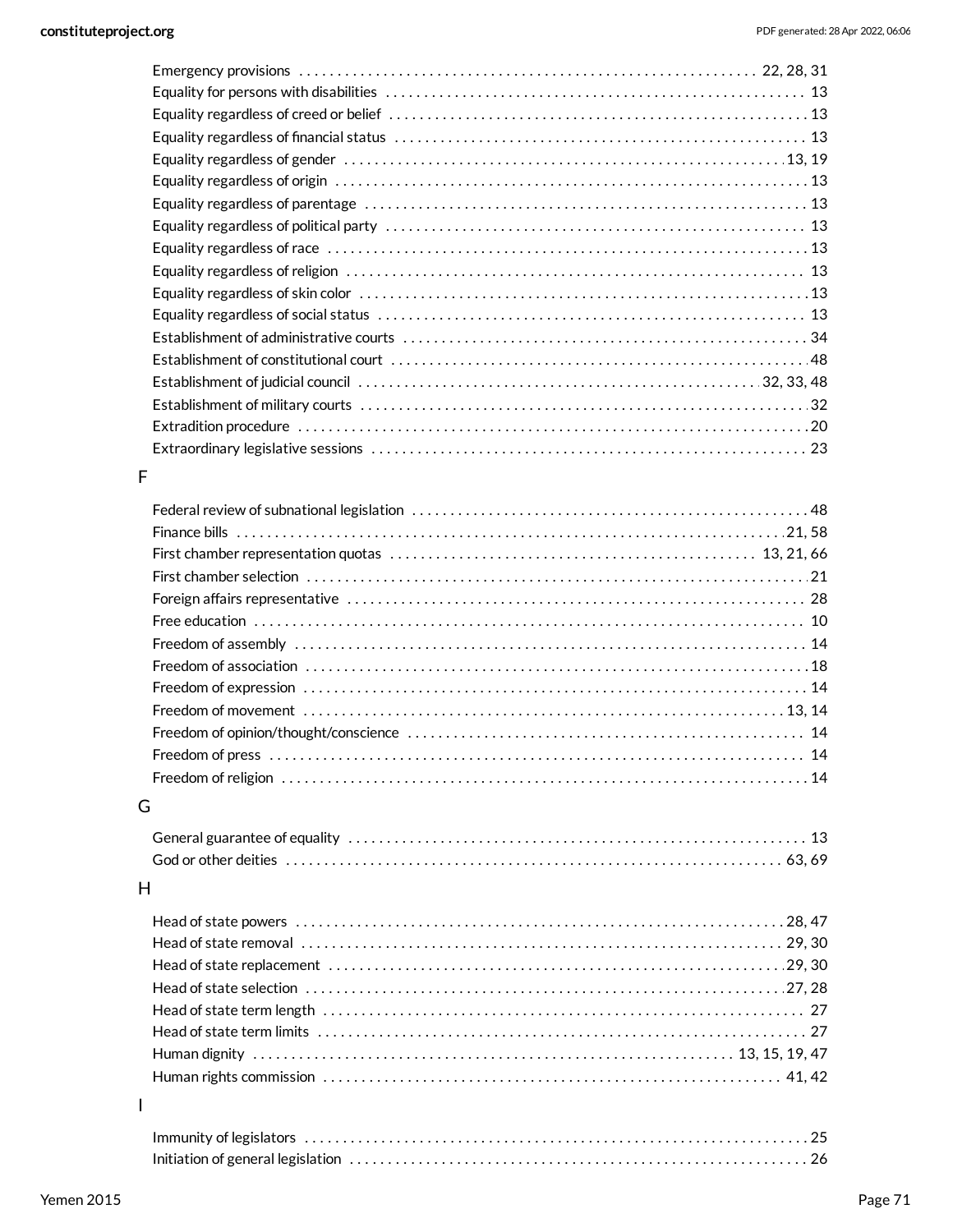| J |                                                                                                                         |
|---|-------------------------------------------------------------------------------------------------------------------------|
|   |                                                                                                                         |
| L |                                                                                                                         |
|   |                                                                                                                         |
|   |                                                                                                                         |
|   |                                                                                                                         |
|   |                                                                                                                         |
|   |                                                                                                                         |
| M |                                                                                                                         |
|   |                                                                                                                         |
|   |                                                                                                                         |
|   |                                                                                                                         |
|   |                                                                                                                         |
|   |                                                                                                                         |
|   | Municipal government $\dots\dots\dots\dots\dots\dots\dots\dots\dots\dots\dots\dots\dots\dots\dots\dots\dots37,51,55,58$ |
| N |                                                                                                                         |
|   |                                                                                                                         |
|   |                                                                                                                         |
|   |                                                                                                                         |
|   |                                                                                                                         |
|   |                                                                                                                         |
| O |                                                                                                                         |
|   |                                                                                                                         |
|   |                                                                                                                         |
|   |                                                                                                                         |
|   |                                                                                                                         |
|   |                                                                                                                         |
|   |                                                                                                                         |
| P |                                                                                                                         |
|   |                                                                                                                         |
|   |                                                                                                                         |
|   |                                                                                                                         |
|   |                                                                                                                         |
|   |                                                                                                                         |
|   |                                                                                                                         |
|   |                                                                                                                         |
|   |                                                                                                                         |
|   |                                                                                                                         |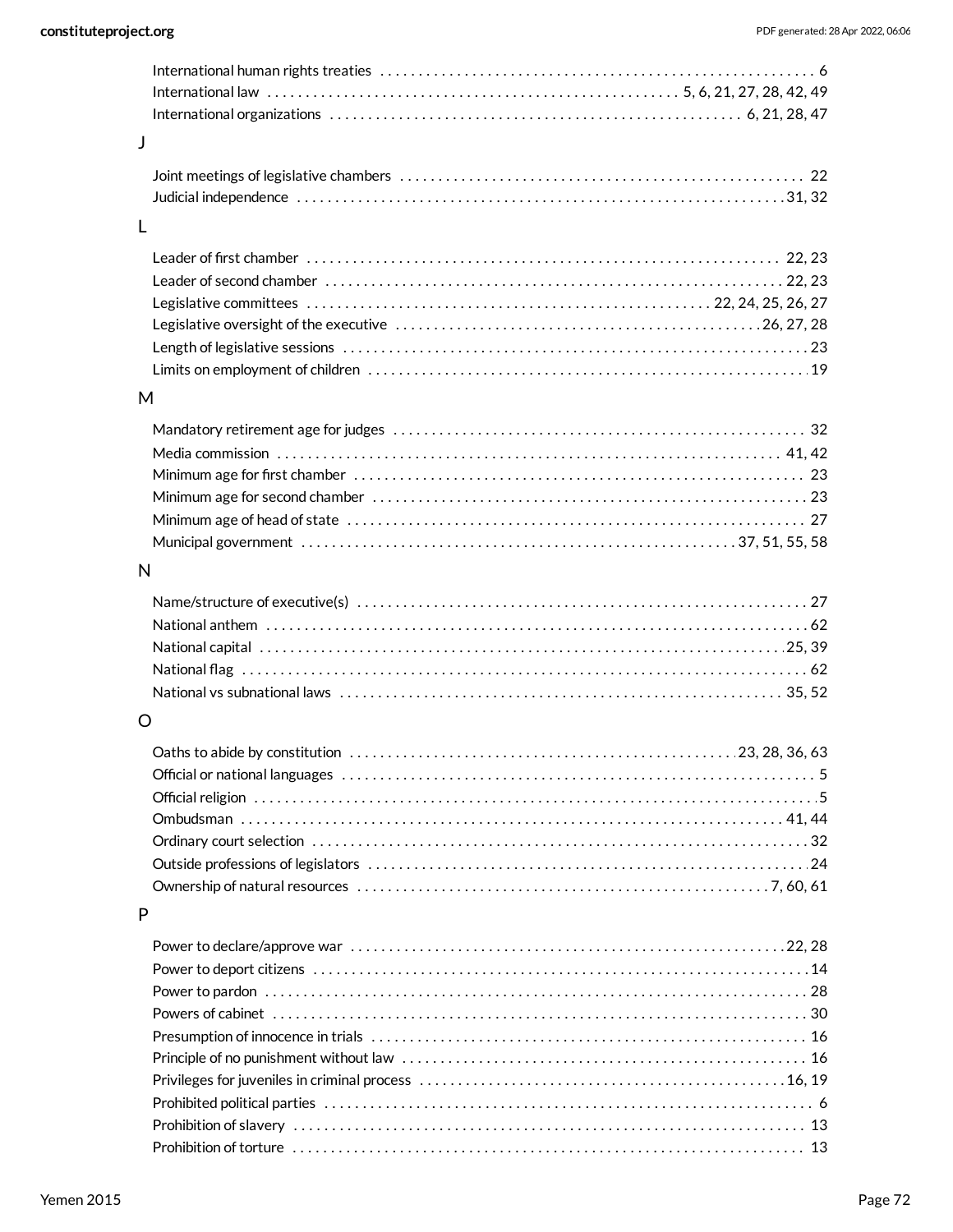| Q |  |
|---|--|

[23](#page-22-0) Quorum for legislative sessions . . . . . . . . . . . . . . . . . . . . . . . . . . . . . . . . . . . . . . . . . . . . . . . . . . . . . . . . . . .

## R